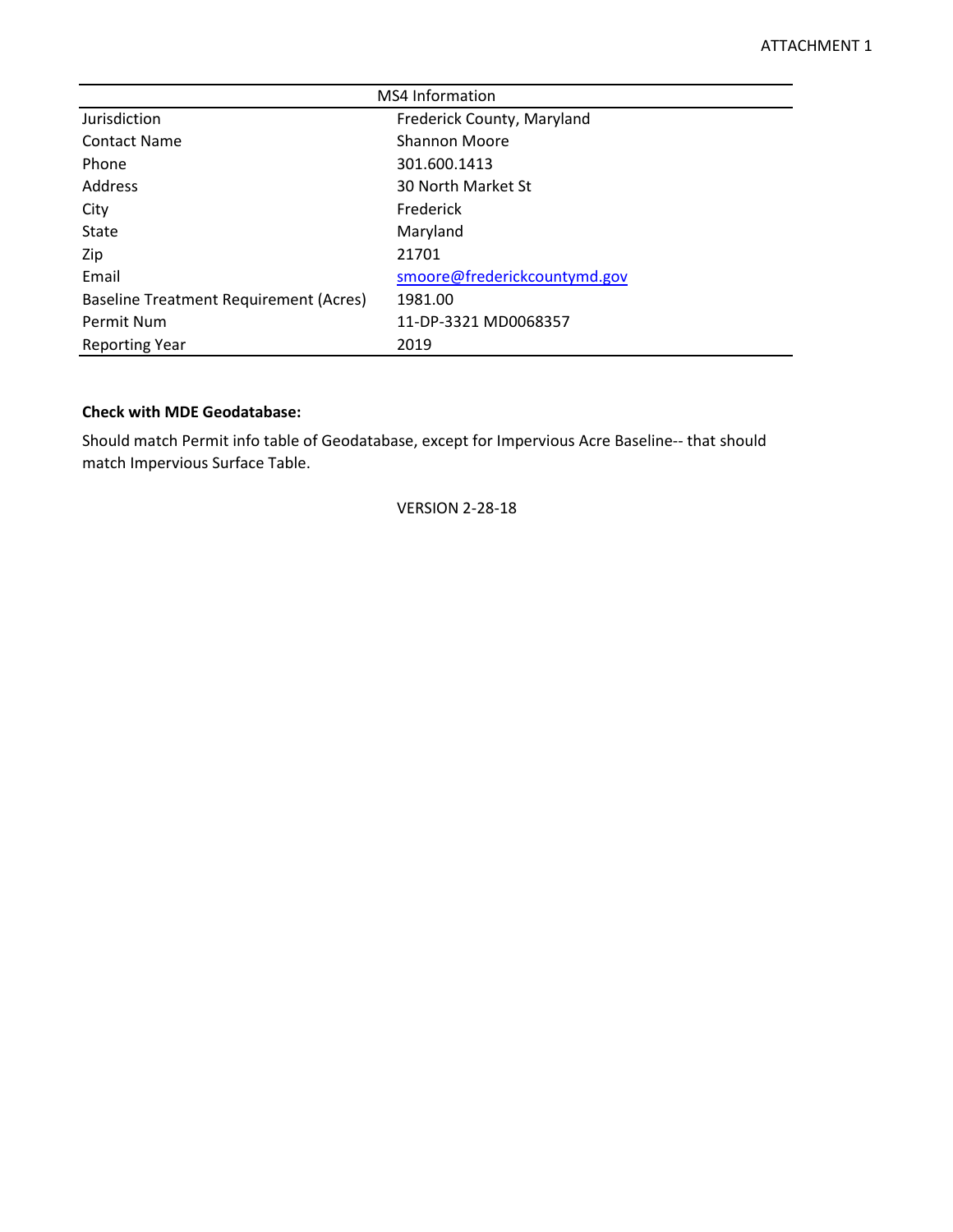ATTACHMENT 1

# **Article 4-202.1(j)(1)(i)1: Actions that will be required of the county or municipality to meet the requirements of its National Pollutant Discharge Elimination System Phase I Municipal Separate Storm Sewer System Permit.**

Note: To identify all "actions" required under the MS4 permit, provide an executive summary of the jurisdiction's MS4 programs. See MDE's FAP Guidance. For proposed actions to meet the impervious surface restoration plan, fill in the table below.

| <b>Baseline:</b>                                                                    | 1,981            |                  |                  | 20%<br><b>Requirement:</b> |                      |                          |  |  |  |  |
|-------------------------------------------------------------------------------------|------------------|------------------|------------------|----------------------------|----------------------|--------------------------|--|--|--|--|
| <b>REST BMP TYPE*</b>                                                               | <b>BMP CLASS</b> | <b>IMP ACRES</b> | <b>IMPL COST</b> | <b>% ISRP COMPLETE</b>     | <b>IMPL STATUS**</b> | <b>PROJECTED IMPL YR</b> |  |  |  |  |
| <b>Operational Programs</b>                                                         |                  |                  |                  |                            |                      |                          |  |  |  |  |
| VSS                                                                                 | Α                | 96               | \$45,710         | 4.8%                       | P                    | <b>FY21</b>              |  |  |  |  |
| VSS                                                                                 | Α                | 96               | \$45,710         | 4.8%                       | lP.                  | <b>FY22</b>              |  |  |  |  |
| VSS                                                                                 | A                | 96               | \$45,710         | 4.8%                       | IP.                  | <b>FY23</b>              |  |  |  |  |
| <b>Average Operations Next Two</b><br>Years (FY2019-FY2020)***                      |                  |                  |                  |                            |                      |                          |  |  |  |  |
| <b>Average Operations Permit Term</b><br>(FY2015-FY2020)***                         |                  | 96.3             | \$292,297        | 5%                         |                      |                          |  |  |  |  |
| <b>Average Operations Permit Term</b><br>and Projected Years (FY2015-<br>FY2022)*** |                  | 96.1             | \$338,007        | 5%                         |                      |                          |  |  |  |  |
| <b>Capital Projects</b>                                                             |                  |                  |                  |                            |                      |                          |  |  |  |  |
| FPU                                                                                 | Α                | 5.38             | \$0              | 0.3%                       | UC                   | <b>FY21</b>              |  |  |  |  |
| FPU                                                                                 | Α                | 0.12             | \$21,464         | 0.0%                       | UC                   | FY21                     |  |  |  |  |
| FPU                                                                                 | Α                | 0.09             | \$3,567          | 0.0%                       | <b>UC</b>            | <b>FY21</b>              |  |  |  |  |
| <b>FPU</b>                                                                          | Α                | 0.92             | \$21,464         | 0.0%                       | UC                   | <b>FY21</b>              |  |  |  |  |
| <b>FPU</b>                                                                          | Α                | 2.15             | \$21,464         | 0.1%                       | UC                   | <b>FY21</b>              |  |  |  |  |
| <b>FPU</b>                                                                          | Α                | 1.82             | \$21,464         | 0.1%                       | UC                   | <b>FY21</b>              |  |  |  |  |
| <b>FPU</b>                                                                          | Α                | 0.21             | \$3,567          | 0.0%                       | <b>UC</b>            | FY21                     |  |  |  |  |
| <b>FPU</b>                                                                          | Α                | 3.98             | \$39,761         | 0.2%                       | <b>UC</b>            | <b>FY21</b>              |  |  |  |  |
| <b>FPU</b>                                                                          | Α                | 0.49             | \$21,464         | 0.0%                       | UC                   | <b>FY21</b>              |  |  |  |  |
| <b>FPU</b>                                                                          | Α                | 1.36             | \$21,464         | 0.1%                       | UC                   | <b>FY21</b>              |  |  |  |  |
| <b>FPU</b>                                                                          | A                | 0.10             | \$3,567          | 0.0%                       | UC                   | <b>FY21</b>              |  |  |  |  |
| <b>FSND</b>                                                                         | S                | 14.91            | \$461,815        | 0.8%                       | <b>UC</b>            | <b>FY21</b>              |  |  |  |  |
| FSND                                                                                | S                | 4.39             | \$295,000        | 0.2%                       | UC                   | <b>FY21</b>              |  |  |  |  |
| PWED                                                                                | $\mathsf{S}$     | 1.90             | \$245,568        | 0.1%                       | luc                  | FY21                     |  |  |  |  |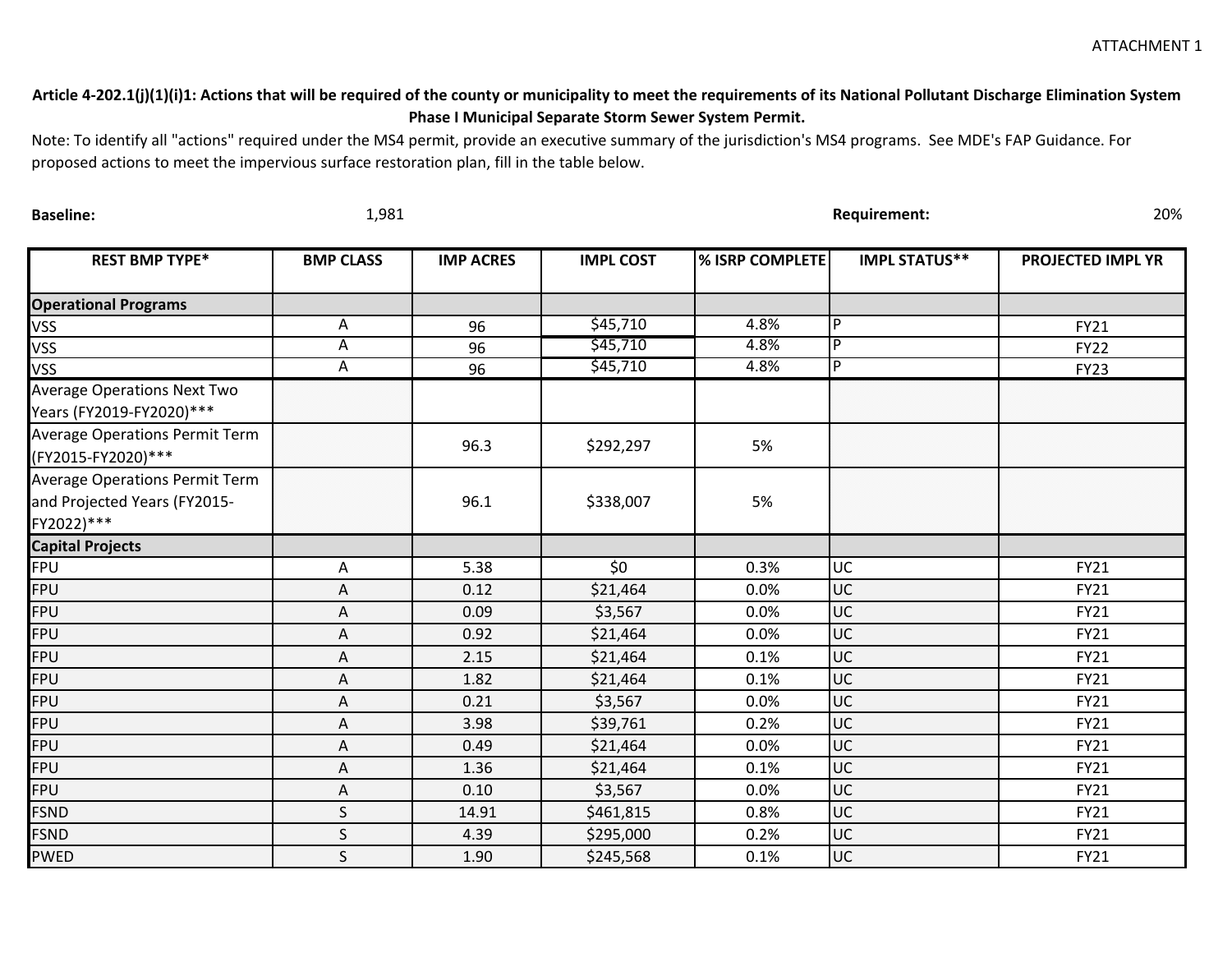| <b>PWED</b> | $\mathsf S$               | 6.78  | \$245,658   | 0.3% | luc                      | FY21        |
|-------------|---------------------------|-------|-------------|------|--------------------------|-------------|
| <b>PWED</b> | $\mathsf S$               | 11.75 | \$1,000,450 | 0.6% | luc                      | <b>FY21</b> |
| <b>PWED</b> | $\mathsf S$               | 10.39 | \$380,141   | 0.5% | $\overline{P}$           | <b>FY21</b> |
| <b>PWET</b> | $\mathsf S$               | 12.71 | \$732,383   | 0.6% | luc                      | <b>FY21</b> |
| <b>PWET</b> | $\mathsf S$               | 7.99  | \$302,849   | 0.4% | P                        | <b>FY21</b> |
| <b>STRE</b> | A                         | 14.30 | \$30,000    | 0.7% | luc                      | <b>FY21</b> |
| <b>STRE</b> | $\mathsf A$               | 4.00  | \$280,000   | 0.2% | luc                      | <b>FY21</b> |
| <b>FPU</b>  | $\mathsf A$               | 0.44  | \$3,382     | 0.0% | luc                      | <b>FY22</b> |
| <b>FPU</b>  | A                         | 7.96  | \$61,892    | 0.4% | luc                      | <b>FY22</b> |
| <b>FPU</b>  | $\mathsf A$               | 0.81  | \$263,315   | 0.0% | luc                      | <b>FY22</b> |
| <b>FPU</b>  | $\mathsf A$               | 4.17  | \$47,571    | 0.2% | luc                      | <b>FY22</b> |
| <b>FPU</b>  | Α                         | 3.83  | \$61,892    | 0.2% | luc                      | <b>FY22</b> |
| FPU         | A                         | 6.60  | \$99,436    | 0.3% | $\overline{\mathsf{UC}}$ | <b>FY22</b> |
| <b>FPU</b>  | $\mathsf A$               | 0.21  | \$2,911     | 0.0% | <b>JUC</b>               | <b>FY22</b> |
| <b>FPU</b>  | Α                         | 1.01  | \$40,308    | 0.1% | luc                      | <b>FY22</b> |
| <b>FPU</b>  | A                         | 0.14  | \$1,940     | 0.0% | luc                      | <b>FY22</b> |
| <b>FPU</b>  | $\mathsf A$               | 2.90  | \$416,293   | 0.1% | luc                      | <b>FY22</b> |
| <b>FPU</b>  | Α                         | 6.60  | \$263,315   | 0.3% | luc                      | <b>FY22</b> |
| <b>FPU</b>  | A                         | 5.74  | \$230,668   | 0.3% | luc                      | <b>FY22</b> |
| FPU         | A                         | 0.33  | \$12,221    | 0.0% | luc                      | <b>FY22</b> |
| <b>FPU</b>  | $\mathsf A$               | 2.31  | \$91,743    | 0.1% | <b>UC</b>                | <b>FY22</b> |
| <b>FPU</b>  | $\mathsf A$               | 0.85  | \$32,172    | 0.0% | luc                      | <b>FY22</b> |
| <b>FPU</b>  | Α                         | 0.12  | \$1,663     | 0.0% | luc                      | <b>FY22</b> |
| <b>FPU</b>  | $\mathsf A$               | 2.49  | \$12,221    | 0.1% | luc                      | <b>FY22</b> |
| <b>FPU</b>  | $\mathsf A$               | 10.48 | \$416,293   | 0.5% | luc                      | <b>FY22</b> |
| <b>FPU</b>  | A                         | 0.55  | \$7,272     | 0.0% | luc                      | <b>FY22</b> |
| <b>FPU</b>  | $\mathsf A$               | 2.40  | \$61,892    | 0.1% | luc                      | <b>FY22</b> |
| <b>ITRN</b> | $\mathsf S$               | 14.38 | \$632,232   | 0.7% | P                        | <b>FY22</b> |
| <b>PWED</b> | $\mathsf{S}$              | 24.53 | \$541,742   | 1.2% | P                        | <b>FY22</b> |
| <b>PWED</b> | $\sf S$                   | 2.07  | \$552,698   | 0.1% | P                        | <b>FY22</b> |
| <b>PWET</b> | $\mathsf S$               | 18.71 | \$891,292   | 0.9% | lP.                      | <b>FY22</b> |
| <b>STRE</b> | $\boldsymbol{\mathsf{A}}$ | 13.80 | \$232,394   | 0.7% | Iр                       | <b>FY22</b> |
| <b>STRE</b> | A                         | 49.34 | \$1,899,510 | 2.5% | P                        | <b>FY22</b> |
| <b>STRE</b> | A                         | 24.14 | \$4,529,333 | 1.2% | P                        | <b>FY22</b> |
| <b>STRE</b> | A                         | 23.98 | \$681,711   | 1.2% | P                        | <b>FY23</b> |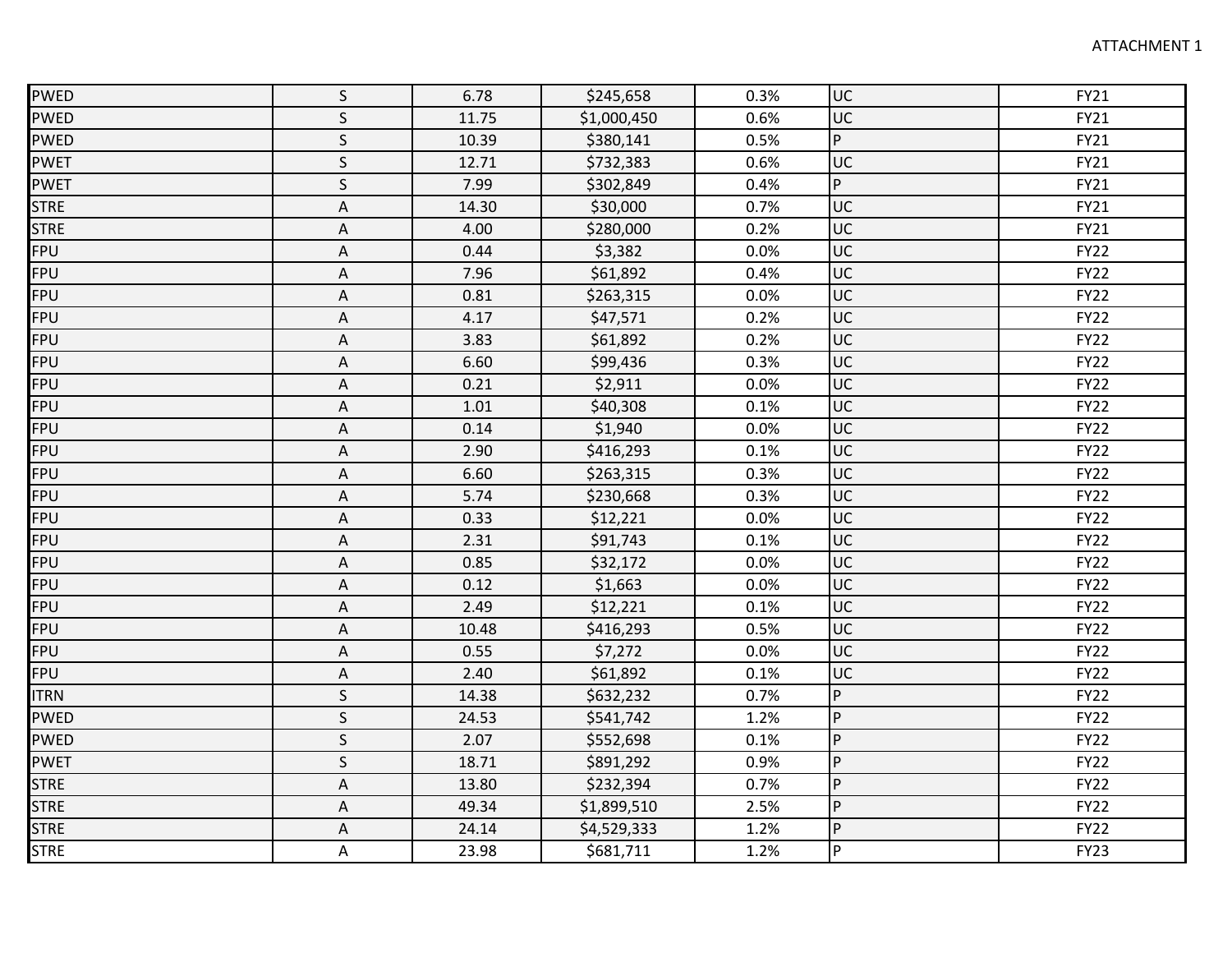| <b>STRE</b> | Α                       | 19.00 | \$549,980 | 1.0% | lP.            | <b>FY23</b> |
|-------------|-------------------------|-------|-----------|------|----------------|-------------|
| <b>STRE</b> | A                       | 18.00 | \$521,560 | 0.9% | $\overline{P}$ | <b>FY23</b> |
| <b>STRE</b> | Α                       | 5.00  | \$147,100 | 0.3% | P              | <b>FY23</b> |
| <b>FPU</b>  | A                       | 10.33 | \$413,219 | 0.5% | lP.            | <b>FY23</b> |
| FPU         | Α                       | 0.72  | \$28,694  | 0.0% | lP.            | <b>FY23</b> |
| <b>FPU</b>  | A                       | 0.47  | \$18,679  | 0.0% | $\overline{P}$ | <b>FY23</b> |
| <b>FPU</b>  | $\mathsf A$             | 6.83  | \$273,373 | 0.3% | P              | <b>FY23</b> |
| <b>FPU</b>  | Α                       | 0.24  | \$9,548   | 0.0% | lP.            | <b>FY23</b> |
| <b>FPU</b>  | А                       | 0.51  | \$20,469  | 0.0% | IP.            | <b>FY23</b> |
| FPU         | A                       | 2.03  | \$81,319  | 0.1% | $\overline{P}$ | <b>FY23</b> |
| FPU         | Α                       | 1.87  | \$74,707  | 0.1% | lP.            | <b>FY23</b> |
| <b>FPU</b>  | A                       | 0.25  | \$10,135  | 0.0% | lP.            | <b>FY23</b> |
| FPU         | A                       | 2.06  | \$82,412  | 0.1% | P              | <b>FY23</b> |
| <b>FPU</b>  | A                       | 5.16  | \$206,233 | 0.3% | P              | <b>FY23</b> |
| <b>FPU</b>  | A                       | 0.81  | \$32,486  | 0.0% | IP.            | <b>FY23</b> |
| <b>FPU</b>  | A                       | 2.71  | \$108,506 | 0.1% | IP.            | <b>FY23</b> |
| FPU         | A                       | 2.46  | \$98,565  | 0.1% | lP.            | <b>FY23</b> |
| FPU         | Α                       | 1.12  | \$44,647  | 0.1% | lP.            | <b>FY23</b> |
| <b>FPU</b>  | A                       | 1.91  | \$76,545  | 0.1% | lP.            | <b>FY23</b> |
| FPU         | A                       | 5.08  | \$203,164 | 0.3% | $\overline{P}$ | <b>FY23</b> |
| <b>FPU</b>  | Α                       | 0.99  | \$39,643  | 0.1% | $\overline{P}$ | <b>FY23</b> |
| <b>FPU</b>  | $\mathsf A$             | 2.25  | \$89,859  | 0.1% | $\overline{P}$ | <b>FY23</b> |
| <b>MSWG</b> | $\mathsf E$             | 0.30  | \$41,985  | 0.0% | IP.            | <b>FY23</b> |
| <b>PWED</b> | S                       | 13.60 | \$67,005  | 0.7% | P              | <b>FY23</b> |
| <b>PWED</b> | $\sf S$                 | 9.30  | \$523,128 | 0.5% | P              | <b>FY23</b> |
| <b>PWED</b> | $\mathsf S$             | 10.42 | \$468,556 | 0.5% | P              | <b>FY23</b> |
| <b>PWED</b> | $\mathsf S$             | 17.68 | \$695,542 | 0.9% | lP.            | <b>FY23</b> |
| <b>PWED</b> | $\mathsf{S}$            | 7.54  | \$408,411 | 0.4% | P              | <b>FY23</b> |
| <b>PWED</b> | $\mathsf S$             | 20.02 | \$723,761 | 1.0% | IP.            | <b>FY23</b> |
| <b>PWED</b> | $\overline{\mathsf{S}}$ | 9.10  | \$343,533 | 0.5% | P.             | <b>FY23</b> |
| <b>PWED</b> | $\mathsf S$             | 17.85 | \$663,078 | 0.9% | IP.            | <b>FY23</b> |
| <b>PWED</b> | $\sf S$                 | 6.50  | \$509,800 | 0.3% | <b>P</b>       | <b>FY23</b> |
| <b>PWED</b> | S                       | 24.19 | \$896,612 | 1.2% | P              | <b>FY23</b> |
| <b>PWED</b> | $\sf S$                 | 2.23  | \$690,513 | 0.1% | P              | <b>FY23</b> |
| <b>PWED</b> | $\mathsf{S}$            | 28.41 | \$863,052 | 1.4% | P              | <b>FY23</b> |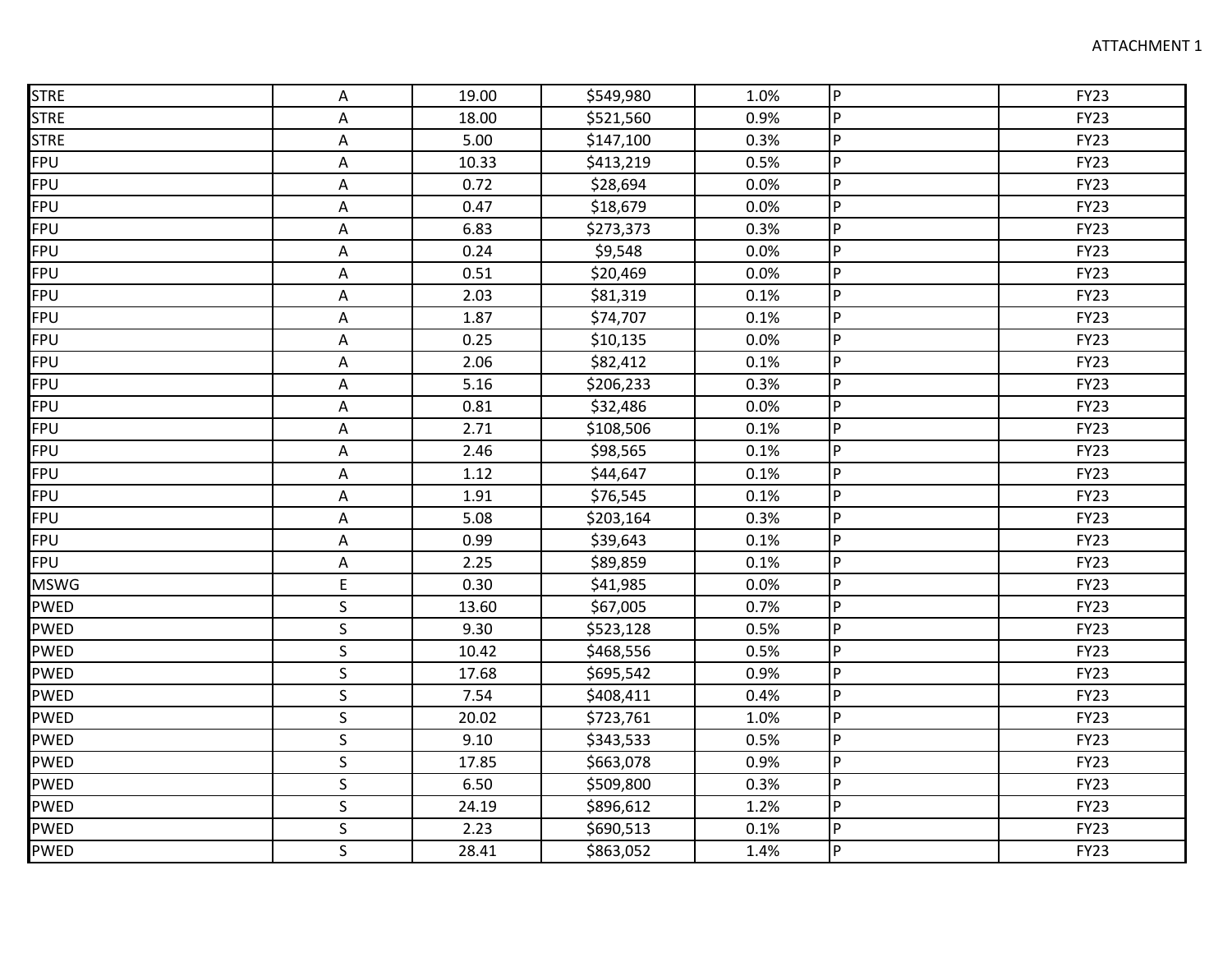| <b>PWET</b>                            | $\mathsf S$ | 11.60       |              | 0.6%   | $\overline{P}$ | <b>FY23</b> |
|----------------------------------------|-------------|-------------|--------------|--------|----------------|-------------|
|                                        |             |             | \$435,163    |        |                |             |
| <b>STRE</b>                            | А           | 6.80        | \$269,898    | 0.3%   | P              | <b>FY23</b> |
| <b>STRE</b>                            | A           | 12.00       | \$459,820    | 0.6%   | P              | <b>FY23</b> |
| <b>STRE</b>                            | A           | 19.60       | \$865,684    | 1.0%   | $\mathsf{P}$   | <b>FY23</b> |
| <b>STRE</b>                            | Α           | 16.00       | \$604,760    | 0.8%   | P              | <b>FY23</b> |
|                                        |             |             |              |        |                |             |
| <b>Subtotal Capital Next Two Years</b> |             | 0.00        | \$0          | 0%     |                |             |
| (FY2019-FY2020)                        |             |             |              |        |                |             |
| Subtotal Capital Permit Term           |             |             |              |        |                |             |
| (FY2015-FY2020)                        |             | 550.61      | \$18,099,105 | 27.8%  |                |             |
| Subtotal Capital Permit Term and       |             |             |              |        |                |             |
| <b>Projected Years</b>                 |             | 1210.17     | \$47,002,672 | 61.1%  |                |             |
| (FY2015-FY2022)                        |             |             |              |        |                |             |
| <b>Other</b>                           |             |             |              |        |                |             |
|                                        |             |             |              |        |                |             |
|                                        |             |             |              |        |                |             |
|                                        |             |             |              |        |                |             |
|                                        |             |             |              |        |                |             |
|                                        |             |             |              |        |                |             |
| <b>Subtotal Other Next Two Years</b>   |             |             |              |        |                |             |
| (FY2019-FY2020)                        |             | $\mathbf 0$ | \$0\$        | 0.00%  |                |             |
| <b>Subtotal Other Permit Term</b>      |             |             |              |        |                |             |
| (FY2015-FY2020)                        |             | 1334        | \$11,156,922 | 67.3%  |                |             |
|                                        |             |             |              |        |                |             |
| Subtotal Other Permit Term and         |             |             |              |        |                |             |
| <b>Projected Years</b>                 |             | 1334        | \$11,156,922 | 67.3%  |                |             |
| (FY2015-FY2022)                        |             |             |              |        |                |             |
| <b>Total Next Two Years</b>            |             | 0.0         | \$0          | 0.0%   |                |             |
| (FY2019-FY2020)                        |             |             |              |        |                |             |
| <b>Total Permit Term</b>               |             | 1981.0      | \$29,548,324 | 100.0% |                |             |
| (FY2015-FY2020)                        |             |             |              |        |                |             |
| <b>Total Permit Term and Projected</b> |             |             |              |        |                |             |
| Years                                  |             | 2640.4      | \$58,497,601 | 133.3% |                |             |
| (FY2015-FY2022)                        |             |             |              |        |                |             |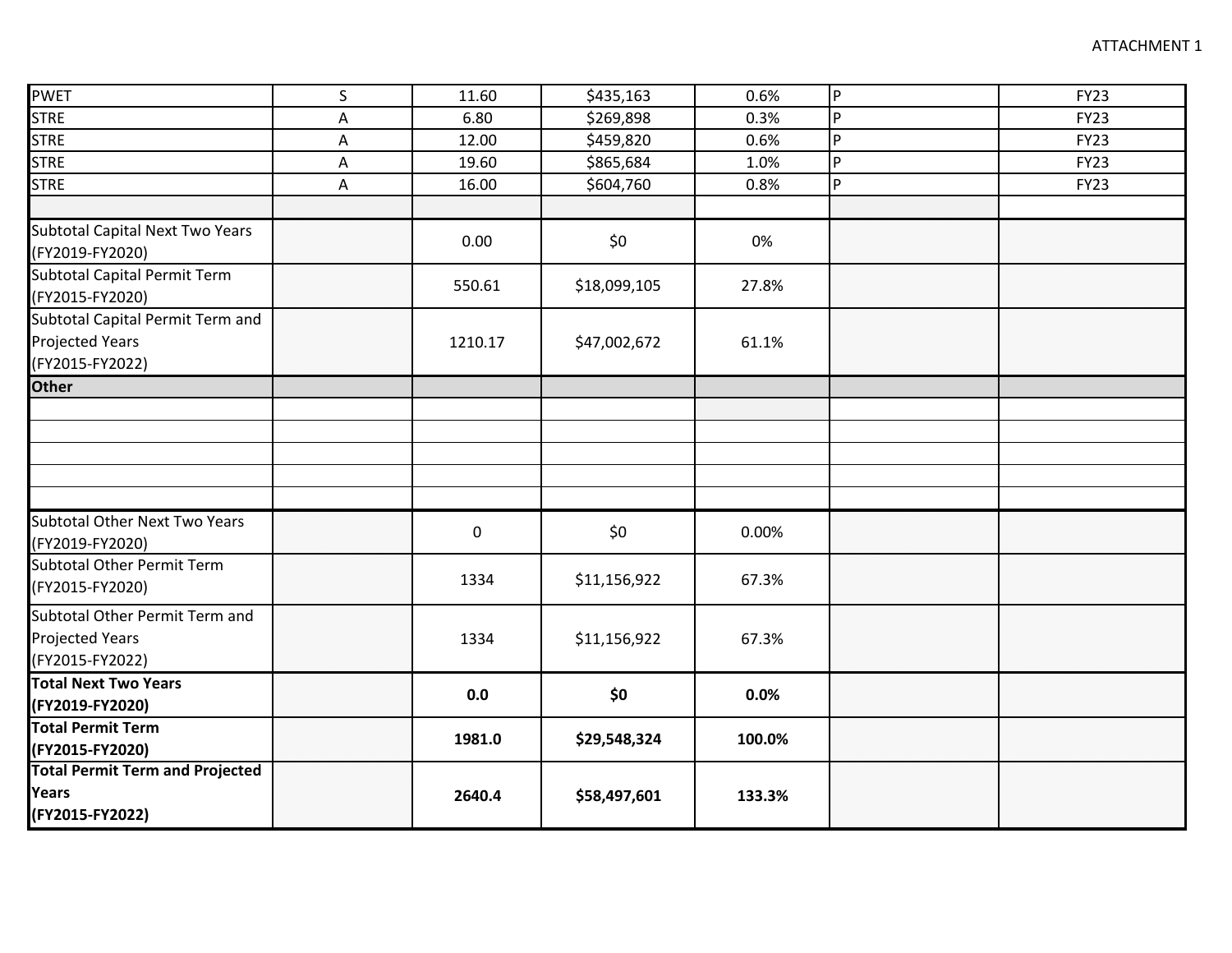# **Check with MDE Geodatabase:**

Type, class, impervious acres, implementation cost and implementation status should match the various geodatabase tables for BMPs (AltBMPLine, AltBMPPoint, AltBMPPoly, and RestBMP)-- aggregated by type and status.

\*Use BMP domains from MDE Geodatabase.

\*\*Complete, Under Construction, Planning, or Proposed

\*\*\*IMPL COST is a summation and not an average.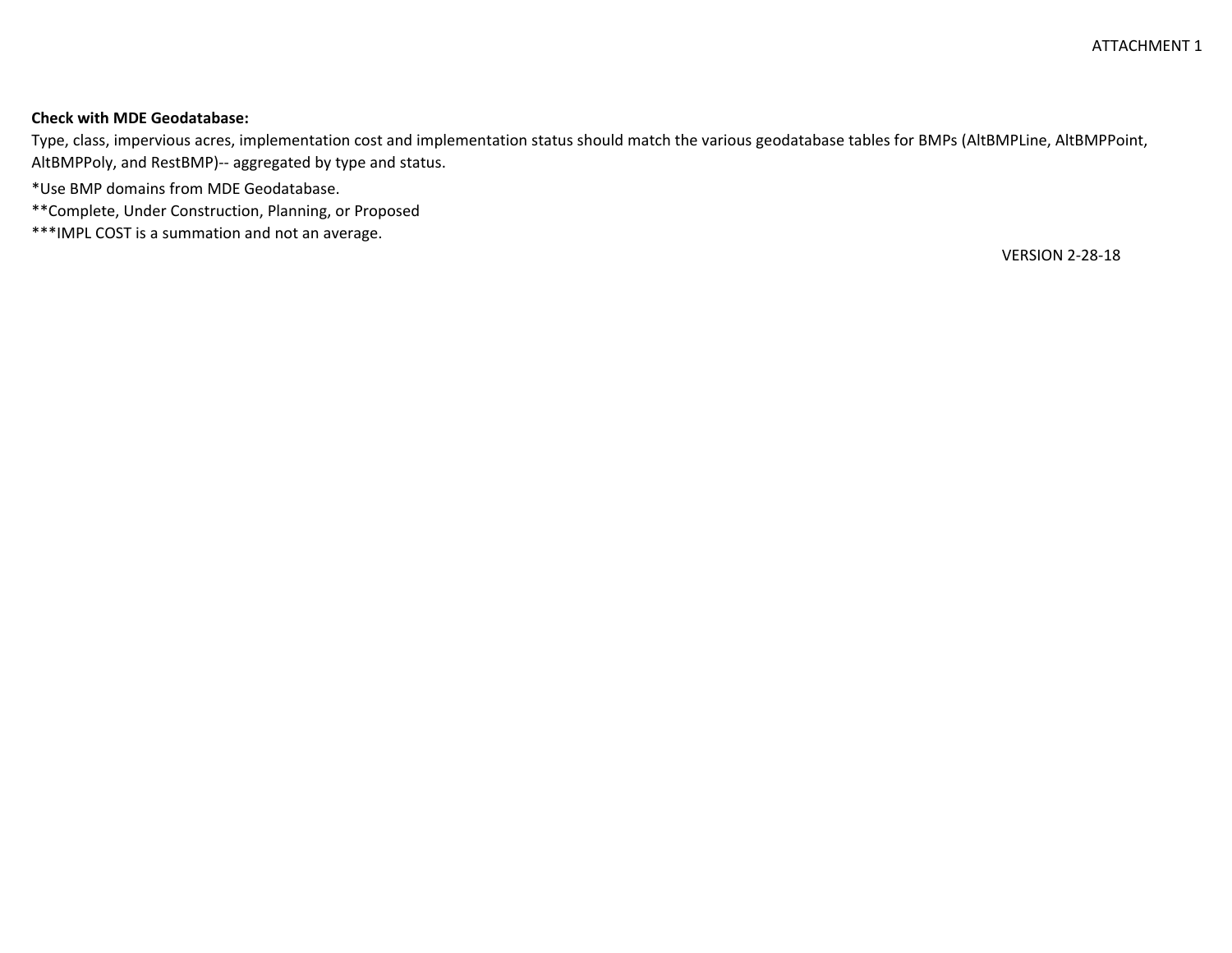O&M and the All Actions 4-202.1(j)(i)1 spreadsheet does not. The CIP costs in the All Actions spreadsheet are grouped by completion year where the ISRP Cost <sup>5</sup>The "Compare ISRP costs" number can not be 100% for the following reasons: the ISRP Cost 4-202.1(j)(1)(i)2 spreadsheet Operating Support of Capital Projects like watershed assessments and

|                                               | <b>PAST</b>    | <b>CURRENT</b> | <b>PROJECTED</b> | <b>PROJECTED</b> | <b>PROJECTED</b> | <b>PROJECTED</b> | <b>PROJECTED</b>                                                        | <b>TOTAL</b>   |
|-----------------------------------------------|----------------|----------------|------------------|------------------|------------------|------------------|-------------------------------------------------------------------------|----------------|
|                                               | <b>UP THRU</b> | <b>YEAR</b>    | <b>YEAR 1</b>    | <b>YEAR 2</b>    | <b>YEAR 3</b>    | <b>YEAR 4</b>    | <b>YEAR 5</b>                                                           | <b>COSTS</b>   |
| <b>DESCRIPTION</b>                            | FY 2017        | <b>FY 2018</b> | FY 2019          | <b>FY 2020</b>   | FY 2021          | FY 2022          | FY 2023                                                                 |                |
| <b>Operating Expenditures (costs)</b>         |                |                |                  |                  |                  |                  |                                                                         |                |
| <b>Street Sweeping Program</b>                | \$301,888      | \$23,591       | \$31,016         | \$31,016         | \$31,946         | \$32,905         | \$33,892                                                                | \$387,511      |
| <b>Inlet Cleaning</b>                         | S0             | S0             | \$0              | \$0              | \$0              | S0               | S0                                                                      | \$0            |
| Septic Pumpout Rebate                         | \$0            | \$25,000       | \$25,000         | \$50,000         | \$50,000         | \$50,000         | \$50,000                                                                | \$100,000      |
| <b>Support of Capital Projects</b>            | \$738,283      | \$104,302      | \$357,551        | \$570,728        | \$570,728        | \$570,728        | \$570,728                                                               | \$1,770,864    |
| Debt Service Payment                          | \$19,414       | \$59,620       | \$262,974        | \$332,367        | \$569,973        | \$569,973        | \$569,973                                                               | \$674,375      |
| <b>Capital Expenditures (costs)</b>           |                |                |                  |                  |                  |                  |                                                                         |                |
| General Fund (Paygo)                          | \$9,104,358    | \$3,661,951    | \$3,018,599      | \$3,181,950      | \$1,415,000      | \$180,000        | \$180,000                                                               | \$18,966,858   |
| WPR Fund (Paygo)                              | \$0            | \$0            | \$0              | \$0              | \$0              | \$0              | \$0                                                                     | \$0            |
| Debt Service                                  | \$2,611,805    | \$4,750,000    | \$5,092,000      | \$3,863,449      | \$4,915,543      | \$6,087,401      | \$5,379,702                                                             | \$16,317,254   |
| Grants & Partnerships                         | \$3,433,200    | \$424,700      | \$1,366,845      | \$130,000        | \$130,000        | \$130,000        | \$130,000                                                               | \$5,354,745    |
| Other (please stipulate capital expenditure)* | Ş0             | S0             | S0               | Ş0               | SO.              | S0               | S0                                                                      | S <sub>0</sub> |
| Subtotal operation and paygo:                 | \$10,163,943   | \$3,874,464    | \$3,695,140      | \$4,166,061      | \$2,637,648      | \$1,403,606      | \$1,404,593                                                             | \$27,345,456   |
| <b>Total expenditures:</b>                    | \$16,208,948   | \$9,049,164    | \$10,153,985     | \$8,159,510      | \$7,683,191      | \$7,621,007      | \$6,914,295                                                             | \$65,790,101   |
|                                               |                |                |                  |                  |                  |                  | Total ISRP costs except debt service:                                   | \$65,115,725   |
|                                               |                |                |                  |                  |                  |                  | Compare ISRP costs (except debt service) / total ISRP proposed actions: | 111%           |

<sup>1</sup>Support of Capital Project equals Assessments + CIP operating budget impacts

<sup>2</sup>General Fund Paygo - FY19 to FY23 estimates are from approved FY'20 CIP. Future years after FY'20 subject to approvals.

<sup>3</sup>Estimates provided by Finance Division

<sup>4</sup>Other Septic Denitrification from BRF Grant goes to Canaan Valley Institute. Grants for BRF est at \$130K beginning FY'20 due to diminishing fund

Article 4-202.1(j)(1)(i)2: Projected annual and 5-year costs for the county or municipality to meet the impervious surface restoration plan requirements of its National Pollutant Discharge Elimination System Phase I Munici **Storm Sewer System Permit.**

spreadsheet shows costs by year. The CIP budgets are in multiyear phases where the ISRP Cost and Spec Actions tabs roll up all costs into one year.

# **Check with MDE Geodatabase:**

The total current FY 2018 expenditure should be less than the combined total of the "OP\_cost" and "CAP\_Cost" fields in the fiscal analyses table of the geodatabase. The total projected FY 2019 expenditure should be less than the combined total of the "OP\_budget" and "CAP\_budget" fields in the fiscal analyses table of the geodatabase. \*Insert additional rows as necessary.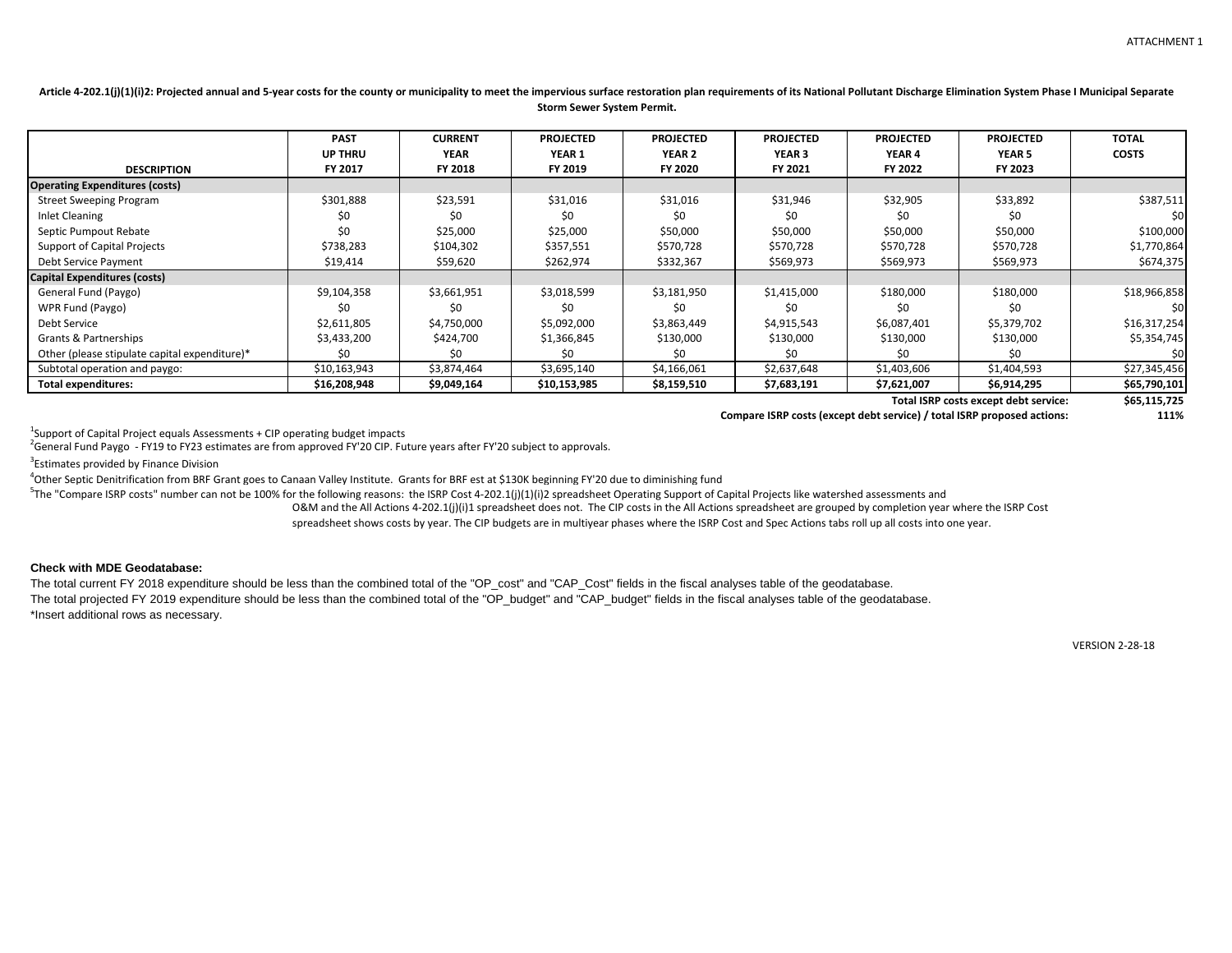# Article 4-202.1(j)(1)(i)3: Projected annual and 5-year revenues or other funds that will be used to meet the cost for the county or municipality to meet the impervious surface restoration plan requirements **under the National Pollutant Discharge Elimination System Phase I Municipal Separate Storm Sewer System Permit.**

| <b>DESCRIPTION</b>                                  | <b>PAST</b><br><b>UP THRU</b><br>FY 2017 | <b>CURRENT</b><br><b>YEAR</b><br><b>FY 2018</b> | <b>PROJECTED</b><br><b>YEAR 1</b><br>FY 2019 | <b>PROJECTED</b><br><b>YEAR 2</b><br>FY 2020 | <b>PROJECTED</b><br><b>YEAR 3</b><br>FY 2021 | <b>PROJECTED</b><br>YEAR 4<br><b>FY 2022</b>                | <b>PROJECTED</b><br><b>YEAR 5</b><br><b>FY 2023</b> | <b>TOTAL NEXT</b><br>2-YEARS<br>FY 19-20* | <b>TOTAL</b> |
|-----------------------------------------------------|------------------------------------------|-------------------------------------------------|----------------------------------------------|----------------------------------------------|----------------------------------------------|-------------------------------------------------------------|-----------------------------------------------------|-------------------------------------------|--------------|
| Annual Revenue**<br>Appropriated for<br><b>ISRP</b> | \$16,208,948                             | \$9,049,164                                     | \$10,153,985                                 | \$8,159,510                                  | \$7,683,191                                  | \$7,621,007                                                 | \$6,914,295                                         | \$18,313,495                              | \$65,790,101 |
| <b>Annual Costs</b><br>towards ISRP***              | \$16,208,948                             | \$9,049,164                                     | \$10,153,985                                 | \$8,159,510                                  | \$7,683,191                                  | \$7,621,007<br>Compare revenue appropriated / annual costs: | \$6,914,295                                         | \$18,313,495<br>100%                      | \$65,790,101 |

**WPRP 2018 Reporting Criteria 100%**

\*CIP and Operating budget beyond FY'2020 subject to future year approvals by County Council ISRP = Impervious Surface Restoration Program, or 20% Restoration Requirement

\* Article 4-202.1(j)(2): Demonstration that county or municipality has sufficient funding in the current fiscal year and subsequent fiscal year budgets to meet its estimated cost for the 2-year period immediately following the filing date of the FAP. Note that the appropriations and expenditures include time period up to FY 2020.

\*\* Revenue means "dedicated revenues, funds, or sources of funds (per Article 4-202.1(j)(4)(ii). Note that budget appropriations have only been approved by governing bodies through FY 2018 at the time of FAP reporting.

\*\*\* See table of ISRP Cost.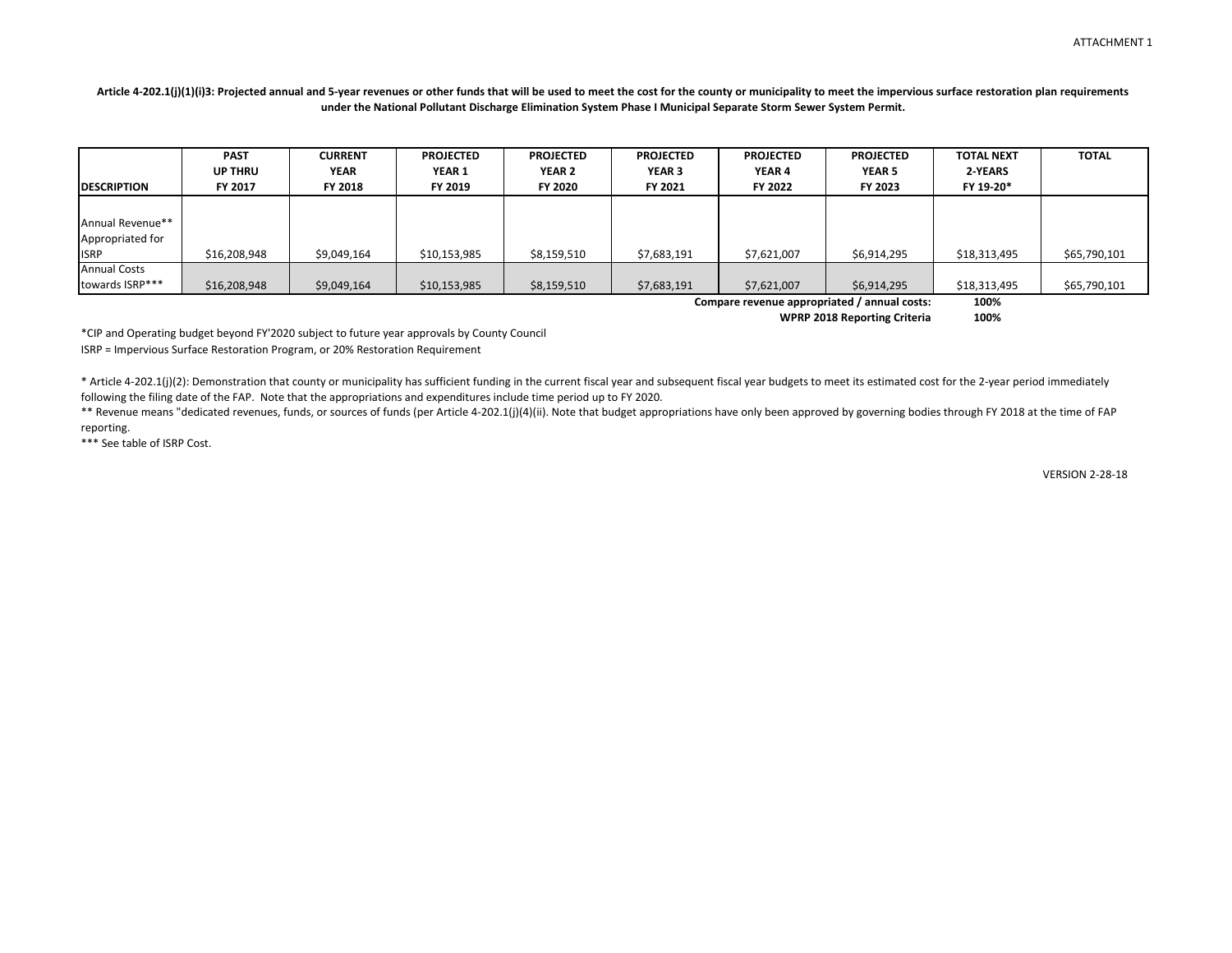**Article 4-202.1(j)(1)(i)4: Any sources of funds that will be utilized by the county or municipality to meet the requirements of its National Pollutant Discharge Elimination System Phase I Municipal Separate Storm Sewer System Permit.**

|                                                         | <b>PAST</b><br><b>UP THRU</b> |                                                                                                                                                           |    | <b>CURRENT</b><br><b>YEAR</b> | <b>PROJECTED</b><br>YEAR 1 |                  | <b>PROJECTED</b><br><b>YEAR 2</b> |              |               | <b>PROJECTED</b><br><b>YEAR 3</b> | <b>PROJECTED</b><br><b>YEAR 4</b> |                | <b>PROJECTED</b><br><b>YEAR 5</b> |                | <b>TOTAL</b><br><b>PERMIT</b> |            |
|---------------------------------------------------------|-------------------------------|-----------------------------------------------------------------------------------------------------------------------------------------------------------|----|-------------------------------|----------------------------|------------------|-----------------------------------|--------------|---------------|-----------------------------------|-----------------------------------|----------------|-----------------------------------|----------------|-------------------------------|------------|
| <b>SOURCE</b>                                           |                               | FY 2017                                                                                                                                                   |    | FY 2018                       |                            | FY 2019          | FY 2020                           |              | FY 2021       |                                   | FY 2022                           |                | FY 2023                           |                | <b>CYCLE</b>                  |            |
| <b>Paygo Sources</b>                                    |                               |                                                                                                                                                           |    |                               |                            |                  |                                   |              |               |                                   |                                   |                |                                   |                |                               |            |
| <b>Stormwater Remediation Fees (WPR Fund)</b>           |                               | 2,025                                                                                                                                                     |    | 512                           |                            | 524              |                                   | 524          |               | 524                               |                                   | 524            |                                   | 524            |                               | 3,584      |
| Miscellaneous Fees (WPR Fund)                           |                               |                                                                                                                                                           |    |                               |                            |                  |                                   |              |               |                                   |                                   |                |                                   |                |                               |            |
| <b>General Fund CIP</b>                                 |                               | 9,104,358                                                                                                                                                 |    | 3,661,951                     |                            | 3,018,599        |                                   | 3,181,950    |               | 1,415,000                         |                                   | 180,000        |                                   | 180,000        |                               | 18,966,858 |
| Other Funds 1 General Fund Operating**                  |                               | 7,852,760                                                                                                                                                 | -S | 2,527,545                     | S                          | 3,096,209        |                                   | 3,189,095    | -Ş            | 3,284,768                         |                                   | 3,383,311      |                                   | 3,484,811      |                               | 16,665,609 |
| <b>Other Funds 2</b>                                    |                               |                                                                                                                                                           |    |                               |                            |                  |                                   |              |               |                                   |                                   |                |                                   |                |                               |            |
| Other Funds 3 (please stipulate funding source)         |                               |                                                                                                                                                           |    |                               |                            |                  |                                   |              |               |                                   |                                   |                |                                   |                |                               |            |
| <b>Subtotal Paygo Sources</b>                           |                               | $16,959,143$ \$                                                                                                                                           |    | 6,190,008                     | -\$                        | $6,115,332$ \$   |                                   | 6,371,569    | -\$           | 4,700,292                         | \$                                | 3,563,835      |                                   | 3,665,334      |                               | 35,636,051 |
|                                                         |                               | Debt Service (paygo sources will be used to pay off debt service. Note that previous appropriations for debt service used for ISRP is listed in FY 2017). |    |                               |                            |                  |                                   |              |               |                                   |                                   |                |                                   |                |                               |            |
| <b>County Transportation Bonds</b>                      |                               |                                                                                                                                                           |    |                               |                            |                  |                                   |              |               |                                   |                                   |                |                                   |                |                               |            |
| <b>General Obligation Bonds</b>                         |                               | 2,611,805                                                                                                                                                 | \$ | 4,750,000                     | Ŝ.                         | 5,092,000        | Ŝ.                                | 3,863,449    | $\ddot{\phi}$ | 4,915,543                         | \$                                | 6,087,401      | S.                                | 5,379,702      | S                             | 16,317,254 |
| Revenue (Utility) Bonds                                 |                               |                                                                                                                                                           |    |                               |                            |                  |                                   |              |               |                                   |                                   |                |                                   |                |                               |            |
| <b>State Revolving Loan Fund</b>                        |                               |                                                                                                                                                           |    |                               |                            |                  |                                   |              |               |                                   |                                   |                |                                   |                |                               |            |
| Public-private partnership (debt service)               |                               |                                                                                                                                                           |    |                               |                            |                  |                                   |              |               |                                   |                                   |                |                                   |                |                               |            |
| <b>Subtotal Debt Service</b>                            |                               | 2,611,805                                                                                                                                                 | S. | 4,750,000                     | \$                         | 5,092,000        | Ŝ.                                | 3,863,449    | \$            | 4,915,543                         | \$                                | 6,087,401      |                                   | 5,379,702      |                               | 16,317,254 |
| <b>Grants and Partnerships (no payment is expected)</b> |                               |                                                                                                                                                           |    |                               |                            |                  |                                   |              |               |                                   |                                   |                |                                   |                |                               |            |
| State funded grants                                     |                               | $3,433,200$   \$                                                                                                                                          |    | 424,700                       | -Ś                         | 1,366,845        | l \$                              | $130,000$ \$ |               | $130,000$   \$                    |                                   | $130,000$   \$ |                                   | $130,000$   \$ |                               | 5,354,745  |
| Federal funded grants                                   |                               |                                                                                                                                                           |    |                               |                            |                  |                                   |              |               |                                   |                                   |                |                                   |                |                               |            |
| Public-private partnership (matched grant)              |                               |                                                                                                                                                           |    |                               |                            |                  |                                   |              |               |                                   |                                   |                |                                   |                |                               |            |
| <b>Subtotal Grants and Partnerships</b>                 |                               | 3,433,200                                                                                                                                                 | \$ | 424,700                       |                            | $1,366,845$   \$ |                                   | 130,000      | S,            | 130,000                           |                                   | 130,000        |                                   | 130,000        |                               | 5,354,745  |
| <b>Total Annual Sources of Funds</b>                    |                               | 23,004,148                                                                                                                                                |    | 11,364,708                    |                            | 12,574,177       | -S                                | 10,365,018   |               | 9,745,835                         |                                   | 9,781,236      |                                   | 9,175,036      |                               | 57,308,050 |
| Percent of Funds Directed Toward ISRP                   |                               |                                                                                                                                                           |    |                               |                            |                  |                                   |              |               |                                   |                                   |                |                                   |                |                               |            |

**Compare total permit term paygo ISRP costs / subtotal permit term paygo sources: 61%**

**Compare total permit term ISRP costs / total permit term annual sources of funds: 76%**

\* WPR Fund: Watershed Protection and Restoration Fund.

\*\* Note that this includes all operating expenditures for permit, where previous numbers only include portion of operating associated with CIP. Numbers will not add up. \*\*\* % funded: 132%

### **Check with MDE Geodatabase:**

The total sources related to WPR Funds in Current FY 2018 should march the "WPR\_Fund" field of the geodatabase.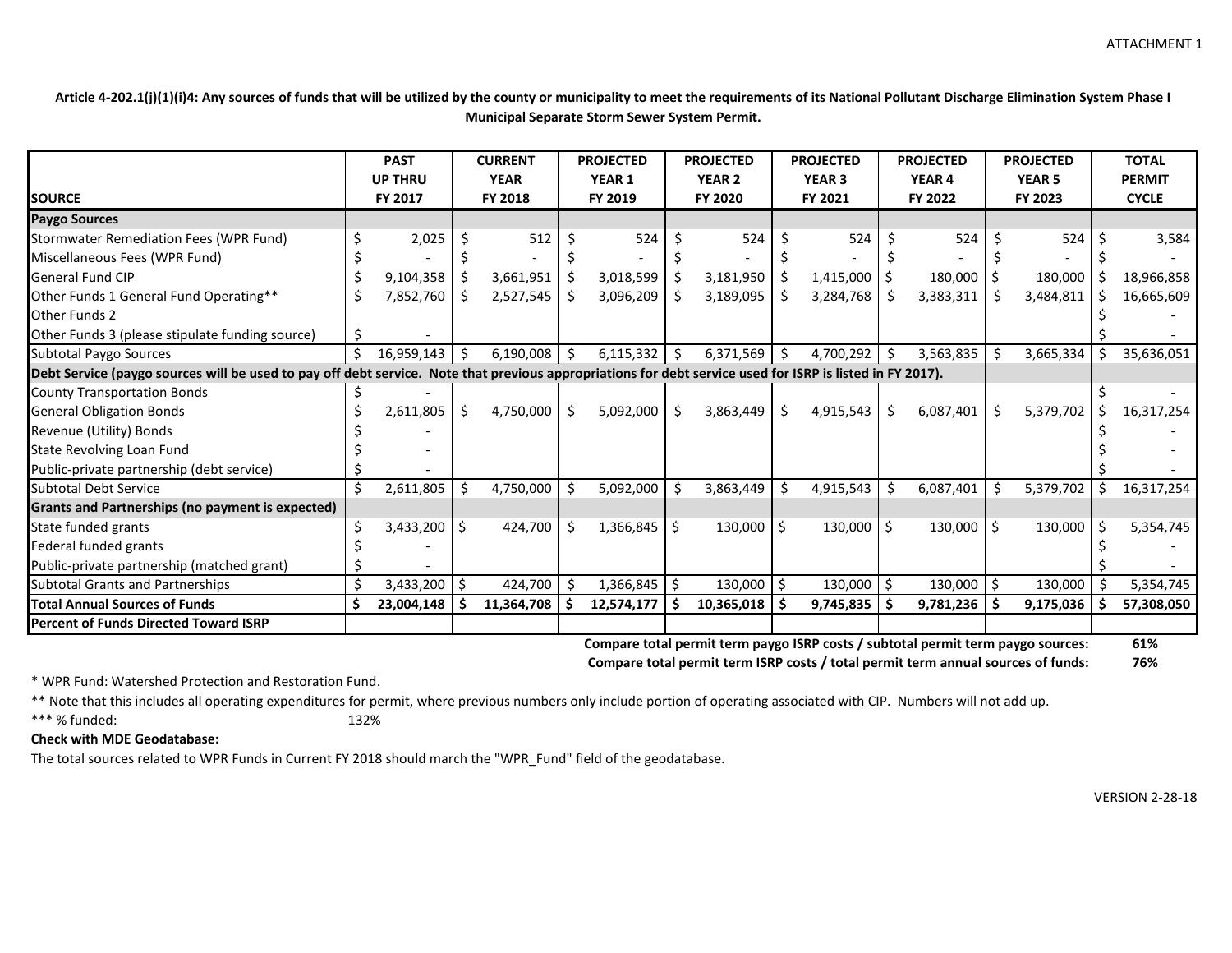| <b>GEN COMMENTS</b>                             |
|-------------------------------------------------|
|                                                 |
| : 167 tons swept/66.8 impervious acre credit    |
| 273 tons swept/109.22 impervious acre credit    |
| 235.34 tons swept/94.13 impervious acre credit  |
| 140.06 tons swept/56.02 impervious acre credit  |
| 256.85 tons swept/102.74 impervious acre credit |
| 9 131.26 tons swept/52.5 impervious acre credit |
|                                                 |
|                                                 |
|                                                 |
|                                                 |
|                                                 |
|                                                 |
|                                                 |
|                                                 |
|                                                 |
|                                                 |
|                                                 |
|                                                 |
|                                                 |
|                                                 |
|                                                 |
|                                                 |
|                                                 |
|                                                 |
|                                                 |
|                                                 |
|                                                 |
|                                                 |
|                                                 |
|                                                 |
|                                                 |
|                                                 |
|                                                 |
|                                                 |
|                                                 |
|                                                 |
|                                                 |
|                                                 |
|                                                 |
|                                                 |
|                                                 |
|                                                 |
|                                                 |

| <b>Baseline:</b>                         | 1,981                |              |                |                  |                   | 20%              |                 |                    |                                                                    |  |
|------------------------------------------|----------------------|--------------|----------------|------------------|-------------------|------------------|-----------------|--------------------|--------------------------------------------------------------------|--|
| <b>REST BMP ID</b>                       | <b>REST BMP TYPE</b> | <b>BMP</b>   | <b>NUM BMP</b> | <b>IMP ACRES</b> | <b>BUILT DATE</b> | <b>IMPL COST</b> | % ISRP Complete | <b>IMPL STATUS</b> | <b>GEN COMMENTS</b>                                                |  |
|                                          |                      | <b>CLASS</b> |                |                  |                   |                  |                 |                    |                                                                    |  |
| <b>Operational Programs</b>              |                      |              |                |                  |                   |                  |                 |                    |                                                                    |  |
|                                          | <b>VSS</b>           |              |                | 66.80            | 6/30/2015         | \$38,081         | 3.4%            |                    | 1/1/2015-6/30/2015: 167 tons swept/66.8 impervious acre credit     |  |
|                                          | <b>VSS</b>           |              |                | 109.22           | 6/30/2016         | \$42,153         | 5.5%            |                    | 7/1/2015-6/30/2016 273 tons swept/109.22 impervious acre credit    |  |
|                                          | <b>VSS</b>           |              |                | 94.13            | 6/30/2017         | \$34,956         | 4.8%            |                    | 7/1/2016-6/30/2017 235.34 tons swept/94.13 impervious acre credit  |  |
|                                          | <b>VSS</b>           | A            |                | 56.02            | 6/30/2018         | \$23,591         | 2.8%            |                    | 7/1/2017-6/30/2018 140.06 tons swept/56.02 impervious acre credit  |  |
|                                          | <b>VSS</b>           |              |                | 102.74           | 6/30/2019         | \$41,096         | 5.2%            |                    | 7/1/2018-6/30/2019 256.85 tons swept/102.74 impervious acre credit |  |
| Complete To Date*                        | <b>VSS</b>           | A            |                | 52.50            | 12/31/2019        | \$21,000         | 2.7%            |                    | 7/1/2019-12/31/2019 131.26 tons swept/52.5 impervious acre credit  |  |
|                                          |                      |              |                | 96.28            |                   | \$200,877        | 4.9%            |                    |                                                                    |  |
| <b>Capital Projects</b><br>FR17RST900004 |                      |              |                |                  |                   |                  |                 |                    |                                                                    |  |
| FR17RST800005                            | <b>FBIO</b>          | S.           |                | 1.70             | 12/1/2013         | \$11,440         | 0.1%            |                    |                                                                    |  |
|                                          | <b>FSND</b>          | S.           |                | 3.13             | 11/7/2019         | \$160,000        | 0.2%            |                    |                                                                    |  |
| FR17RST000043                            | <b>PWED</b>          |              |                | 11.83            | 11/28/2017        | \$584,645        | 0.6%            |                    |                                                                    |  |
| FR17RST000077                            | PWED                 | $\varsigma$  |                | 14.53            | 1/9/2019          | \$159,016        | 0.7%            |                    |                                                                    |  |
| FR17RST000199                            | PWED                 | $\varsigma$  |                | 15.31            | 1/9/2019          | \$159,016        | 0.8%            |                    |                                                                    |  |
| FR17RST000060                            | <b>PWED</b>          | <sup>S</sup> |                | 9.05             | 1/9/2019          | \$159,016        | 0.5%            |                    |                                                                    |  |
| FR17RST000186                            | <b>PWED</b>          |              |                | 10.98            | 4/30/2019         | \$159,016        | 0.6%            |                    |                                                                    |  |
| FR17RST000197                            | PWED                 | S.           |                | 2.64             | 4/30/2019         | \$159,016        | 0.1%            |                    |                                                                    |  |
| FR17RST900005                            | PWED                 |              |                | 9.72             | 5/1/2019          | \$423,799        | 0.5%            |                    |                                                                    |  |
| FR17RST000046                            | <b>PWED</b>          |              |                | 4.60             | 5/20/2019         | \$159,016        | 0.2%            |                    |                                                                    |  |
| FR17RST000078                            | PWED                 |              |                | 11.28            | 6/1/2019          | \$159,016        | 0.6%            |                    |                                                                    |  |
| FR17RST000039                            | <b>PWED</b>          | <sup>S</sup> |                | 7.10             | 6/1/2019          | \$159,016        | 0.4%            |                    |                                                                    |  |
| FR17RST000928                            | <b>PWED</b>          |              |                | 15.98            | 8/22/2019         | \$159,016        | 0.8%            |                    |                                                                    |  |
| FR17RST000922                            | <b>PWED</b>          |              |                | 20.56            | 8/22/2019         | \$159,016        | 1.0%            |                    |                                                                    |  |
| FR17RST000924                            | PWED                 |              |                | 4.68             | 8/22/2019         | \$159,016        | 0.2%            |                    |                                                                    |  |
| FR17RST000663                            | <b>PWED</b>          |              |                | 6.04             | 10/25/2019        | \$159,016        | 0.3%            |                    |                                                                    |  |
| FR17RST000662                            | <b>PWED</b>          |              |                | 4.44             | 10/25/2019        | \$159,016        | 0.2%            |                    |                                                                    |  |
| FR17RST000200                            | <b>PWED</b>          | S.           | -1             | 1.95             | 10/25/2019        | \$159,016        | 0.1%            |                    |                                                                    |  |
| FR17RST000047                            | PWED                 |              |                | 4.94             | 10/25/2019        | \$159,016        | 0.2%            |                    |                                                                    |  |
| FR17RST000566                            | <b>PWED</b>          | S.           |                | 99.62            | 11/7/2019         | \$2,235,000      | 5.0%            |                    |                                                                    |  |
| FR17RST000027                            | PWED                 |              |                | 12.42            | 12/9/2019         | \$847,110        | 0.6%            |                    |                                                                    |  |
| FR17RST000024                            | <b>PWET</b>          |              |                | 4.64             | 4/30/2019         | \$429,880        | 0.2%            |                    |                                                                    |  |
| FR17RST000002                            | <b>PWET</b>          |              |                | 5.60             | 5/1/2019          | \$377,764        | 0.3%            |                    |                                                                    |  |
| FR17RST000685                            | <b>PWET</b>          |              |                | 19.06            | 8/1/2019          | \$1,375,705      | 1.0%            |                    |                                                                    |  |
| FR18RST800003                            | <b>PWET</b>          |              |                | 6.69             | 11/7/2019         | \$460,912        | 0.3%            |                    |                                                                    |  |
| FR17RST000003                            | <b>PWET</b>          |              | $\overline{2}$ | 18.75            | 11/25/2019        | \$1,739,652      | 0.9%            |                    |                                                                    |  |
| FR17RST900002                            | <b>MMBR</b>          |              | ຳ              | 2.07             | 10/1/2007         | \$249,069        | 0.1%            |                    |                                                                    |  |
| FR18RST900011                            | <b>MMBR</b>          |              |                | 0.08             | 5/25/2019         | \$148,810        | 0.0%            |                    |                                                                    |  |
| FR17RST900003                            | <b>MMBR</b>          |              |                | 0.30             | 5/25/2019         | \$148,810        | 0.0%            |                    |                                                                    |  |
| FR18RST900014                            | <b>MMBR</b>          |              |                | 0.29             | 5/25/2019         | \$148,810        | 0.0%            |                    |                                                                    |  |
| FR18RST900013                            | <b>MRWH</b>          |              |                | 0.02             | 5/25/2019         | \$148,810        | 0.0%            |                    |                                                                    |  |
| FR18RST900012                            | <b>MRWH</b>          |              |                | 0.03             | 5/25/2019         | \$148,810        | 0.0%            |                    |                                                                    |  |
| FR16ALN000003                            | <b>STRE</b>          |              |                | 18.15            | 5/1/2007          | \$406,986        | 0.9%            |                    |                                                                    |  |

FR16ALN000002 STRE A 1 30.00 11/12/2010 \$427,657 1.5%

Article 4-202.1(j)(1)(i)5: Specific actions and expenditures that the county or municipality implemented in the previous fiscal years to meet its impervious surface restoration plan requirements under its National Pollutan **Storm Sewer System Permit.**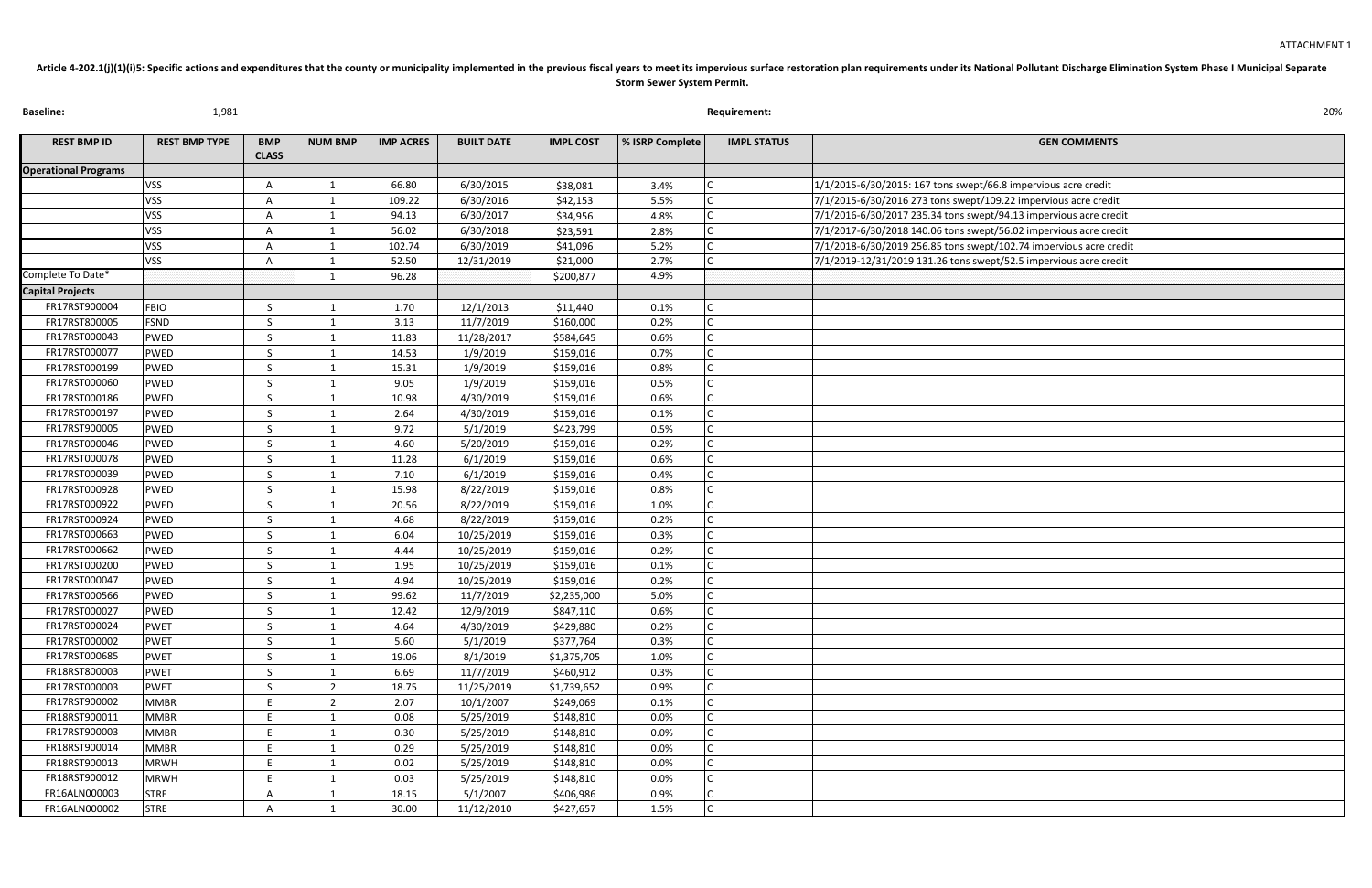| oration credit |
|----------------|
|                |
|                |
|                |
|                |
|                |
|                |
|                |
|                |
|                |
|                |
|                |
|                |
|                |
|                |
|                |
|                |
|                |
|                |
|                |
|                |
|                |
|                |
|                |
|                |
|                |
|                |
|                |
|                |
|                |
|                |
|                |
|                |
|                |
|                |
|                |
|                |
|                |
|                |
|                |
|                |
|                |
|                |

| FR16ALN000001  | <b>STRE</b> | Α | $\mathbf{1}$   | 21.90  | 12/1/2014  | \$633,254    | 1.1%   | C |                                  |
|----------------|-------------|---|----------------|--------|------------|--------------|--------|---|----------------------------------|
| FR17ALN000006  | <b>STRE</b> | Α | $\mathbf{1}$   | 43.53  | 12/20/2019 | \$30,000     | 2.2%   | C |                                  |
| FR17ALN000005  | <b>STRE</b> | Α | 1              | 96.50  | 12/20/2019 | \$4,546,941  | 4.9%   | C |                                  |
| FR17ALN000007  | <b>STRE</b> | Α | $\mathbf{1}$   | 10.50  | 12/20/2019 | \$30,000     | 0.5%   | C |                                  |
| To Date        |             |   | 40             | 550.61 |            | \$18,099,105 | 27.79% |   |                                  |
| <b>Other</b>   |             |   |                |        |            |              |        |   |                                  |
| n/a            | <b>SEPC</b> | Α | $\overline{7}$ | 2.73   | 6/30/2015  | \$0          | 0.1%   |   |                                  |
| n/a            | <b>SEPC</b> | А | 6              | 2.16   | 12/31/2019 | \$0          | 0.1%   |   |                                  |
| n/a            | <b>SEPD</b> | А | 184            | 47.84  | 6/30/2016  | \$2,539,200  | 2.4%   |   |                                  |
| n/a            | <b>SEPD</b> | А | 26             | 6.76   | 6/30/2017  | \$414,000    | 0.3%   | C |                                  |
| n/a            | <b>SEPD</b> | A | 8              | 2.08   | 6/30/2018  | \$257,000    | 0.1%   |   |                                  |
| n/a            | <b>SEPD</b> | Α | 20             | 5.20   | 6/30/2019  | \$0          | 0.3%   |   |                                  |
| n/a            | <b>SEPD</b> | А | 10             | 2.60   | 12/31/2019 | \$0          | 0.1%   |   |                                  |
| n/a            | <b>SEPP</b> | А | 288            | 8.64   | 6/30/2015  | \$0          | 0.4%   | C |                                  |
| n/a            | <b>SEPP</b> | А | 668            | 20.04  | 6/30/2016  | \$0          | 1.0%   |   |                                  |
| n/a            | <b>SEPP</b> | Α | 1,051          | 31.53  | 6/30/2017  | \$0          | 1.6%   |   |                                  |
| n/a            | <b>SEPP</b> | А | 1,749          | 52.47  | 6/30/2018  | \$25,000     | 2.6%   |   | rebate cost                      |
| n/a            | <b>SEPP</b> | А | 2,220          | 66.60  | 6/30/2019  | \$0          | 3.4%   | C |                                  |
| n/a            | <b>SEPP</b> | А | 1,123          | 33.69  | 12/31/2019 | \$0          | 1.7%   |   |                                  |
| <b>REDE</b>    | <b>OTH</b>  | А | $\overline{7}$ | 8.59   | 12/31/2019 | \$0          | 0.4%   |   | Redevelopment restoration credit |
| <b>TRADING</b> | <b>OTH</b>  | А | $\overline{0}$ | 708.10 | 12/31/2019 | \$18,000     | 35.7%  |   | Nutrient trading                 |
| FR16APY000026  | FPU         | Α | $\mathbf{1}$   | 0.58   | 1/1/2007   | \$19,140     | 0.0%   |   |                                  |
| FR16APY000003  | FPU         | Α | $\mathbf{1}$   | 0.44   | 1/1/2007   | \$14,520     | 0.0%   |   |                                  |
| FR16APY000016  | FPU         | Α | $\mathbf{1}$   | 0.29   | 1/1/2007   | \$9,570      | 0.0%   |   |                                  |
| FR16APY000002  | FPU         | Α | 1              | 5.79   | 1/1/2007   | \$191,070    | 0.3%   |   |                                  |
| FR20APY000112  | FPU         | Α | $\mathbf{1}$   | 1.28   | 7/2/2008   | \$38,400     | 0.1%   | Ċ |                                  |
| FR20APY000113  | FPU         | A | $\mathbf{1}$   | 0.29   | 7/2/2008   | \$8,700      | 0.0%   |   |                                  |
| FR16APY000005  | FPU         | Α | $\mathbf{1}$   | 0.90   | 1/1/2009   | \$29,700     | 0.0%   |   |                                  |
| FR18APY000067  | <b>FPU</b>  | А | $\mathbf{1}$   | 0.15   | 1/1/2009   | \$4,500      | 0.0%   |   |                                  |
| FR16APY000010  | FPU         | А | $\mathbf{1}$   | 0.46   | 1/1/2009   | \$15,180     | 0.0%   |   |                                  |
| FR18APY000068  | <b>FPU</b>  | A | 1              | 0.24   | 1/1/2009   | \$7,200      | 0.0%   | Ċ |                                  |
| FR16APY000017  | FPU         | Α | $\mathbf{1}$   | 0.79   | 1/1/2009   | \$26,070     | 0.0%   | Ċ |                                  |
| FR16APY000013  | FPU         | A | $\mathbf{1}$   | 0.41   | 1/1/2010   | \$13,530     | 0.0%   |   |                                  |
| FR16APY000007  | FPU         | Α | $\mathbf{1}$   | 0.51   | 1/1/2010   | \$27,000     | 0.0%   | Ċ |                                  |
| FR16APY000001  | FPU         | A | 1              | 1.83   | 1/1/2011   | \$60,390     | 0.1%   | C |                                  |
| FR16APY000028  | <b>FPU</b>  | Α | 1              | 3.29   | 1/1/2011   | \$75,240     | 0.2%   | C |                                  |
| FR16APY000029  | FPU         | A | 1              | 1.41   | 1/1/2011   | \$75,240     | 0.1%   |   |                                  |
| FR16APY000004  | FPU         | Α | $\mathbf{1}$   | 3.47   | 1/1/2011   | \$104,100    | 0.2%   | С |                                  |
| FR18APY000066  | <b>FPU</b>  | A | $\mathbf{1}$   | 0.17   | 1/1/2011   | \$5,100      | 0.0%   | C |                                  |
| FR16APY000018  | FPU         | Α | 1              | 0.13   | 1/1/2011   | \$4,290      | 0.0%   | C |                                  |
| FR16APY000012  | <b>FPU</b>  | Α | 1              | 1.22   | 1/1/2012   | \$40,260     | 0.1%   |   |                                  |
| FR16APY000006  | FPU         | Α | 1              | 0.28   | 1/1/2012   | \$26,070     | 0.0%   | C |                                  |
| FR16APY000027  | <b>FPU</b>  | A | 1              | 0.32   | 1/1/2013   | \$10,560     | 0.0%   | Ċ |                                  |
| FR16APY000014  | <b>FPU</b>  | Α |                | 1.09   | 1/1/2013   | \$35,970     | 0.1%   |   |                                  |
| FR16APY000011  | <b>FPU</b>  | A | 1              | 1.05   | 1/1/2013   | \$34,650     | 0.1%   |   |                                  |
| FR16APY000023  | <b>FPU</b>  | Α | $\mathbf{1}$   | 0.79   | 1/1/2013   | \$26,070     | 0.0%   | C |                                  |
| FR16APY000025  | FPU         | A | $\mathbf{1}$   | 0.19   | 1/1/2014   | \$1,320      | 0.0%   | C |                                  |
| FR16APY000022  | <b>FPU</b>  | A | $\mathbf{1}$   | 1.22   | 1/1/2014   | \$40,260     | 0.1%   | C |                                  |
| FR17APY000060  | <b>FPU</b>  | A | $\mathbf{1}$   | 0.28   | 12/1/2014  | \$18,787     | 0.0%   | C |                                  |
| FR20APY000110  | FPU         | A | $\mathbf{1}$   | 0.03   | 4/1/2016   | \$900        | 0.0%   | C |                                  |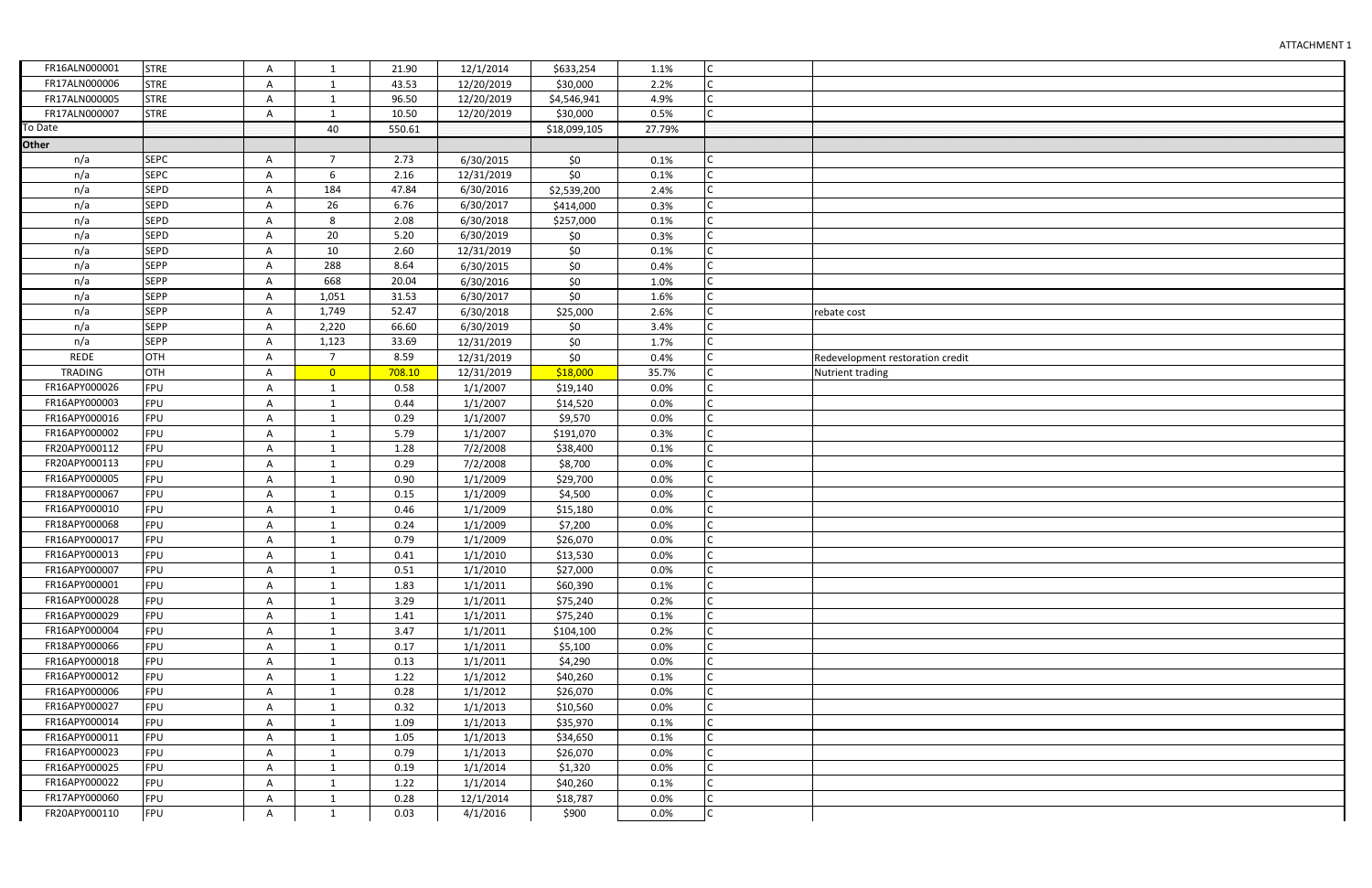| FR20APY000108 | FPU        | A | 1            | 0.02 | 4/1/2016   | \$600    | 0.0% | Iс           |  |
|---------------|------------|---|--------------|------|------------|----------|------|--------------|--|
| FR19APY000106 | <b>FPU</b> | Α | 1            | 1.52 | 4/1/2016   | \$45,600 | 0.1% | lc           |  |
| FR20APY000109 | FPU        | A | $\mathbf{1}$ | 0.08 | 4/1/2016   | \$2,400  | 0.0% |              |  |
| FR20APY000107 | <b>FPU</b> | Α | 1            | 0.06 | 4/1/2016   | \$1,800  | 0.0% | Iс           |  |
| FR20APY000111 | FPU        | A | $\mathbf{1}$ | 0.02 | 4/1/2016   | \$600    | 0.0% | lc           |  |
| FR19ALN000104 | <b>OUT</b> | Α | $\mathbf{1}$ | 0.17 | 4/1/2007   | \$4,188  | 0.0% | lC.          |  |
| FR20ALN000225 | OUT        | A | $\mathbf{1}$ | 0.11 | 4/5/2010   | \$2,750  | 0.0% | Iс           |  |
| FR20ALN000224 | <b>OUT</b> | A | 1            | 0.08 | 4/5/2010   | \$1,925  | 0.0% | lc           |  |
| FR20ALN000234 | OUT        | A | $\mathbf{1}$ | 0.18 | 2/1/2012   | \$4,500  | 0.0% | lc           |  |
| FR20ALN000255 | <b>OUT</b> | Α | 1            | 0.10 | 2/1/2012   | \$2,500  | 0.0% | lc           |  |
| FR20ALN000240 | OUT        | A | $\mathbf{1}$ | 0.13 | 2/7/2012   | \$3,225  | 0.0% | Iс           |  |
| FR20ALN000232 | <b>OUT</b> | A | 1            | 0.16 | 4/9/2012   | \$4,000  | 0.0% | lc           |  |
| FR20ALN000280 | OUT        | A | $\mathbf{1}$ | 0.55 | 4/9/2012   | \$13,825 | 0.0% | lc           |  |
| FR20ALN000231 | <b>OUT</b> | A | 1            | 0.22 | 5/2/2012   | \$5,500  | 0.0% | lc           |  |
| FR20ALN000271 | OUT        | A | $\mathbf{1}$ | 0.10 | 6/1/2012   | \$2,575  | 0.0% | Iс           |  |
| FR20ALN000203 | <b>OUT</b> | A | 1            | 0.13 | 10/24/2012 | \$3,125  | 0.0% |              |  |
| FR20ALN000233 | OUT        | Α | $\mathbf{1}$ | 0.71 | 11/22/2012 | \$17,800 | 0.0% |              |  |
| FR20ALN000257 | <b>OUT</b> | Α | $\mathbf{1}$ | 0.17 | 11/30/2012 | \$4,200  | 0.0% | Iс           |  |
| FR20ALN000222 | OUT        | Α | 1            | 0.23 | 4/2/2013   | \$5,700  | 0.0% |              |  |
| FR19ALN000080 | <b>OUT</b> | A | 1            | 0.20 | 4/8/2013   | \$5,000  | 0.0% |              |  |
| FR20ALN000210 | OUT        | Α | $\mathbf{1}$ | 0.08 | 4/18/2013  | \$1,900  | 0.0% |              |  |
| FR20ALN000256 | OUT        | Α | $\mathbf{1}$ | 0.08 | 4/23/2013  | \$2,063  | 0.0% | $\mathsf{C}$ |  |
| FR19ALN000102 | OUT        | A | 1            | 0.26 | 5/21/2013  | \$6,500  | 0.0% |              |  |
| FR19ALN000093 | <b>OUT</b> | A | 1            | 0.18 | 6/3/2013   | \$4,375  | 0.0% |              |  |
| FR20ALN000229 | <b>OUT</b> | A | $\mathbf{1}$ | 0.14 | 10/2/2013  | \$3,400  | 0.0% | $\mathsf{C}$ |  |
| FR20ALN000207 | OUT        | A | $\mathbf{1}$ | 0.29 | 3/16/2014  | \$7,200  | 0.0% | $\mathsf{C}$ |  |
| FR20ALN000281 | <b>OUT</b> | A | 1            | 0.07 | 3/16/2014  | \$1,675  | 0.0% |              |  |
| FR20ALN000215 | <b>OUT</b> | Α | $\mathbf{1}$ | 0.50 | 3/23/2014  | \$12,525 | 0.0% |              |  |
| FR20ALN000235 | <b>OUT</b> | Α | $\mathbf{1}$ | 0.17 | 8/22/2014  | \$4,125  | 0.0% | $\mathsf{C}$ |  |
| FR19ALN000100 | <b>OUT</b> | Α | $\mathbf{1}$ | 0.34 | 9/21/2014  | \$8,500  | 0.0% |              |  |
| FR19ALN000074 | <b>OUT</b> | Α | 1            | 0.21 | 10/22/2014 | \$5,250  | 0.0% |              |  |
| FR20ALN000269 | <b>OUT</b> | Α | $\mathbf{1}$ | 0.26 | 3/19/2015  | \$6,600  | 0.0% |              |  |
| FR20ALN000218 | <b>OUT</b> | A | 1            | 0.16 | 3/30/2015  | \$4,000  | 0.0% |              |  |
| FR20ALN000242 | <b>OUT</b> | A | 1            | 0.08 | 5/12/2015  | \$2,000  | 0.0% |              |  |
| FR19ALN000099 | <b>OUT</b> | A | 1            | 0.44 | 7/1/2015   | \$11,000 | 0.0% |              |  |
| FR20ALN000211 | <b>OUT</b> | Α | 1            | 0.24 | 7/15/2015  | \$5,875  | 0.0% |              |  |
| FR20ALN000254 | <b>OUT</b> | Α | 1            | 0.08 | 7/31/2015  | \$2,075  | 0.0% |              |  |
| FR20ALN000200 | <b>OUT</b> | A | 1            | 0.18 | 8/6/2015   | \$4,500  | 0.0% |              |  |
| FR20ALN000272 | <b>OUT</b> | Α | 1            | 0.21 | 4/11/2016  | \$5,175  | 0.0% |              |  |
| FR19ALN000091 | <b>OUT</b> | Α | 1            | 0.30 | 4/21/2016  | \$7,500  | 0.0% |              |  |
| FR19ALN000084 | <b>OUT</b> | A | 1            | 0.08 | 6/5/2016   | \$2,000  | 0.0% |              |  |
| FR20ALN000205 | <b>OUT</b> | Α | 1            | 0.16 | 8/1/2016   | \$4,000  | 0.0% |              |  |
| FR20ALN000223 | <b>OUT</b> | A | 1            | 0.17 | 3/13/2017  | \$4,150  | 0.0% |              |  |
| FR20ALN000230 | <b>OUT</b> | A | 1            | 0.13 | 4/2/2017   | \$3,125  | 0.0% |              |  |
| FR19ALN000076 | <b>OUT</b> | A | 1            | 0.10 | 4/24/2017  | \$2,375  | 0.0% |              |  |
| FR20ALN000258 | <b>OUT</b> | Α | $\mathbf{1}$ | 0.13 | 5/26/2017  | \$3,125  | 0.0% | Iс           |  |
| FR20ALN000209 | <b>OUT</b> | Α | $\mathbf{1}$ | 0.22 | 5/26/2017  | \$5,425  | 0.0% | lC.          |  |
| FR19ALN000098 | <b>OUT</b> | Α | $\mathbf{1}$ | 0.13 | 6/1/2017   | \$3,250  | 0.0% | Iс           |  |
| FR19ALN000078 | <b>OUT</b> | Α | 1            | 0.18 | 6/8/2017   | \$4,563  | 0.0% | lC.          |  |
| FR19ALN000073 | <b>OUT</b> | A | $\mathbf{1}$ | 0.09 | 6/19/2017  | \$2,188  | 0.0% | Ic.          |  |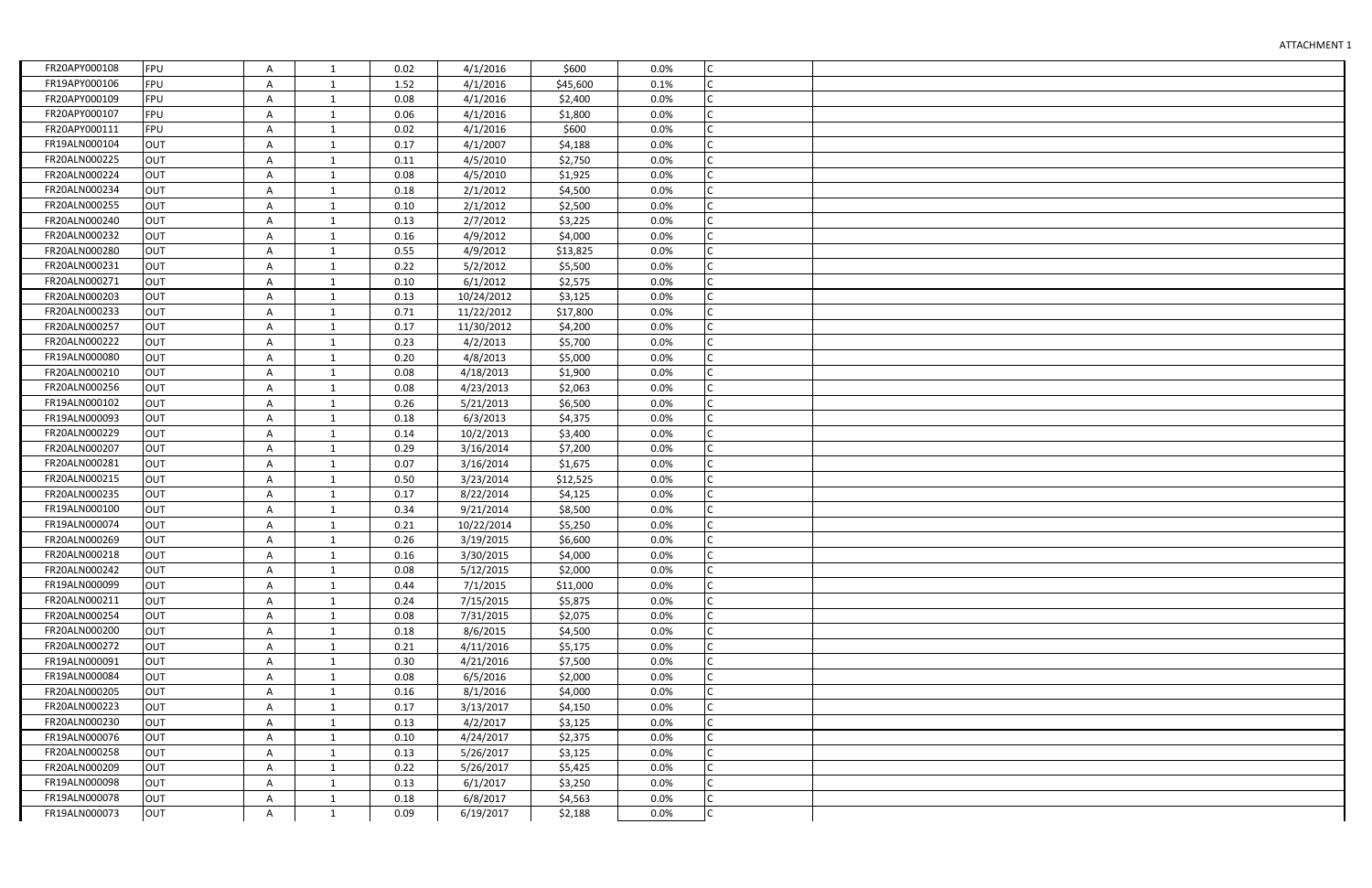| FR19ALN000101 | <b>OUT</b> | Α | 1            | 0.09 | 7/19/2017  | \$2,313  | 0.0% | Iс           |  |
|---------------|------------|---|--------------|------|------------|----------|------|--------------|--|
| FR19ALN000082 | <b>OUT</b> | Α | 1            | 0.07 | 7/20/2017  | \$1,813  | 0.0% | IC.          |  |
| FR20ALN000198 | <b>OUT</b> | Α | 1            | 0.10 | 7/31/2017  | \$2,375  | 0.0% | lc           |  |
| FR19ALN000106 | <b>OUT</b> | Α | 1            | 0.11 | 8/1/2017   | \$2,625  | 0.0% | Iс           |  |
| FR20ALN000236 | <b>OUT</b> | Α | $\mathbf{1}$ | 0.11 | 8/1/2017   | \$2,625  | 0.0% | Iс           |  |
| FR19ALN000081 | <b>OUT</b> | Α | $\mathbf{1}$ | 0.13 | 8/6/2017   | \$3,250  | 0.0% | lc.          |  |
| FR19ALN000072 | <b>OUT</b> | Α | $\mathbf{1}$ | 0.13 | 8/16/2017  | \$3,125  | 0.0% | Iс           |  |
| FR19ALN000088 | <b>OUT</b> | Α | 1            | 0.09 | 8/16/2017  | \$2,250  | 0.0% | Iс           |  |
| FR19ALN000086 | <b>OUT</b> | A | $\mathbf{1}$ | 0.11 | 8/21/2017  | \$2,625  | 0.0% | Iс           |  |
| FR20ALN000219 | <b>OUT</b> | A | 1            | 0.47 | 12/17/2017 | \$11,800 | 0.0% | Iс           |  |
| FR20ALN000208 | <b>OUT</b> | A | $\mathbf{1}$ | 1.01 | 12/20/2017 | \$25,250 | 0.1% | Iс           |  |
| FR20ALN000202 | <b>OUT</b> | A | 1            | 0.08 | 12/28/2017 | \$2,000  | 0.0% | Iс           |  |
| FR20ALN000217 | <b>OUT</b> | A | $\mathbf{1}$ | 0.12 | 12/29/2017 | \$3,000  | 0.0% | Iс           |  |
| FR20ALN000226 | <b>OUT</b> | Α | 1            | 0.21 | 1/22/2018  | \$5,300  | 0.0% | Iс           |  |
| FR20ALN000227 | <b>OUT</b> | Α | 1            | 0.09 | 1/22/2018  | \$2,150  | 0.0% |              |  |
| FR19ALN000071 | <b>OUT</b> | Α | 1            | 0.12 | 3/1/2018   | \$3,000  | 0.0% |              |  |
| FR19ALN000103 | <b>OUT</b> | Α | 1            | 0.06 | 3/1/2018   | \$1,500  | 0.0% | Iс           |  |
| FR20ALN000245 | <b>OUT</b> | Α | 1            | 0.36 | 3/15/2018  | \$8,875  | 0.0% | Iс           |  |
| FR20ALN000249 | <b>OUT</b> | Α | 1            | 0.17 | 3/15/2018  | \$4,125  | 0.0% |              |  |
| FR20ALN000246 | <b>OUT</b> | Α | 1            | 0.19 | 3/15/2018  | \$4,800  | 0.0% |              |  |
| FR20ALN000251 | <b>OUT</b> | Α | $\mathbf{1}$ | 0.17 | 3/15/2018  | \$4,250  | 0.0% | $\mathsf{C}$ |  |
| FR20ALN000248 | <b>OUT</b> | Α | $\mathbf{1}$ | 0.10 | 3/15/2018  | \$2,500  | 0.0% | $\mathsf{C}$ |  |
| FR20ALN000250 | <b>OUT</b> | Α | $\mathbf{1}$ | 0.17 | 3/15/2018  | \$4,250  | 0.0% | C            |  |
| FR20ALN000252 | <b>OUT</b> | Α | 1            | 0.14 | 3/15/2018  | \$3,425  | 0.0% | $\mathsf{C}$ |  |
| FR20ALN000247 | <b>OUT</b> | Α | $\mathbf{1}$ | 0.28 | 3/15/2018  | \$6,925  | 0.0% | IC.          |  |
| FR20ALN000259 | <b>OUT</b> | A | $\mathbf{1}$ | 0.23 | 3/15/2018  | \$5,750  | 0.0% | Iс           |  |
| FR20ALN000253 | <b>OUT</b> | Α | $\mathbf{1}$ | 0.26 | 3/15/2018  | \$6,500  | 0.0% | $\mathsf{C}$ |  |
| FR20ALN000228 | <b>OUT</b> | Α | $\mathbf{1}$ | 0.09 | 4/9/2018   | \$2,250  | 0.0% | Iс           |  |
| FR20ALN000204 | <b>OUT</b> | Α | $\mathbf{1}$ | 0.22 | 4/23/2018  | \$5,375  | 0.0% | IC.          |  |
| FR19ALN000097 | <b>OUT</b> | Α | $\mathbf{1}$ | 0.45 | 6/14/2018  | \$11,250 | 0.0% |              |  |
| FR20ALN000267 | <b>OUT</b> | Α | 1            | 0.14 | 4/9/2019   | \$3,600  | 0.0% |              |  |
| FR20ALN000278 | <b>OUT</b> | A | $\mathbf{1}$ | 0.48 | 5/3/2019   | \$12,000 | 0.0% | Iс           |  |
| FR20ALN000268 | <b>OUT</b> | Α | 1            | 0.29 | 5/24/2019  | \$7,175  | 0.0% |              |  |
| FR20ALN000276 | <b>OUT</b> | Α | 1            | 0.16 | 5/29/2019  | \$3,875  | 0.0% |              |  |
| FR20ALN000277 | <b>OUT</b> | Α | 1            | 0.66 | 5/29/2019  | \$16,500 | 0.0% |              |  |
| FR19ALN000089 | <b>OUT</b> | Α | 1            | 0.14 | 5/31/2019  | \$3,458  | 0.0% | Iс           |  |
| FR19ALN000090 | <b>OUT</b> | Α | 1            | 0.05 | 5/31/2019  | \$1,125  | 0.0% |              |  |
| FR19ALN000077 | <b>OUT</b> | Α | 1            | 0.08 | 5/31/2019  | \$1,938  | 0.0% |              |  |
| FR19ALN000094 | <b>OUT</b> | А | 1            | 0.10 | 5/31/2019  | \$2,438  | 0.0% |              |  |
| FR20ALN000199 | <b>OUT</b> | Α | 1            | 0.11 | 5/31/2019  | \$2,688  | 0.0% | Iс           |  |
| FR20ALN000201 | <b>OUT</b> | Α | 1            | 0.47 | 7/10/2019  | \$11,750 | 0.0% | Iс           |  |
| FR20ALN000273 | <b>OUT</b> | Α | 1            | 2.00 | 8/30/2019  | \$50,000 | 0.1% |              |  |
| FR20ALN000264 | <b>OUT</b> | Α | 1            | 0.16 | 8/30/2019  | \$4,000  | 0.0% | IС           |  |
| FR20ALN000265 | <b>OUT</b> | Α | 1            | 0.09 | 9/13/2019  | \$2,300  | 0.0% |              |  |
| FR20ALN000261 | <b>OUT</b> | Α | 1            | 0.09 | 9/13/2019  | \$2,175  | 0.0% |              |  |
| FR20ALN000262 | <b>OUT</b> | Α | $\mathbf{1}$ | 0.12 | 9/19/2019  | \$3,000  | 0.0% | IC.          |  |
| FR20ALN000263 | <b>OUT</b> | Α | $\mathbf{1}$ | 0.13 | 9/30/2019  | \$3,250  | 0.0% | lc.          |  |
| FR20ALN000206 | <b>OUT</b> | Α | $\mathbf{1}$ | 0.15 | 10/11/2019 | \$3,625  | 0.0% | Iс           |  |
| FR20ALN000212 | <b>OUT</b> | Α | 1            | 0.27 | 10/22/2019 | \$6,775  | 0.0% | IC.          |  |
| FR20ALN000214 | <b>OUT</b> | A | $\mathbf{1}$ | 0.13 | 10/22/2019 | \$3,275  | 0.0% | c            |  |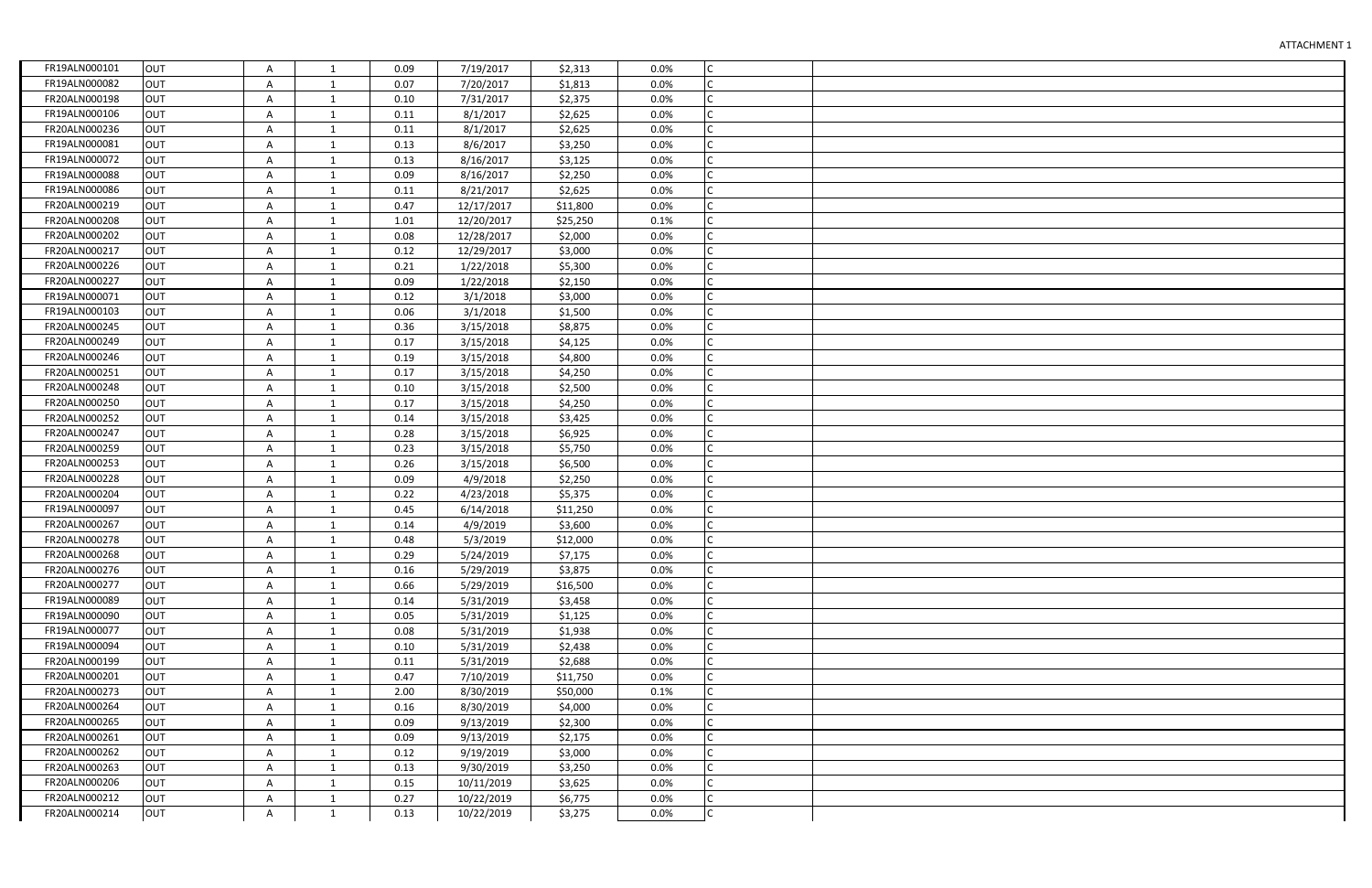| FR20ALN000270 | OUT         | A | 1            | 0.24 | 10/22/2019 | \$5,925   | 0.0% | Iс           |  |
|---------------|-------------|---|--------------|------|------------|-----------|------|--------------|--|
| FR20ALN000216 | <b>OUT</b>  | Α | 1            | 0.15 | 10/22/2019 | \$3,725   | 0.0% | lc           |  |
| FR20ALN000213 | OUT         | A | $\mathbf{1}$ | 0.59 | 10/22/2019 | \$14,825  | 0.0% |              |  |
| FR20ALN000221 | <b>OUT</b>  | Α | 1            | 0.07 | 10/24/2019 | \$1,750   | 0.0% | Iс           |  |
| FR20ALN000275 | <b>OUT</b>  | A | $\mathbf{1}$ | 0.15 | 10/25/2019 | \$3,750   | 0.0% | lc           |  |
| FR20ALN000220 | <b>OUT</b>  | Α | $\mathbf{1}$ | 0.17 | 10/29/2019 | \$4,250   | 0.0% | lC.          |  |
| FR20ALN000237 | OUT         | A | $\mathbf{1}$ | 0.10 | 11/5/2019  | \$2,583   | 0.0% | Iс           |  |
| FR20ALN000279 | <b>OUT</b>  | A | 1            | 0.08 | 11/5/2019  | \$2,000   | 0.0% | Iс           |  |
| FR20ALN000260 | <b>OUT</b>  | A | $\mathbf{1}$ | 0.22 | 11/7/2019  | \$5,500   | 0.0% | lc           |  |
| FR20ALN000238 | <b>OUT</b>  | Α | 1            | 0.25 | 11/8/2019  | \$6,250   | 0.0% | lc           |  |
| FR20ALN000274 | OUT         | A | $\mathbf{1}$ | 0.33 | 11/8/2019  | \$8,300   | 0.0% | Iс           |  |
| FR20ALN000241 | <b>OUT</b>  | A | 1            | 0.26 | 11/8/2019  | \$6,500   | 0.0% | lc           |  |
| FR20ALN000239 | OUT         | A | $\mathbf{1}$ | 0.18 | 11/8/2019  | \$4,500   | 0.0% | lc           |  |
| FR20ALN000244 | <b>OUT</b>  | Α | 1            | 0.20 | 11/13/2019 | \$4,900   | 0.0% | lc           |  |
| FR20ALN000243 | OUT         | A | $\mathbf{1}$ | 0.16 | 11/13/2019 | \$4,075   | 0.0% | Iс           |  |
| FR20ALN000266 | <b>OUT</b>  | A | 1            | 0.16 | 1/23/2020  | \$3,900   | 0.0% |              |  |
| FR20ALN000169 | OUT         | Α | $\mathbf{1}$ | 0.16 | 3/12/2008  | \$0       | 0.0% |              |  |
| FR20ALN000140 | <b>OUT</b>  | Α | $\mathbf{1}$ | 0.83 | 3/3/2011   | \$0\$     | 0.0% | Iс           |  |
| FR20ALN000188 | <b>OUT</b>  | Α | 1            | 0.34 | 3/4/2011   | \$7,650   | 0.0% |              |  |
| FR20ALN000108 | <b>OUT</b>  | A | 1            | 0.47 | 3/4/2011   | \$10,575  | 0.0% |              |  |
| FR20ALN000134 | OUT         | Α | $\mathbf{1}$ | 0.38 | 3/13/2011  | \$8,438   | 0.0% |              |  |
| FR20ALN000115 | OUT         | Α | $\mathbf{1}$ | 0.15 | 3/14/2011  | \$3,375   | 0.0% | $\mathsf{C}$ |  |
| FR20ALN000116 | OUT         | A | 1            | 0.24 | 3/14/2011  | \$5,288   | 0.0% |              |  |
| FR20ALN000131 | <b>OUT</b>  | A | 1            | 0.31 | 4/14/2011  | \$6,975   | 0.0% |              |  |
| FR20ALN000129 | <b>STRE</b> | A | $\mathbf{1}$ | 5.25 | 4/14/2011  | \$118,125 | 0.3% | C            |  |
| FR20ALN000122 | OUT         | A | $\mathbf{1}$ | 0.89 | 1/30/2012  | \$20,025  | 0.0% | $\mathsf{C}$ |  |
| FR19ALN000053 | <b>STRE</b> | A | 1            | 4.89 | 2/3/2012   | \$110,025 | 0.2% |              |  |
| FR20ALN000191 | <b>OUT</b>  | Α | $\mathbf{1}$ | 0.22 | 3/5/2012   | \$4,950   | 0.0% |              |  |
| FR20ALN000197 | <b>OUT</b>  | Α | $\mathbf{1}$ | 0.23 | 3/5/2012   | \$5,175   | 0.0% |              |  |
| FR19ALN000038 | <b>OUT</b>  | Α | $\mathbf{1}$ | 0.27 | 3/5/2012   | \$5,963   | 0.0% |              |  |
| FR19ALN000067 | <b>OUT</b>  | Α | 1            | 0.60 | 3/5/2012   | \$13,500  | 0.0% |              |  |
| FR19ALN000069 | <b>OUT</b>  | Α | $\mathbf{1}$ | 0.72 | 3/15/2012  | \$16,200  | 0.0% |              |  |
| FR19ALN000028 | <b>OUT</b>  | Α | 1            | 0.12 | 4/4/2012   | \$2,700   | 0.0% |              |  |
| FR19ALN000031 | <b>OUT</b>  | A | 1            | 0.12 | 4/4/2012   | \$2,700   | 0.0% |              |  |
| FR19ALN000035 | <b>OUT</b>  | A | 1            | 0.18 | 4/4/2012   | \$4,050   | 0.0% |              |  |
| FR20ALN000180 | <b>OUT</b>  | Α | 1            | 0.21 | 4/4/2012   | \$4,725   | 0.0% |              |  |
| FR20ALN000179 | <b>OUT</b>  | Α | 1            | 0.22 | 4/4/2012   | \$4,950   | 0.0% |              |  |
| FR20ALN000194 | <b>OUT</b>  | Α | 1            | 0.23 | 4/4/2012   | \$5,175   | 0.0% |              |  |
| FR19ALN000050 | <b>OUT</b>  | Α | 1            | 0.45 | 4/4/2012   | \$10,125  | 0.0% |              |  |
| FR20ALN000178 | <b>OUT</b>  | Α | 1            | 0.05 | 4/9/2012   | \$1,125   | 0.0% |              |  |
| FR20ALN000177 | <b>OUT</b>  | A | 1            | 0.30 | 4/9/2012   | \$6,750   | 0.0% |              |  |
| FR19ALN000033 | <b>OUT</b>  | Α | 1            | 0.10 | 4/26/2012  | \$2,250   | 0.0% |              |  |
| FR19ALN000036 | <b>OUT</b>  | A | 1            | 0.20 | 4/26/2012  | \$4,500   | 0.0% |              |  |
| FR20ALN000183 | <b>OUT</b>  | A | 1            | 0.31 | 4/26/2012  | \$6,975   | 0.0% |              |  |
| FR20ALN000176 | <b>OUT</b>  | A | 1            | 0.20 | 6/11/2012  | \$4,590   | 0.0% |              |  |
| FR19ALN000066 | <b>STRE</b> | Α | $\mathbf{1}$ | 4.65 | 10/2/2012  | \$104,625 | 0.2% | Iс           |  |
| FR20ALN000174 | <b>OUT</b>  | Α | $\mathbf{1}$ | 0.12 | 12/10/2012 | \$2,700   | 0.0% | lC.          |  |
| FR20ALN000175 | <b>OUT</b>  | Α | $\mathbf{1}$ | 0.32 | 12/10/2012 | \$7,088   | 0.0% | Iс           |  |
| FR19ALN000040 | <b>OUT</b>  | Α | 1            | 0.14 | 1/9/2013   | \$3,150   | 0.0% | lC.          |  |
| FR20ALN000173 | <b>STRE</b> | A | $\mathbf{1}$ | 4.20 | 1/9/2013   | \$94,500  | 0.2% | Ic.          |  |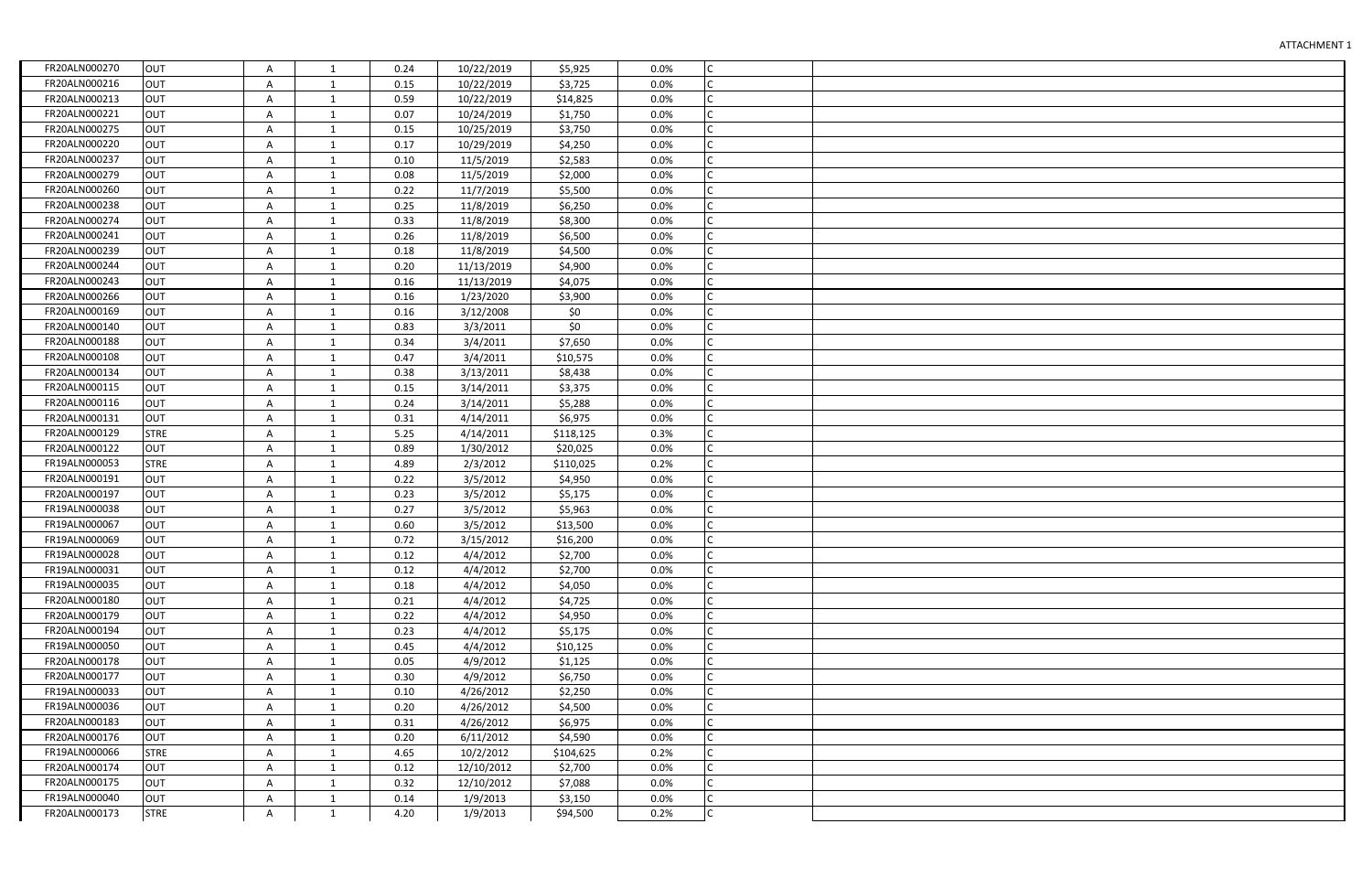| FR19ALN000046<br><b>OUT</b><br>0.07<br>2/21/2013<br>0.0%<br>Iс<br>Α<br>1<br>\$1,575<br>IC.<br>FR20ALN000172<br><b>OUT</b><br>3/15/2013<br>0.0%<br>Α<br>1<br>0.11<br>\$2,475<br>Iс<br>FR19ALN000059<br><b>OUT</b><br>$\mathbf{1}$<br>0.63<br>3/23/2013<br>\$14,175<br>0.0%<br>Α<br>FR20ALN000189<br><b>OUT</b><br>Iс<br>0.24<br>4/2/2013<br>\$5,400<br>0.0%<br>Α<br>1<br>FR20ALN000171<br>Iс<br><b>OUT</b><br>Α<br>0.24<br>4/2/2013<br>\$5,400<br>0.0%<br>$\mathbf{1}$<br>lc.<br>FR19ALN000049<br><b>OUT</b><br>Α<br>0.12<br>4/8/2013<br>\$2,700<br>0.0%<br>$\mathbf{1}$<br>Iс<br>FR19ALN000034<br><b>OUT</b><br>A<br>$\mathbf{1}$<br>0.16<br>4/8/2013<br>\$3,600<br>0.0%<br>FR20ALN000170<br><b>OUT</b><br>Iс<br>0.13<br>4/24/2013<br>\$2,948<br>0.0%<br>Α<br>1<br>FR19ALN000045<br><b>OUT</b><br>Iс<br>A<br>0.05<br>4/25/2013<br>0.0%<br>$\mathbf{1}$<br>\$1,013<br>FR20ALN000190<br><b>OUT</b><br>Iс<br>A<br>0.18<br>4/25/2013<br>\$4,050<br>0.0%<br>1<br>Iс<br><b>OUT</b><br>FR19ALN000055<br>A<br>\$3,600<br>$\mathbf{1}$<br>0.16<br>5/16/2013<br>0.0%<br>FR19ALN000070<br><b>OUT</b><br>Iс<br>A<br>0.20<br>5/23/2013<br>\$4,500<br>0.0%<br>1<br>FR18ALN000009<br><b>STRE</b><br>Iс<br>A<br>9/30/2013<br>\$624,375<br>$\mathbf{1}$<br>27.75<br>1.4%<br>FR20ALN000158<br>Iс<br><b>STRE</b><br>Α<br>3.84<br>10/8/2013<br>\$86,400<br>0.2%<br>1<br>FR20ALN000141<br><b>OUT</b><br>Α<br>0.54<br>3/6/2014<br>\$12,150<br>0.0%<br>1<br>FR19ALN000048<br><b>OUT</b><br>\$6,300<br>0.0%<br>Α<br>0.28<br>5/13/2014<br>1<br>FR20ALN000142<br><b>OUT</b><br>Α<br>0.47<br>6/4/2014<br>0.0%<br>$\mathbf{1}$<br>\$10,643<br>Iс<br>FR20ALN000127<br><b>OUT</b><br>6/4/2014<br>Α<br>0.71<br>\$15,975<br>0.0%<br>1<br><b>STRE</b><br>FR19ALN000019<br>4.38<br>Α<br>6/16/2014<br>\$98,550<br>0.2%<br>1<br>FR20ALN000196<br><b>OUT</b><br>9/21/2014<br>\$4,275<br>0.0%<br>Α<br>0.19<br>$\mathbf{1}$<br>FR19ALN000058<br><b>OUT</b><br>\$6,638<br>0.30<br>9/21/2014<br>0.0%<br>$\mathsf{C}$<br>Α<br>$\mathbf{1}$<br>Iс<br>FR19ALN000041<br><b>OUT</b><br>9/21/2014<br>\$21,150<br>0.0%<br>Α<br>$\mathbf{1}$<br>0.94<br>FR20ALN000137<br><b>STRE</b><br>4.32<br>Α<br>9/21/2014<br>\$97,200<br>0.2%<br>C<br>$\mathbf{1}$<br><b>STRE</b><br>FR19ALN000026<br>4.05<br>\$91,125<br>0.2%<br>Α<br>10/22/2014<br>$\mathsf{C}$<br>1<br>FR19ALN000062<br><b>STRE</b><br>\$99,900<br>IC.<br>Α<br>$\mathbf{1}$<br>4.44<br>12/11/2014<br>0.2%<br>FR19ALN000068<br>Iс<br><b>OUT</b><br>1/12/2015<br>\$2,925<br>0.0%<br>A<br>$\mathbf{1}$<br>0.13<br>FR19ALN000054<br><b>OUT</b><br>$\mathsf{C}$<br>Α<br>5/22/2015<br>\$2,430<br>0.0%<br>$\mathbf{1}$<br>0.11<br>FR20ALN000195<br><b>OUT</b><br>5/22/2015<br>\$3,713<br>0.0%<br>Iс<br>Α<br>$\mathbf{1}$<br>0.17<br>FR19ALN000064<br><b>OUT</b><br>0.48<br>5/22/2015<br>\$10,800<br>0.0%<br>IС<br>Α<br>$\mathbf{1}$<br><b>OUT</b><br>FR19ALN000029<br>\$2,025<br>0.09<br>6/17/2015<br>0.0%<br>Α<br>$\mathbf{1}$<br>FR20ALN000192<br><b>OUT</b><br>\$900<br>Α<br>0.04<br>7/1/2015<br>0.0%<br>1<br>FR20ALN000123<br><b>OUT</b><br>Iс<br>A<br>$\mathbf{1}$<br>0.16<br>7/1/2015<br>\$3,600<br>0.0%<br>FR19ALN000060<br><b>OUT</b><br>7/1/2015<br>\$9,000<br>0.0%<br>Α<br>0.40<br>1<br>FR20ALN000184<br><b>OUT</b><br>0.46<br>0.0%<br>Α<br>1<br>7/15/2015<br>\$10,406<br>FR20ALN000151<br><b>OUT</b><br>0.48<br>8/6/2015<br>\$10,800<br>0.0%<br>Α<br>1<br>FR18ALN000010<br>Iс<br><b>STRE</b><br>Α<br>2.3%<br>1<br>45.00<br>9/30/2015<br>\$1,012,500<br>FR19ALN000025<br><b>STRE</b><br>Α<br>43.50<br>12/31/2015<br>\$978,750<br>2.2%<br>1<br>FR19ALN000061<br><b>OUT</b><br>0.0%<br>Α<br>1<br>0.51<br>1/8/2016<br>\$11,475<br>FR19ALN000037<br><b>OUT</b><br>0.57<br>4/26/2016<br>\$12,825<br>0.0%<br>А<br>1<br>Iс<br>FR19ALN000056<br><b>OUT</b><br>0.09<br>0.0%<br>Α<br>1<br>5/31/2016<br>\$2,025<br>FR20ALN000153<br><b>OUT</b><br>0.0%<br>Α<br>0.12<br>7/8/2016<br>\$2,588<br>1<br>FR20ALN000152<br><b>OUT</b><br>0.0%<br>Α<br>1<br>0.13<br>7/8/2016<br>\$2,813<br>FR20ALN000130<br><b>STRE</b><br>IС<br>Α<br>4.95<br>7/8/2016<br>\$111,375<br>0.2%<br>1<br>FR20ALN000109<br><b>STRE</b><br>0.2%<br>Α<br>1<br>4.23<br>8/1/2016<br>\$95,175<br>FR20ALN000159<br><b>OUT</b><br>0.0%<br>0.54<br>11/4/2016<br>\$12,150<br>Α<br>1<br>FR19ALN000051<br><b>OUT</b><br>Iс<br>Α<br>0.0%<br>$\mathbf{1}$<br>0.19<br>3/10/2017<br>\$4,275<br>lc.<br>FR20ALN000149<br><b>OUT</b><br>3/13/2017<br>0.0%<br>Α<br>$\mathbf{1}$<br>0.33<br>\$7,403<br>Iс<br>FR20ALN000138<br><b>OUT</b><br>Α<br>$\mathbf{1}$<br>0.89<br>3/13/2017<br>\$19,913<br>0.0%<br>FR20ALN000133<br>IC.<br><b>OUT</b><br>0.0%<br>Α<br>0.97<br>3/13/2017<br>\$21,780<br>1 |               |             |   |              |      |           |          |      |   |  |
|----------------------------------------------------------------------------------------------------------------------------------------------------------------------------------------------------------------------------------------------------------------------------------------------------------------------------------------------------------------------------------------------------------------------------------------------------------------------------------------------------------------------------------------------------------------------------------------------------------------------------------------------------------------------------------------------------------------------------------------------------------------------------------------------------------------------------------------------------------------------------------------------------------------------------------------------------------------------------------------------------------------------------------------------------------------------------------------------------------------------------------------------------------------------------------------------------------------------------------------------------------------------------------------------------------------------------------------------------------------------------------------------------------------------------------------------------------------------------------------------------------------------------------------------------------------------------------------------------------------------------------------------------------------------------------------------------------------------------------------------------------------------------------------------------------------------------------------------------------------------------------------------------------------------------------------------------------------------------------------------------------------------------------------------------------------------------------------------------------------------------------------------------------------------------------------------------------------------------------------------------------------------------------------------------------------------------------------------------------------------------------------------------------------------------------------------------------------------------------------------------------------------------------------------------------------------------------------------------------------------------------------------------------------------------------------------------------------------------------------------------------------------------------------------------------------------------------------------------------------------------------------------------------------------------------------------------------------------------------------------------------------------------------------------------------------------------------------------------------------------------------------------------------------------------------------------------------------------------------------------------------------------------------------------------------------------------------------------------------------------------------------------------------------------------------------------------------------------------------------------------------------------------------------------------------------------------------------------------------------------------------------------------------------------------------------------------------------------------------------------------------------------------------------------------------------------------------------------------------------------------------------------------------------------------------------------------------------------------------------------------------------------------------------------------------------------------------------------------------------------------------------------------------------------------------------------------------------------------------------------------------------------------------------------------------------------------------------------------------------------------------------------------------------------------------------------------------------------------------------------------------------------------------------------------------------------------------------------------------------------------------------------|---------------|-------------|---|--------------|------|-----------|----------|------|---|--|
|                                                                                                                                                                                                                                                                                                                                                                                                                                                                                                                                                                                                                                                                                                                                                                                                                                                                                                                                                                                                                                                                                                                                                                                                                                                                                                                                                                                                                                                                                                                                                                                                                                                                                                                                                                                                                                                                                                                                                                                                                                                                                                                                                                                                                                                                                                                                                                                                                                                                                                                                                                                                                                                                                                                                                                                                                                                                                                                                                                                                                                                                                                                                                                                                                                                                                                                                                                                                                                                                                                                                                                                                                                                                                                                                                                                                                                                                                                                                                                                                                                                                                                                                                                                                                                                                                                                                                                                                                                                                                                                                                                                                                                              |               |             |   |              |      |           |          |      |   |  |
|                                                                                                                                                                                                                                                                                                                                                                                                                                                                                                                                                                                                                                                                                                                                                                                                                                                                                                                                                                                                                                                                                                                                                                                                                                                                                                                                                                                                                                                                                                                                                                                                                                                                                                                                                                                                                                                                                                                                                                                                                                                                                                                                                                                                                                                                                                                                                                                                                                                                                                                                                                                                                                                                                                                                                                                                                                                                                                                                                                                                                                                                                                                                                                                                                                                                                                                                                                                                                                                                                                                                                                                                                                                                                                                                                                                                                                                                                                                                                                                                                                                                                                                                                                                                                                                                                                                                                                                                                                                                                                                                                                                                                                              |               |             |   |              |      |           |          |      |   |  |
|                                                                                                                                                                                                                                                                                                                                                                                                                                                                                                                                                                                                                                                                                                                                                                                                                                                                                                                                                                                                                                                                                                                                                                                                                                                                                                                                                                                                                                                                                                                                                                                                                                                                                                                                                                                                                                                                                                                                                                                                                                                                                                                                                                                                                                                                                                                                                                                                                                                                                                                                                                                                                                                                                                                                                                                                                                                                                                                                                                                                                                                                                                                                                                                                                                                                                                                                                                                                                                                                                                                                                                                                                                                                                                                                                                                                                                                                                                                                                                                                                                                                                                                                                                                                                                                                                                                                                                                                                                                                                                                                                                                                                                              |               |             |   |              |      |           |          |      |   |  |
|                                                                                                                                                                                                                                                                                                                                                                                                                                                                                                                                                                                                                                                                                                                                                                                                                                                                                                                                                                                                                                                                                                                                                                                                                                                                                                                                                                                                                                                                                                                                                                                                                                                                                                                                                                                                                                                                                                                                                                                                                                                                                                                                                                                                                                                                                                                                                                                                                                                                                                                                                                                                                                                                                                                                                                                                                                                                                                                                                                                                                                                                                                                                                                                                                                                                                                                                                                                                                                                                                                                                                                                                                                                                                                                                                                                                                                                                                                                                                                                                                                                                                                                                                                                                                                                                                                                                                                                                                                                                                                                                                                                                                                              |               |             |   |              |      |           |          |      |   |  |
|                                                                                                                                                                                                                                                                                                                                                                                                                                                                                                                                                                                                                                                                                                                                                                                                                                                                                                                                                                                                                                                                                                                                                                                                                                                                                                                                                                                                                                                                                                                                                                                                                                                                                                                                                                                                                                                                                                                                                                                                                                                                                                                                                                                                                                                                                                                                                                                                                                                                                                                                                                                                                                                                                                                                                                                                                                                                                                                                                                                                                                                                                                                                                                                                                                                                                                                                                                                                                                                                                                                                                                                                                                                                                                                                                                                                                                                                                                                                                                                                                                                                                                                                                                                                                                                                                                                                                                                                                                                                                                                                                                                                                                              |               |             |   |              |      |           |          |      |   |  |
|                                                                                                                                                                                                                                                                                                                                                                                                                                                                                                                                                                                                                                                                                                                                                                                                                                                                                                                                                                                                                                                                                                                                                                                                                                                                                                                                                                                                                                                                                                                                                                                                                                                                                                                                                                                                                                                                                                                                                                                                                                                                                                                                                                                                                                                                                                                                                                                                                                                                                                                                                                                                                                                                                                                                                                                                                                                                                                                                                                                                                                                                                                                                                                                                                                                                                                                                                                                                                                                                                                                                                                                                                                                                                                                                                                                                                                                                                                                                                                                                                                                                                                                                                                                                                                                                                                                                                                                                                                                                                                                                                                                                                                              |               |             |   |              |      |           |          |      |   |  |
|                                                                                                                                                                                                                                                                                                                                                                                                                                                                                                                                                                                                                                                                                                                                                                                                                                                                                                                                                                                                                                                                                                                                                                                                                                                                                                                                                                                                                                                                                                                                                                                                                                                                                                                                                                                                                                                                                                                                                                                                                                                                                                                                                                                                                                                                                                                                                                                                                                                                                                                                                                                                                                                                                                                                                                                                                                                                                                                                                                                                                                                                                                                                                                                                                                                                                                                                                                                                                                                                                                                                                                                                                                                                                                                                                                                                                                                                                                                                                                                                                                                                                                                                                                                                                                                                                                                                                                                                                                                                                                                                                                                                                                              |               |             |   |              |      |           |          |      |   |  |
|                                                                                                                                                                                                                                                                                                                                                                                                                                                                                                                                                                                                                                                                                                                                                                                                                                                                                                                                                                                                                                                                                                                                                                                                                                                                                                                                                                                                                                                                                                                                                                                                                                                                                                                                                                                                                                                                                                                                                                                                                                                                                                                                                                                                                                                                                                                                                                                                                                                                                                                                                                                                                                                                                                                                                                                                                                                                                                                                                                                                                                                                                                                                                                                                                                                                                                                                                                                                                                                                                                                                                                                                                                                                                                                                                                                                                                                                                                                                                                                                                                                                                                                                                                                                                                                                                                                                                                                                                                                                                                                                                                                                                                              |               |             |   |              |      |           |          |      |   |  |
|                                                                                                                                                                                                                                                                                                                                                                                                                                                                                                                                                                                                                                                                                                                                                                                                                                                                                                                                                                                                                                                                                                                                                                                                                                                                                                                                                                                                                                                                                                                                                                                                                                                                                                                                                                                                                                                                                                                                                                                                                                                                                                                                                                                                                                                                                                                                                                                                                                                                                                                                                                                                                                                                                                                                                                                                                                                                                                                                                                                                                                                                                                                                                                                                                                                                                                                                                                                                                                                                                                                                                                                                                                                                                                                                                                                                                                                                                                                                                                                                                                                                                                                                                                                                                                                                                                                                                                                                                                                                                                                                                                                                                                              |               |             |   |              |      |           |          |      |   |  |
|                                                                                                                                                                                                                                                                                                                                                                                                                                                                                                                                                                                                                                                                                                                                                                                                                                                                                                                                                                                                                                                                                                                                                                                                                                                                                                                                                                                                                                                                                                                                                                                                                                                                                                                                                                                                                                                                                                                                                                                                                                                                                                                                                                                                                                                                                                                                                                                                                                                                                                                                                                                                                                                                                                                                                                                                                                                                                                                                                                                                                                                                                                                                                                                                                                                                                                                                                                                                                                                                                                                                                                                                                                                                                                                                                                                                                                                                                                                                                                                                                                                                                                                                                                                                                                                                                                                                                                                                                                                                                                                                                                                                                                              |               |             |   |              |      |           |          |      |   |  |
|                                                                                                                                                                                                                                                                                                                                                                                                                                                                                                                                                                                                                                                                                                                                                                                                                                                                                                                                                                                                                                                                                                                                                                                                                                                                                                                                                                                                                                                                                                                                                                                                                                                                                                                                                                                                                                                                                                                                                                                                                                                                                                                                                                                                                                                                                                                                                                                                                                                                                                                                                                                                                                                                                                                                                                                                                                                                                                                                                                                                                                                                                                                                                                                                                                                                                                                                                                                                                                                                                                                                                                                                                                                                                                                                                                                                                                                                                                                                                                                                                                                                                                                                                                                                                                                                                                                                                                                                                                                                                                                                                                                                                                              |               |             |   |              |      |           |          |      |   |  |
|                                                                                                                                                                                                                                                                                                                                                                                                                                                                                                                                                                                                                                                                                                                                                                                                                                                                                                                                                                                                                                                                                                                                                                                                                                                                                                                                                                                                                                                                                                                                                                                                                                                                                                                                                                                                                                                                                                                                                                                                                                                                                                                                                                                                                                                                                                                                                                                                                                                                                                                                                                                                                                                                                                                                                                                                                                                                                                                                                                                                                                                                                                                                                                                                                                                                                                                                                                                                                                                                                                                                                                                                                                                                                                                                                                                                                                                                                                                                                                                                                                                                                                                                                                                                                                                                                                                                                                                                                                                                                                                                                                                                                                              |               |             |   |              |      |           |          |      |   |  |
|                                                                                                                                                                                                                                                                                                                                                                                                                                                                                                                                                                                                                                                                                                                                                                                                                                                                                                                                                                                                                                                                                                                                                                                                                                                                                                                                                                                                                                                                                                                                                                                                                                                                                                                                                                                                                                                                                                                                                                                                                                                                                                                                                                                                                                                                                                                                                                                                                                                                                                                                                                                                                                                                                                                                                                                                                                                                                                                                                                                                                                                                                                                                                                                                                                                                                                                                                                                                                                                                                                                                                                                                                                                                                                                                                                                                                                                                                                                                                                                                                                                                                                                                                                                                                                                                                                                                                                                                                                                                                                                                                                                                                                              |               |             |   |              |      |           |          |      |   |  |
|                                                                                                                                                                                                                                                                                                                                                                                                                                                                                                                                                                                                                                                                                                                                                                                                                                                                                                                                                                                                                                                                                                                                                                                                                                                                                                                                                                                                                                                                                                                                                                                                                                                                                                                                                                                                                                                                                                                                                                                                                                                                                                                                                                                                                                                                                                                                                                                                                                                                                                                                                                                                                                                                                                                                                                                                                                                                                                                                                                                                                                                                                                                                                                                                                                                                                                                                                                                                                                                                                                                                                                                                                                                                                                                                                                                                                                                                                                                                                                                                                                                                                                                                                                                                                                                                                                                                                                                                                                                                                                                                                                                                                                              |               |             |   |              |      |           |          |      |   |  |
|                                                                                                                                                                                                                                                                                                                                                                                                                                                                                                                                                                                                                                                                                                                                                                                                                                                                                                                                                                                                                                                                                                                                                                                                                                                                                                                                                                                                                                                                                                                                                                                                                                                                                                                                                                                                                                                                                                                                                                                                                                                                                                                                                                                                                                                                                                                                                                                                                                                                                                                                                                                                                                                                                                                                                                                                                                                                                                                                                                                                                                                                                                                                                                                                                                                                                                                                                                                                                                                                                                                                                                                                                                                                                                                                                                                                                                                                                                                                                                                                                                                                                                                                                                                                                                                                                                                                                                                                                                                                                                                                                                                                                                              |               |             |   |              |      |           |          |      |   |  |
|                                                                                                                                                                                                                                                                                                                                                                                                                                                                                                                                                                                                                                                                                                                                                                                                                                                                                                                                                                                                                                                                                                                                                                                                                                                                                                                                                                                                                                                                                                                                                                                                                                                                                                                                                                                                                                                                                                                                                                                                                                                                                                                                                                                                                                                                                                                                                                                                                                                                                                                                                                                                                                                                                                                                                                                                                                                                                                                                                                                                                                                                                                                                                                                                                                                                                                                                                                                                                                                                                                                                                                                                                                                                                                                                                                                                                                                                                                                                                                                                                                                                                                                                                                                                                                                                                                                                                                                                                                                                                                                                                                                                                                              |               |             |   |              |      |           |          |      |   |  |
|                                                                                                                                                                                                                                                                                                                                                                                                                                                                                                                                                                                                                                                                                                                                                                                                                                                                                                                                                                                                                                                                                                                                                                                                                                                                                                                                                                                                                                                                                                                                                                                                                                                                                                                                                                                                                                                                                                                                                                                                                                                                                                                                                                                                                                                                                                                                                                                                                                                                                                                                                                                                                                                                                                                                                                                                                                                                                                                                                                                                                                                                                                                                                                                                                                                                                                                                                                                                                                                                                                                                                                                                                                                                                                                                                                                                                                                                                                                                                                                                                                                                                                                                                                                                                                                                                                                                                                                                                                                                                                                                                                                                                                              |               |             |   |              |      |           |          |      |   |  |
|                                                                                                                                                                                                                                                                                                                                                                                                                                                                                                                                                                                                                                                                                                                                                                                                                                                                                                                                                                                                                                                                                                                                                                                                                                                                                                                                                                                                                                                                                                                                                                                                                                                                                                                                                                                                                                                                                                                                                                                                                                                                                                                                                                                                                                                                                                                                                                                                                                                                                                                                                                                                                                                                                                                                                                                                                                                                                                                                                                                                                                                                                                                                                                                                                                                                                                                                                                                                                                                                                                                                                                                                                                                                                                                                                                                                                                                                                                                                                                                                                                                                                                                                                                                                                                                                                                                                                                                                                                                                                                                                                                                                                                              |               |             |   |              |      |           |          |      |   |  |
|                                                                                                                                                                                                                                                                                                                                                                                                                                                                                                                                                                                                                                                                                                                                                                                                                                                                                                                                                                                                                                                                                                                                                                                                                                                                                                                                                                                                                                                                                                                                                                                                                                                                                                                                                                                                                                                                                                                                                                                                                                                                                                                                                                                                                                                                                                                                                                                                                                                                                                                                                                                                                                                                                                                                                                                                                                                                                                                                                                                                                                                                                                                                                                                                                                                                                                                                                                                                                                                                                                                                                                                                                                                                                                                                                                                                                                                                                                                                                                                                                                                                                                                                                                                                                                                                                                                                                                                                                                                                                                                                                                                                                                              |               |             |   |              |      |           |          |      |   |  |
|                                                                                                                                                                                                                                                                                                                                                                                                                                                                                                                                                                                                                                                                                                                                                                                                                                                                                                                                                                                                                                                                                                                                                                                                                                                                                                                                                                                                                                                                                                                                                                                                                                                                                                                                                                                                                                                                                                                                                                                                                                                                                                                                                                                                                                                                                                                                                                                                                                                                                                                                                                                                                                                                                                                                                                                                                                                                                                                                                                                                                                                                                                                                                                                                                                                                                                                                                                                                                                                                                                                                                                                                                                                                                                                                                                                                                                                                                                                                                                                                                                                                                                                                                                                                                                                                                                                                                                                                                                                                                                                                                                                                                                              |               |             |   |              |      |           |          |      |   |  |
|                                                                                                                                                                                                                                                                                                                                                                                                                                                                                                                                                                                                                                                                                                                                                                                                                                                                                                                                                                                                                                                                                                                                                                                                                                                                                                                                                                                                                                                                                                                                                                                                                                                                                                                                                                                                                                                                                                                                                                                                                                                                                                                                                                                                                                                                                                                                                                                                                                                                                                                                                                                                                                                                                                                                                                                                                                                                                                                                                                                                                                                                                                                                                                                                                                                                                                                                                                                                                                                                                                                                                                                                                                                                                                                                                                                                                                                                                                                                                                                                                                                                                                                                                                                                                                                                                                                                                                                                                                                                                                                                                                                                                                              |               |             |   |              |      |           |          |      |   |  |
|                                                                                                                                                                                                                                                                                                                                                                                                                                                                                                                                                                                                                                                                                                                                                                                                                                                                                                                                                                                                                                                                                                                                                                                                                                                                                                                                                                                                                                                                                                                                                                                                                                                                                                                                                                                                                                                                                                                                                                                                                                                                                                                                                                                                                                                                                                                                                                                                                                                                                                                                                                                                                                                                                                                                                                                                                                                                                                                                                                                                                                                                                                                                                                                                                                                                                                                                                                                                                                                                                                                                                                                                                                                                                                                                                                                                                                                                                                                                                                                                                                                                                                                                                                                                                                                                                                                                                                                                                                                                                                                                                                                                                                              |               |             |   |              |      |           |          |      |   |  |
|                                                                                                                                                                                                                                                                                                                                                                                                                                                                                                                                                                                                                                                                                                                                                                                                                                                                                                                                                                                                                                                                                                                                                                                                                                                                                                                                                                                                                                                                                                                                                                                                                                                                                                                                                                                                                                                                                                                                                                                                                                                                                                                                                                                                                                                                                                                                                                                                                                                                                                                                                                                                                                                                                                                                                                                                                                                                                                                                                                                                                                                                                                                                                                                                                                                                                                                                                                                                                                                                                                                                                                                                                                                                                                                                                                                                                                                                                                                                                                                                                                                                                                                                                                                                                                                                                                                                                                                                                                                                                                                                                                                                                                              |               |             |   |              |      |           |          |      |   |  |
|                                                                                                                                                                                                                                                                                                                                                                                                                                                                                                                                                                                                                                                                                                                                                                                                                                                                                                                                                                                                                                                                                                                                                                                                                                                                                                                                                                                                                                                                                                                                                                                                                                                                                                                                                                                                                                                                                                                                                                                                                                                                                                                                                                                                                                                                                                                                                                                                                                                                                                                                                                                                                                                                                                                                                                                                                                                                                                                                                                                                                                                                                                                                                                                                                                                                                                                                                                                                                                                                                                                                                                                                                                                                                                                                                                                                                                                                                                                                                                                                                                                                                                                                                                                                                                                                                                                                                                                                                                                                                                                                                                                                                                              |               |             |   |              |      |           |          |      |   |  |
|                                                                                                                                                                                                                                                                                                                                                                                                                                                                                                                                                                                                                                                                                                                                                                                                                                                                                                                                                                                                                                                                                                                                                                                                                                                                                                                                                                                                                                                                                                                                                                                                                                                                                                                                                                                                                                                                                                                                                                                                                                                                                                                                                                                                                                                                                                                                                                                                                                                                                                                                                                                                                                                                                                                                                                                                                                                                                                                                                                                                                                                                                                                                                                                                                                                                                                                                                                                                                                                                                                                                                                                                                                                                                                                                                                                                                                                                                                                                                                                                                                                                                                                                                                                                                                                                                                                                                                                                                                                                                                                                                                                                                                              |               |             |   |              |      |           |          |      |   |  |
|                                                                                                                                                                                                                                                                                                                                                                                                                                                                                                                                                                                                                                                                                                                                                                                                                                                                                                                                                                                                                                                                                                                                                                                                                                                                                                                                                                                                                                                                                                                                                                                                                                                                                                                                                                                                                                                                                                                                                                                                                                                                                                                                                                                                                                                                                                                                                                                                                                                                                                                                                                                                                                                                                                                                                                                                                                                                                                                                                                                                                                                                                                                                                                                                                                                                                                                                                                                                                                                                                                                                                                                                                                                                                                                                                                                                                                                                                                                                                                                                                                                                                                                                                                                                                                                                                                                                                                                                                                                                                                                                                                                                                                              |               |             |   |              |      |           |          |      |   |  |
|                                                                                                                                                                                                                                                                                                                                                                                                                                                                                                                                                                                                                                                                                                                                                                                                                                                                                                                                                                                                                                                                                                                                                                                                                                                                                                                                                                                                                                                                                                                                                                                                                                                                                                                                                                                                                                                                                                                                                                                                                                                                                                                                                                                                                                                                                                                                                                                                                                                                                                                                                                                                                                                                                                                                                                                                                                                                                                                                                                                                                                                                                                                                                                                                                                                                                                                                                                                                                                                                                                                                                                                                                                                                                                                                                                                                                                                                                                                                                                                                                                                                                                                                                                                                                                                                                                                                                                                                                                                                                                                                                                                                                                              |               |             |   |              |      |           |          |      |   |  |
|                                                                                                                                                                                                                                                                                                                                                                                                                                                                                                                                                                                                                                                                                                                                                                                                                                                                                                                                                                                                                                                                                                                                                                                                                                                                                                                                                                                                                                                                                                                                                                                                                                                                                                                                                                                                                                                                                                                                                                                                                                                                                                                                                                                                                                                                                                                                                                                                                                                                                                                                                                                                                                                                                                                                                                                                                                                                                                                                                                                                                                                                                                                                                                                                                                                                                                                                                                                                                                                                                                                                                                                                                                                                                                                                                                                                                                                                                                                                                                                                                                                                                                                                                                                                                                                                                                                                                                                                                                                                                                                                                                                                                                              |               |             |   |              |      |           |          |      |   |  |
|                                                                                                                                                                                                                                                                                                                                                                                                                                                                                                                                                                                                                                                                                                                                                                                                                                                                                                                                                                                                                                                                                                                                                                                                                                                                                                                                                                                                                                                                                                                                                                                                                                                                                                                                                                                                                                                                                                                                                                                                                                                                                                                                                                                                                                                                                                                                                                                                                                                                                                                                                                                                                                                                                                                                                                                                                                                                                                                                                                                                                                                                                                                                                                                                                                                                                                                                                                                                                                                                                                                                                                                                                                                                                                                                                                                                                                                                                                                                                                                                                                                                                                                                                                                                                                                                                                                                                                                                                                                                                                                                                                                                                                              |               |             |   |              |      |           |          |      |   |  |
|                                                                                                                                                                                                                                                                                                                                                                                                                                                                                                                                                                                                                                                                                                                                                                                                                                                                                                                                                                                                                                                                                                                                                                                                                                                                                                                                                                                                                                                                                                                                                                                                                                                                                                                                                                                                                                                                                                                                                                                                                                                                                                                                                                                                                                                                                                                                                                                                                                                                                                                                                                                                                                                                                                                                                                                                                                                                                                                                                                                                                                                                                                                                                                                                                                                                                                                                                                                                                                                                                                                                                                                                                                                                                                                                                                                                                                                                                                                                                                                                                                                                                                                                                                                                                                                                                                                                                                                                                                                                                                                                                                                                                                              |               |             |   |              |      |           |          |      |   |  |
|                                                                                                                                                                                                                                                                                                                                                                                                                                                                                                                                                                                                                                                                                                                                                                                                                                                                                                                                                                                                                                                                                                                                                                                                                                                                                                                                                                                                                                                                                                                                                                                                                                                                                                                                                                                                                                                                                                                                                                                                                                                                                                                                                                                                                                                                                                                                                                                                                                                                                                                                                                                                                                                                                                                                                                                                                                                                                                                                                                                                                                                                                                                                                                                                                                                                                                                                                                                                                                                                                                                                                                                                                                                                                                                                                                                                                                                                                                                                                                                                                                                                                                                                                                                                                                                                                                                                                                                                                                                                                                                                                                                                                                              |               |             |   |              |      |           |          |      |   |  |
|                                                                                                                                                                                                                                                                                                                                                                                                                                                                                                                                                                                                                                                                                                                                                                                                                                                                                                                                                                                                                                                                                                                                                                                                                                                                                                                                                                                                                                                                                                                                                                                                                                                                                                                                                                                                                                                                                                                                                                                                                                                                                                                                                                                                                                                                                                                                                                                                                                                                                                                                                                                                                                                                                                                                                                                                                                                                                                                                                                                                                                                                                                                                                                                                                                                                                                                                                                                                                                                                                                                                                                                                                                                                                                                                                                                                                                                                                                                                                                                                                                                                                                                                                                                                                                                                                                                                                                                                                                                                                                                                                                                                                                              |               |             |   |              |      |           |          |      |   |  |
|                                                                                                                                                                                                                                                                                                                                                                                                                                                                                                                                                                                                                                                                                                                                                                                                                                                                                                                                                                                                                                                                                                                                                                                                                                                                                                                                                                                                                                                                                                                                                                                                                                                                                                                                                                                                                                                                                                                                                                                                                                                                                                                                                                                                                                                                                                                                                                                                                                                                                                                                                                                                                                                                                                                                                                                                                                                                                                                                                                                                                                                                                                                                                                                                                                                                                                                                                                                                                                                                                                                                                                                                                                                                                                                                                                                                                                                                                                                                                                                                                                                                                                                                                                                                                                                                                                                                                                                                                                                                                                                                                                                                                                              |               |             |   |              |      |           |          |      |   |  |
|                                                                                                                                                                                                                                                                                                                                                                                                                                                                                                                                                                                                                                                                                                                                                                                                                                                                                                                                                                                                                                                                                                                                                                                                                                                                                                                                                                                                                                                                                                                                                                                                                                                                                                                                                                                                                                                                                                                                                                                                                                                                                                                                                                                                                                                                                                                                                                                                                                                                                                                                                                                                                                                                                                                                                                                                                                                                                                                                                                                                                                                                                                                                                                                                                                                                                                                                                                                                                                                                                                                                                                                                                                                                                                                                                                                                                                                                                                                                                                                                                                                                                                                                                                                                                                                                                                                                                                                                                                                                                                                                                                                                                                              |               |             |   |              |      |           |          |      |   |  |
|                                                                                                                                                                                                                                                                                                                                                                                                                                                                                                                                                                                                                                                                                                                                                                                                                                                                                                                                                                                                                                                                                                                                                                                                                                                                                                                                                                                                                                                                                                                                                                                                                                                                                                                                                                                                                                                                                                                                                                                                                                                                                                                                                                                                                                                                                                                                                                                                                                                                                                                                                                                                                                                                                                                                                                                                                                                                                                                                                                                                                                                                                                                                                                                                                                                                                                                                                                                                                                                                                                                                                                                                                                                                                                                                                                                                                                                                                                                                                                                                                                                                                                                                                                                                                                                                                                                                                                                                                                                                                                                                                                                                                                              |               |             |   |              |      |           |          |      |   |  |
|                                                                                                                                                                                                                                                                                                                                                                                                                                                                                                                                                                                                                                                                                                                                                                                                                                                                                                                                                                                                                                                                                                                                                                                                                                                                                                                                                                                                                                                                                                                                                                                                                                                                                                                                                                                                                                                                                                                                                                                                                                                                                                                                                                                                                                                                                                                                                                                                                                                                                                                                                                                                                                                                                                                                                                                                                                                                                                                                                                                                                                                                                                                                                                                                                                                                                                                                                                                                                                                                                                                                                                                                                                                                                                                                                                                                                                                                                                                                                                                                                                                                                                                                                                                                                                                                                                                                                                                                                                                                                                                                                                                                                                              |               |             |   |              |      |           |          |      |   |  |
|                                                                                                                                                                                                                                                                                                                                                                                                                                                                                                                                                                                                                                                                                                                                                                                                                                                                                                                                                                                                                                                                                                                                                                                                                                                                                                                                                                                                                                                                                                                                                                                                                                                                                                                                                                                                                                                                                                                                                                                                                                                                                                                                                                                                                                                                                                                                                                                                                                                                                                                                                                                                                                                                                                                                                                                                                                                                                                                                                                                                                                                                                                                                                                                                                                                                                                                                                                                                                                                                                                                                                                                                                                                                                                                                                                                                                                                                                                                                                                                                                                                                                                                                                                                                                                                                                                                                                                                                                                                                                                                                                                                                                                              |               |             |   |              |      |           |          |      |   |  |
|                                                                                                                                                                                                                                                                                                                                                                                                                                                                                                                                                                                                                                                                                                                                                                                                                                                                                                                                                                                                                                                                                                                                                                                                                                                                                                                                                                                                                                                                                                                                                                                                                                                                                                                                                                                                                                                                                                                                                                                                                                                                                                                                                                                                                                                                                                                                                                                                                                                                                                                                                                                                                                                                                                                                                                                                                                                                                                                                                                                                                                                                                                                                                                                                                                                                                                                                                                                                                                                                                                                                                                                                                                                                                                                                                                                                                                                                                                                                                                                                                                                                                                                                                                                                                                                                                                                                                                                                                                                                                                                                                                                                                                              |               |             |   |              |      |           |          |      |   |  |
|                                                                                                                                                                                                                                                                                                                                                                                                                                                                                                                                                                                                                                                                                                                                                                                                                                                                                                                                                                                                                                                                                                                                                                                                                                                                                                                                                                                                                                                                                                                                                                                                                                                                                                                                                                                                                                                                                                                                                                                                                                                                                                                                                                                                                                                                                                                                                                                                                                                                                                                                                                                                                                                                                                                                                                                                                                                                                                                                                                                                                                                                                                                                                                                                                                                                                                                                                                                                                                                                                                                                                                                                                                                                                                                                                                                                                                                                                                                                                                                                                                                                                                                                                                                                                                                                                                                                                                                                                                                                                                                                                                                                                                              |               |             |   |              |      |           |          |      |   |  |
|                                                                                                                                                                                                                                                                                                                                                                                                                                                                                                                                                                                                                                                                                                                                                                                                                                                                                                                                                                                                                                                                                                                                                                                                                                                                                                                                                                                                                                                                                                                                                                                                                                                                                                                                                                                                                                                                                                                                                                                                                                                                                                                                                                                                                                                                                                                                                                                                                                                                                                                                                                                                                                                                                                                                                                                                                                                                                                                                                                                                                                                                                                                                                                                                                                                                                                                                                                                                                                                                                                                                                                                                                                                                                                                                                                                                                                                                                                                                                                                                                                                                                                                                                                                                                                                                                                                                                                                                                                                                                                                                                                                                                                              |               |             |   |              |      |           |          |      |   |  |
|                                                                                                                                                                                                                                                                                                                                                                                                                                                                                                                                                                                                                                                                                                                                                                                                                                                                                                                                                                                                                                                                                                                                                                                                                                                                                                                                                                                                                                                                                                                                                                                                                                                                                                                                                                                                                                                                                                                                                                                                                                                                                                                                                                                                                                                                                                                                                                                                                                                                                                                                                                                                                                                                                                                                                                                                                                                                                                                                                                                                                                                                                                                                                                                                                                                                                                                                                                                                                                                                                                                                                                                                                                                                                                                                                                                                                                                                                                                                                                                                                                                                                                                                                                                                                                                                                                                                                                                                                                                                                                                                                                                                                                              |               |             |   |              |      |           |          |      |   |  |
|                                                                                                                                                                                                                                                                                                                                                                                                                                                                                                                                                                                                                                                                                                                                                                                                                                                                                                                                                                                                                                                                                                                                                                                                                                                                                                                                                                                                                                                                                                                                                                                                                                                                                                                                                                                                                                                                                                                                                                                                                                                                                                                                                                                                                                                                                                                                                                                                                                                                                                                                                                                                                                                                                                                                                                                                                                                                                                                                                                                                                                                                                                                                                                                                                                                                                                                                                                                                                                                                                                                                                                                                                                                                                                                                                                                                                                                                                                                                                                                                                                                                                                                                                                                                                                                                                                                                                                                                                                                                                                                                                                                                                                              |               |             |   |              |      |           |          |      |   |  |
|                                                                                                                                                                                                                                                                                                                                                                                                                                                                                                                                                                                                                                                                                                                                                                                                                                                                                                                                                                                                                                                                                                                                                                                                                                                                                                                                                                                                                                                                                                                                                                                                                                                                                                                                                                                                                                                                                                                                                                                                                                                                                                                                                                                                                                                                                                                                                                                                                                                                                                                                                                                                                                                                                                                                                                                                                                                                                                                                                                                                                                                                                                                                                                                                                                                                                                                                                                                                                                                                                                                                                                                                                                                                                                                                                                                                                                                                                                                                                                                                                                                                                                                                                                                                                                                                                                                                                                                                                                                                                                                                                                                                                                              |               |             |   |              |      |           |          |      |   |  |
|                                                                                                                                                                                                                                                                                                                                                                                                                                                                                                                                                                                                                                                                                                                                                                                                                                                                                                                                                                                                                                                                                                                                                                                                                                                                                                                                                                                                                                                                                                                                                                                                                                                                                                                                                                                                                                                                                                                                                                                                                                                                                                                                                                                                                                                                                                                                                                                                                                                                                                                                                                                                                                                                                                                                                                                                                                                                                                                                                                                                                                                                                                                                                                                                                                                                                                                                                                                                                                                                                                                                                                                                                                                                                                                                                                                                                                                                                                                                                                                                                                                                                                                                                                                                                                                                                                                                                                                                                                                                                                                                                                                                                                              |               |             |   |              |      |           |          |      |   |  |
|                                                                                                                                                                                                                                                                                                                                                                                                                                                                                                                                                                                                                                                                                                                                                                                                                                                                                                                                                                                                                                                                                                                                                                                                                                                                                                                                                                                                                                                                                                                                                                                                                                                                                                                                                                                                                                                                                                                                                                                                                                                                                                                                                                                                                                                                                                                                                                                                                                                                                                                                                                                                                                                                                                                                                                                                                                                                                                                                                                                                                                                                                                                                                                                                                                                                                                                                                                                                                                                                                                                                                                                                                                                                                                                                                                                                                                                                                                                                                                                                                                                                                                                                                                                                                                                                                                                                                                                                                                                                                                                                                                                                                                              |               |             |   |              |      |           |          |      |   |  |
|                                                                                                                                                                                                                                                                                                                                                                                                                                                                                                                                                                                                                                                                                                                                                                                                                                                                                                                                                                                                                                                                                                                                                                                                                                                                                                                                                                                                                                                                                                                                                                                                                                                                                                                                                                                                                                                                                                                                                                                                                                                                                                                                                                                                                                                                                                                                                                                                                                                                                                                                                                                                                                                                                                                                                                                                                                                                                                                                                                                                                                                                                                                                                                                                                                                                                                                                                                                                                                                                                                                                                                                                                                                                                                                                                                                                                                                                                                                                                                                                                                                                                                                                                                                                                                                                                                                                                                                                                                                                                                                                                                                                                                              |               |             |   |              |      |           |          |      |   |  |
|                                                                                                                                                                                                                                                                                                                                                                                                                                                                                                                                                                                                                                                                                                                                                                                                                                                                                                                                                                                                                                                                                                                                                                                                                                                                                                                                                                                                                                                                                                                                                                                                                                                                                                                                                                                                                                                                                                                                                                                                                                                                                                                                                                                                                                                                                                                                                                                                                                                                                                                                                                                                                                                                                                                                                                                                                                                                                                                                                                                                                                                                                                                                                                                                                                                                                                                                                                                                                                                                                                                                                                                                                                                                                                                                                                                                                                                                                                                                                                                                                                                                                                                                                                                                                                                                                                                                                                                                                                                                                                                                                                                                                                              |               |             |   |              |      |           |          |      |   |  |
|                                                                                                                                                                                                                                                                                                                                                                                                                                                                                                                                                                                                                                                                                                                                                                                                                                                                                                                                                                                                                                                                                                                                                                                                                                                                                                                                                                                                                                                                                                                                                                                                                                                                                                                                                                                                                                                                                                                                                                                                                                                                                                                                                                                                                                                                                                                                                                                                                                                                                                                                                                                                                                                                                                                                                                                                                                                                                                                                                                                                                                                                                                                                                                                                                                                                                                                                                                                                                                                                                                                                                                                                                                                                                                                                                                                                                                                                                                                                                                                                                                                                                                                                                                                                                                                                                                                                                                                                                                                                                                                                                                                                                                              |               |             |   |              |      |           |          |      |   |  |
|                                                                                                                                                                                                                                                                                                                                                                                                                                                                                                                                                                                                                                                                                                                                                                                                                                                                                                                                                                                                                                                                                                                                                                                                                                                                                                                                                                                                                                                                                                                                                                                                                                                                                                                                                                                                                                                                                                                                                                                                                                                                                                                                                                                                                                                                                                                                                                                                                                                                                                                                                                                                                                                                                                                                                                                                                                                                                                                                                                                                                                                                                                                                                                                                                                                                                                                                                                                                                                                                                                                                                                                                                                                                                                                                                                                                                                                                                                                                                                                                                                                                                                                                                                                                                                                                                                                                                                                                                                                                                                                                                                                                                                              |               |             |   |              |      |           |          |      |   |  |
|                                                                                                                                                                                                                                                                                                                                                                                                                                                                                                                                                                                                                                                                                                                                                                                                                                                                                                                                                                                                                                                                                                                                                                                                                                                                                                                                                                                                                                                                                                                                                                                                                                                                                                                                                                                                                                                                                                                                                                                                                                                                                                                                                                                                                                                                                                                                                                                                                                                                                                                                                                                                                                                                                                                                                                                                                                                                                                                                                                                                                                                                                                                                                                                                                                                                                                                                                                                                                                                                                                                                                                                                                                                                                                                                                                                                                                                                                                                                                                                                                                                                                                                                                                                                                                                                                                                                                                                                                                                                                                                                                                                                                                              | FR20ALN000120 | <b>STRE</b> | A | $\mathbf{1}$ | 3.99 | 3/13/2017 | \$89,775 | 0.2% | c |  |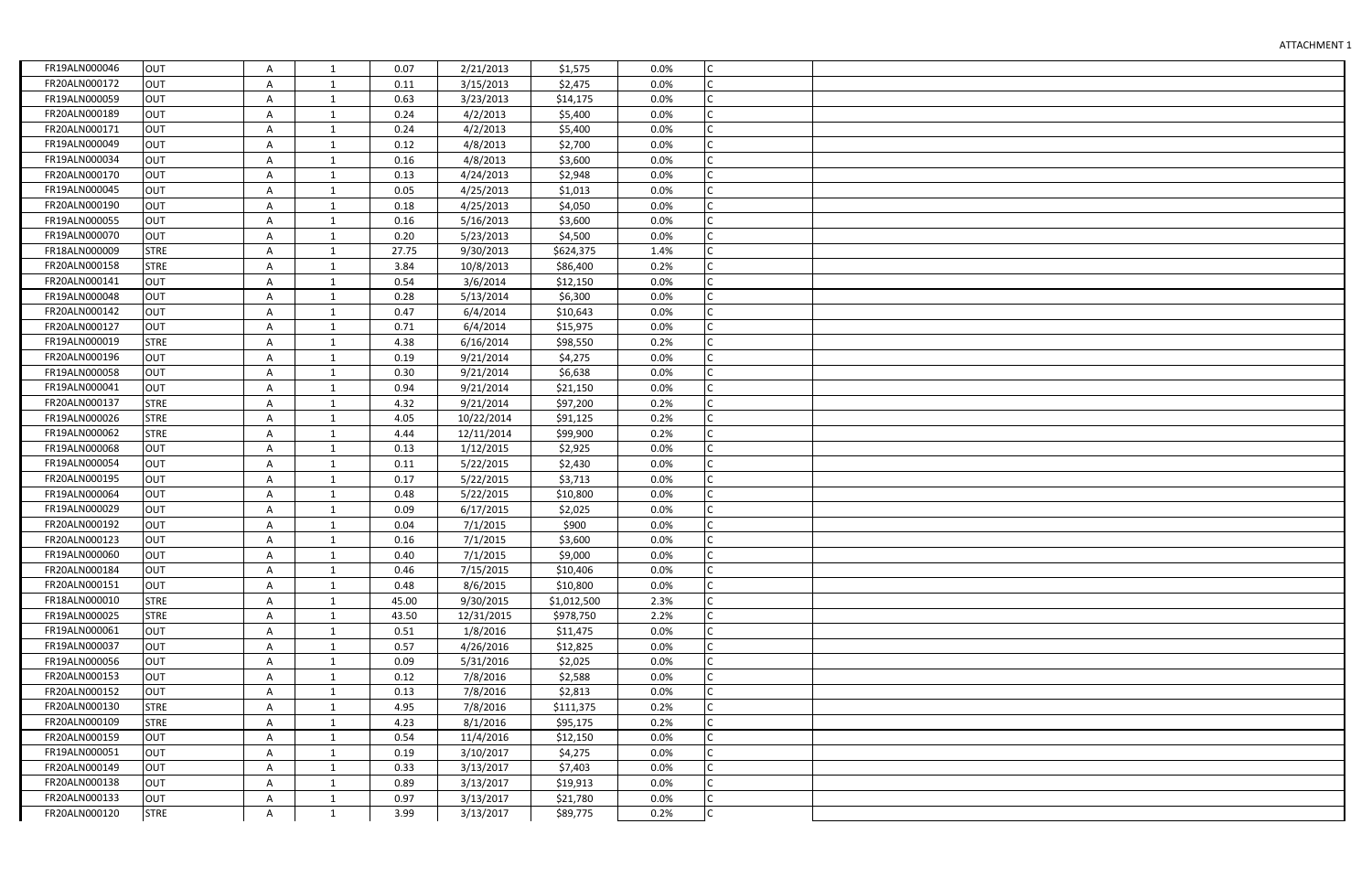| FR20ALN000117 | <b>STRE</b> | Α | 1            | 5.91  | 3/13/2017  | \$132,975 | 0.3% | Iс           |  |
|---------------|-------------|---|--------------|-------|------------|-----------|------|--------------|--|
| FR20ALN000118 | <b>STRE</b> | Α | 1            | 17.75 | 3/13/2017  | \$399,263 | 0.9% | IC.          |  |
| FR20ALN000182 | <b>OUT</b>  | Α | 1            | 0.65  | 3/21/2017  | \$14,625  | 0.0% | Iс           |  |
| FR20ALN000143 | <b>STRE</b> | Α | 1            | 4.65  | 4/2/2017   | \$104,625 | 0.2% | Iс           |  |
| FR20ALN000126 | <b>OUT</b>  | Α | $\mathbf{1}$ | 0.94  | 4/11/2017  | \$21,150  | 0.0% | Iс           |  |
| FR20ALN000121 | <b>STRE</b> | Α | $\mathbf{1}$ | 4.67  | 4/12/2017  | \$104,963 | 0.2% | lc.          |  |
| FR20ALN000162 | <b>OUT</b>  | Α | $\mathbf{1}$ | 0.85  | 4/18/2017  | \$19,125  | 0.0% | Iс           |  |
| FR20ALN000161 | <b>OUT</b>  | Α | 1            | 0.85  | 4/18/2017  | \$19,125  | 0.0% | Iс           |  |
| FR20ALN000193 | <b>OUT</b>  | A | $\mathbf{1}$ | 0.08  | 6/1/2017   | \$1,800   | 0.0% | Iс           |  |
| FR19ALN000044 | <b>OUT</b>  | A | 1            | 0.15  | 6/1/2017   | \$3,375   | 0.0% | Iс           |  |
| FR19ALN000043 | <b>OUT</b>  | A | $\mathbf{1}$ | 0.69  | 6/1/2017   | \$15,525  | 0.0% | Iс           |  |
| FR19ALN000042 | <b>OUT</b>  | A | 1            | 0.81  | 6/1/2017   | \$18,225  | 0.0% | Iс           |  |
| FR19ALN000052 | <b>STRE</b> | A | $\mathbf{1}$ | 4.65  | 6/1/2017   | \$104,625 | 0.2% | Iс           |  |
| FR18ALN000015 | <b>STRE</b> | Α | 1            | 4.20  | 6/12/2017  | \$94,500  | 0.2% | Iс           |  |
| FR18ALN000014 | <b>OUT</b>  | Α | 1            | 0.61  | 6/13/2017  | \$13,725  | 0.0% |              |  |
| FR20ALN000154 | <b>OUT</b>  | Α | 1            | 0.21  | 6/20/2017  | \$4,725   | 0.0% |              |  |
| FR20ALN000155 | <b>OUT</b>  | Α | 1            | 0.22  | 6/20/2017  | \$4,950   | 0.0% | Iс           |  |
| FR18ALN000017 | <b>STRE</b> | Α | 1            | 6.45  | 6/20/2017  | \$145,125 | 0.3% | Iс           |  |
| FR18ALN000016 | <b>OUT</b>  | Α | 1            | 0.42  | 6/28/2017  | \$9,450   | 0.0% |              |  |
| FR18ALN000013 | <b>OUT</b>  | Α | 1            | 0.33  | 8/5/2017   | \$7,425   | 0.0% |              |  |
| FR18ALN000011 | <b>OUT</b>  | Α | $\mathbf{1}$ | 0.43  | 8/24/2017  | \$9,675   | 0.0% | $\mathsf{C}$ |  |
| FR18ALN000012 | <b>OUT</b>  | Α | $\mathbf{1}$ | 0.66  | 8/28/2017  | \$14,850  | 0.0% | Iс           |  |
| FR20ALN000157 | <b>OUT</b>  | Α | $\mathbf{1}$ | 0.10  | 9/14/2017  | \$2,250   | 0.0% | C            |  |
| FR20ALN000156 | <b>OUT</b>  | Α | 1            | 0.15  | 9/14/2017  | \$3,375   | 0.0% | $\mathsf{C}$ |  |
| FR20ALN000164 | <b>OUT</b>  | Α | $\mathbf{1}$ | 0.10  | 9/29/2017  | \$2,160   | 0.0% | IC.          |  |
| FR19ALN000032 | <b>OUT</b>  | A | $\mathbf{1}$ | 0.28  | 10/26/2017 | \$6,188   | 0.0% | Iс           |  |
| FR20ALN000144 | <b>OUT</b>  | Α | $\mathbf{1}$ | 0.26  | 12/17/2017 | \$5,850   | 0.0% | $\mathsf{C}$ |  |
| FR20ALN000150 | <b>OUT</b>  | Α | $\mathbf{1}$ | 0.28  | 12/17/2017 | \$6,255   | 0.0% | Iс           |  |
| FR20ALN000135 | <b>OUT</b>  | Α | $\mathbf{1}$ | 0.09  | 12/26/2017 | \$2,070   | 0.0% | IC.          |  |
| FR20ALN000107 | <b>STRE</b> | Α | $\mathbf{1}$ | 4.35  | 12/26/2017 | \$97,875  | 0.2% |              |  |
| FR20ALN000163 | <b>OUT</b>  | Α | 1            | 0.12  | 1/19/2018  | \$2,588   | 0.0% |              |  |
| FR19ALN000065 | <b>OUT</b>  | A | $\mathbf{1}$ | 0.49  | 2/5/2018   | \$11,025  | 0.0% | Iс           |  |
| FR20ALN000146 | <b>OUT</b>  | Α | 1            | 0.15  | 3/1/2018   | \$3,375   | 0.0% |              |  |
| FR19ALN000027 | <b>OUT</b>  | Α | 1            | 0.18  | 3/1/2018   | \$4,050   | 0.0% |              |  |
| FR20ALN000128 | <b>OUT</b>  | Α | 1            | 0.26  | 3/1/2018   | \$5,850   | 0.0% |              |  |
| FR19ALN000030 | <b>OUT</b>  | Α | 1            | 0.36  | 3/1/2018   | \$8,100   | 0.0% | Iс           |  |
| FR19ALN000047 | <b>STRE</b> | Α | 1            | 7.80  | 3/2/2018   | \$175,500 | 0.4% |              |  |
| FR19ALN000063 | <b>OUT</b>  | Α | 1            | 0.50  | 3/15/2018  | \$11,250  | 0.0% |              |  |
| FR20ALN000166 | <b>OUT</b>  | А | 1            | 0.22  | 4/9/2018   | \$4,950   | 0.0% |              |  |
| FR20ALN000124 | <b>OUT</b>  | Α | 1            | 0.17  | 4/27/2018  | \$3,893   | 0.0% | Iс           |  |
| FR20ALN000186 | <b>OUT</b>  | Α | 1            | 0.29  | 4/27/2018  | \$6,458   | 0.0% |              |  |
| FR20ALN000125 | <b>OUT</b>  | Α | 1            | 0.20  | 5/7/2018   | \$4,500   | 0.0% |              |  |
| FR20ALN000167 | <b>OUT</b>  | Α | 1            | 0.24  | 7/20/2018  | \$5,378   | 0.0% | IС           |  |
| FR19ALN000039 | <b>OUT</b>  | Α | 1            | 0.60  | 10/11/2018 | \$13,500  | 0.0% |              |  |
| FR20ALN000148 | <b>OUT</b>  | Α | 1            | 0.33  | 3/8/2019   | \$7,425   | 0.0% |              |  |
| FR20ALN000136 | <b>OUT</b>  | Α | $\mathbf{1}$ | 0.65  | 3/8/2019   | \$14,670  | 0.0% | Iс           |  |
| FR20ALN000165 | <b>OUT</b>  | Α | $\mathbf{1}$ | 0.09  | 6/3/2019   | \$2,025   | 0.0% | lc.          |  |
| FR20ALN000187 | <b>OUT</b>  | Α | $\mathbf{1}$ | 0.16  | 7/24/2019  | \$3,600   | 0.0% | Iс           |  |
| FR20ALN000111 | <b>OUT</b>  | Α | 1            | 0.24  | 7/24/2019  | \$5,400   | 0.0% | IC.          |  |
| FR20ALN000113 | <b>OUT</b>  | A | $\mathbf{1}$ | 0.57  | 7/24/2019  | \$12,825  | 0.0% | c            |  |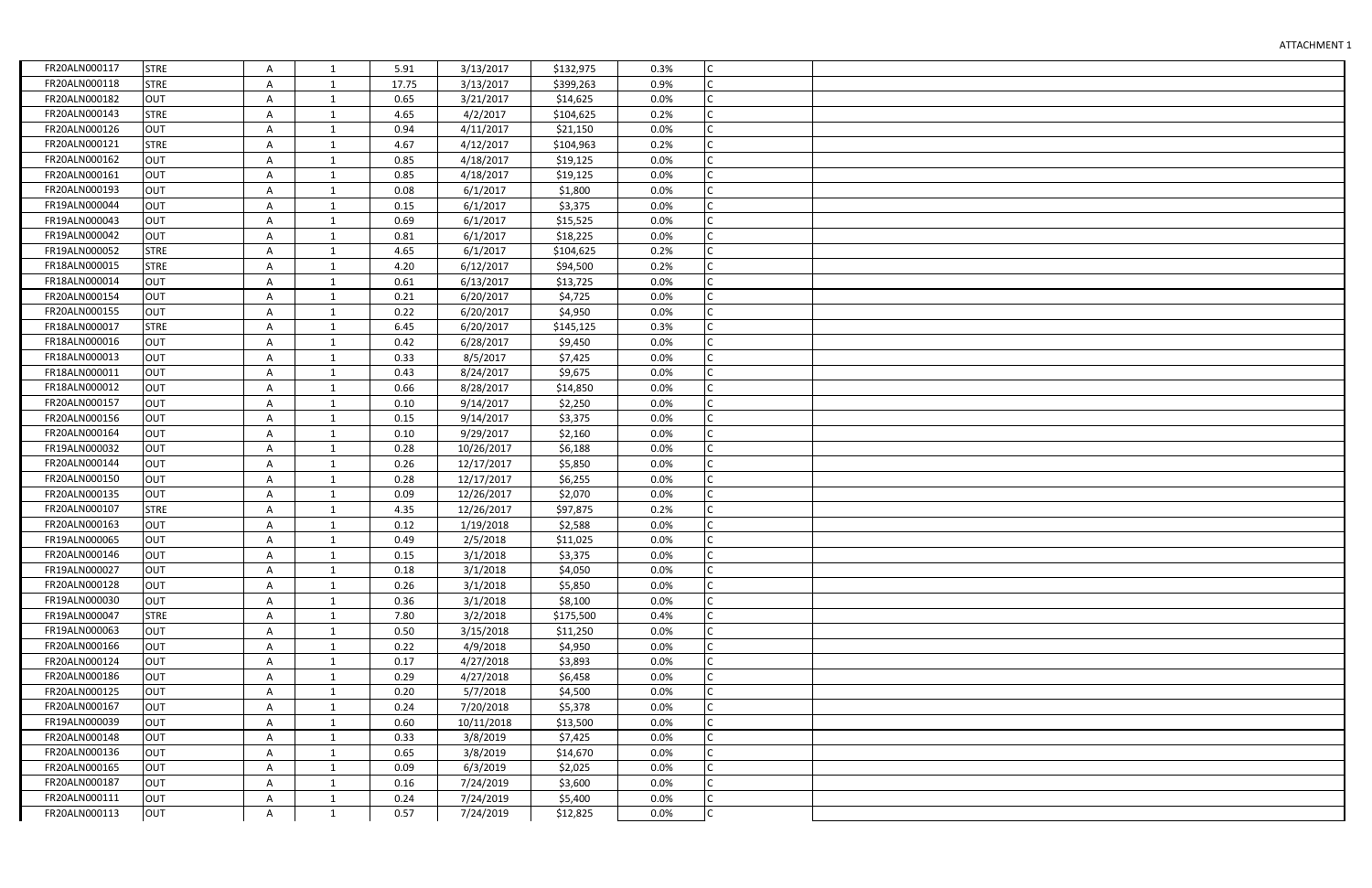| FR20ALN000112                             | <b>OUT</b>  |          |       | 0.71    | 7/24/2019  | \$15,975     | 0.0%   |  |
|-------------------------------------------|-------------|----------|-------|---------|------------|--------------|--------|--|
| FR20ALN000110                             | <b>STRE</b> |          |       | 4.50    | 7/24/2019  | \$101,250    | 0.2%   |  |
| FR20ALN000114                             | <b>OUT</b>  |          |       | 0.09    | 8/9/2019   | \$2,025      | 0.0%   |  |
| FR20ALN000145                             | OUT         |          |       | 0.19    | 8/9/2019   | \$4,275      | 0.0%   |  |
| FR20ALN000185                             | OUT         |          |       | 0.76    | 10/14/2019 | \$17,145     | 0.0%   |  |
| FR20ALN000168                             | <b>OUT</b>  | $\Delta$ |       | 0.21    | 10/16/2019 | \$4,613      | 0.0%   |  |
| FR20ALN000132                             | OUT         |          |       | 0.11    | 10/18/2019 | \$2,475      | 0.0%   |  |
| FR20ALN000160                             | <b>OUT</b>  |          |       | 0.41    | 10/23/2019 | \$9,113      | 0.0%   |  |
| FR20ALN000119                             | <b>STRE</b> | $\Delta$ |       | 6.69    | 10/23/2019 | \$150,525    | 0.3%   |  |
| FR20ALN000147                             | <b>OUT</b>  |          |       | 0.15    | 11/7/2019  | \$3,431      | 0.0%   |  |
| FR20ALN000139                             | OUT         |          |       | 0.19    | 11/7/2019  | \$4,275      | 0.0%   |  |
| FR20ALN000181                             | OUT         | A        |       | 0.22    | 11/7/2019  | \$4,950      | 0.0%   |  |
| <b>Subtotal Other Complete</b><br>To Date |             |          | 7658  | 1334.14 |            | \$11,156,922 | 67.3%  |  |
| <b>Total Complete to Date</b>             |             |          | 7,699 | 1981.03 |            | \$29,456,904 | 100.0% |  |

## **Check with MDE Geodatabase:**

Rest BMP ID, type, class, number of BMPs, impervious acres, built date, implementation cost and implementation status should match the various geodatabase tables for BMPs (AltBMPLine, AltBMPPoint, AltBMPPoly, and RestBMP)-

#### **Notes:**

For street sweeping indicate the annual frequency that the streets are swept and for inlet cleaning indicate the number of inlets cleaned-out. \*IMPL COST is a summation and not an average.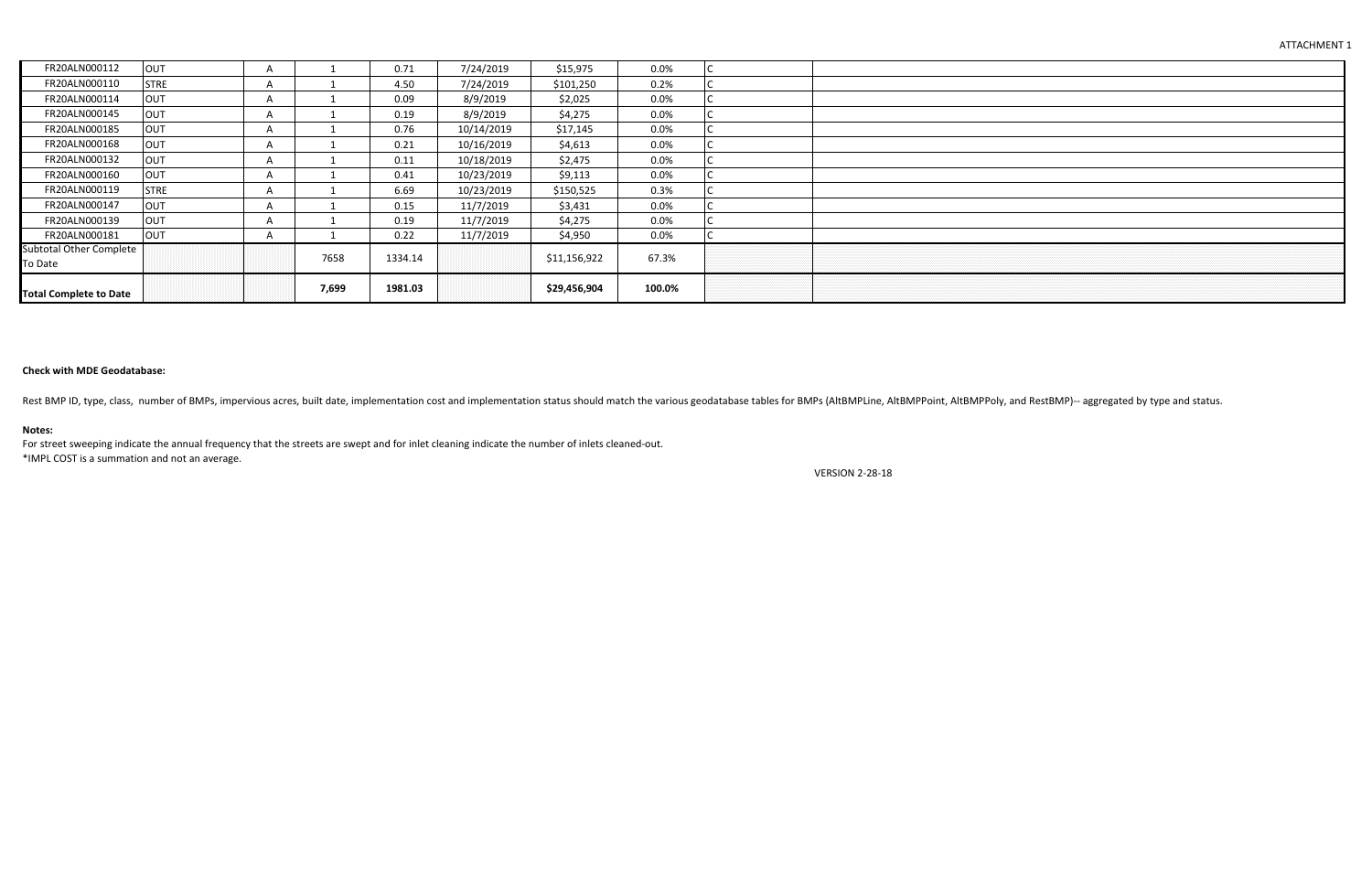### **FINANCIAL ASSURANCE PLAN AND WPRP ANNUAL REPORT**

Frederick County

NPDES MS4 Permit No. 11-DP-3321, MD0068357

December 30, 2014 to December 29, 2019 (Administratively Extended)

Submittal/Report Date: April 29, 2020

#### EXECUTIVE SUMMARY

Frederick County Maryland is subject to the terms of the federal Clean Water Act's National Pollutant Discharge Elimination System (NPDES) Municipal Separate Storm Sewer System (MS4) program. This program requires the County to obtain a permit for stormwater discharges to its MS4. The County is covered under NPDES MS4 Permit No. 11-DP-3321, MD0068357 (Permit) and is classified as a medium jurisdiction by the Maryland Department of the Environment (MDE) due to population. The Permit's effective date was December 30, 2014 and ended December 29, 2019, and is administratively extended. The County was issued its previous permit on March 11, 2002, which was administratively extended by MDE from its initial end date of March 11, 2007 until the new Permit was issued, effective December 30, 2014. The County ended its last Permit cycle in compliance, having provided for the restoration of over 10% (672.5 acres) of the County's untreated urban impervious acres and all of programmatic elements of the Permit. The current permit requires the restoration of 20%, an estimated 1,981.03 acres, to the Maximum Extent Practicable. The County has met 100% of the goal of its Impervious Surface Restoration Plan (ISRP), having spent \$57,308,050 on compliance with the permit requirements. Best Management Practices approved by MDE in its August 2014 *Accounting for Stormwater Wasteload Allocations and Impervious Acres Treated* document were used, as shown in the table below.

| <b>BMP Type</b>               | <b>Total</b> |
|-------------------------------|--------------|
| <b>Stormwater</b>             |              |
|                               |              |
| <b>Micro-Bioretention</b>     | 2.74         |
|                               |              |
| <b>Rainwater Harvesting</b>   | 0.05         |
|                               |              |
| <b>Bioretention</b>           | 1.70         |
|                               |              |
| <b>Wet Extended Detention</b> | 267.6        |

**Table 1: Impervious Cover Restoration Projects and Trades meeting the 20% ISRP**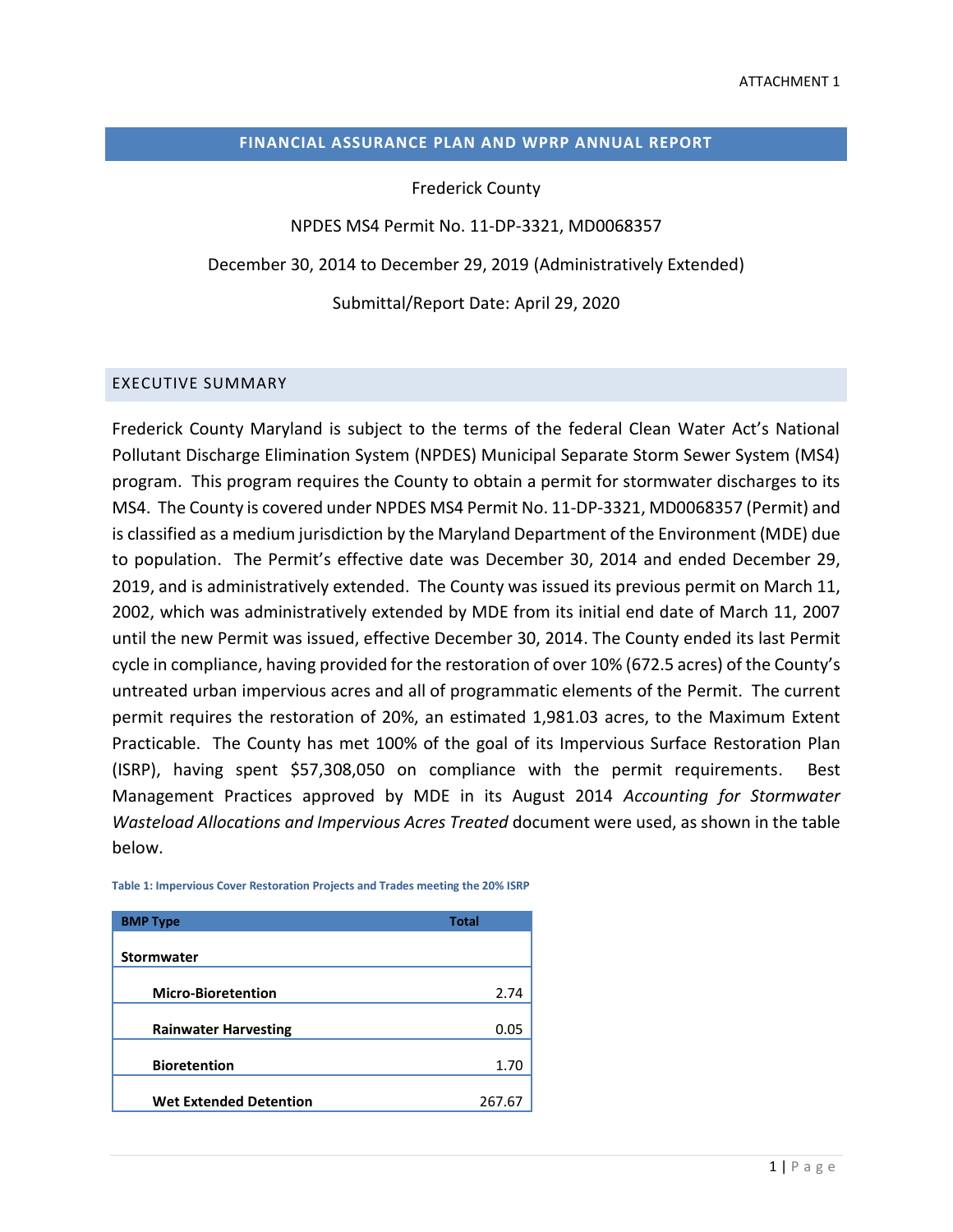| <b>Wet Pond</b>                     |       | 54.74    |
|-------------------------------------|-------|----------|
| <b>Sand Filter</b>                  |       | 3.13     |
| <b>Stream Restoration</b>           |       | 461.63   |
| <b>Outfall Stabilization</b>        |       | 63.46    |
| <b>Tree Planting</b>                |       | 30.60    |
| <b>Septic Denitrification</b>       |       | 64.48    |
| <b>Septic Connections to WWTP</b>   |       | 4.89     |
| <b>Septic Pumping</b>               |       | 212.97   |
| Vacuum Street Sweeping <sup>1</sup> |       | 96.28    |
| <b>Redevelopment Restoration</b>    |       | 8.59     |
| <b>Nutrient Trading</b>             |       | 708.1    |
|                                     | Total | 1,981.03 |

Table 1 shows that the 1,981.03 acres of restoration obligation are met using 1,272.03 acres of restoration and 708.1 acre equivalents of nutrient trading credits from the County's wastewater treatment plant (WWTP) at Ballenger-McKinney. These trades were approved by MDE on 4/23/2020. The MS4 purchased 14,859 pounds of Total Nitrogen and 165,248 pounds of Total Suspended Sediment that are equivalent to 708.1 acres of impervious surface restoration.

Funding has consistently been budgeted by Frederick County to meet the conditions of the Permit within Maximum Extent Practicable (MEP) limits. Due to the ability to conduct trades, the MEP matches permit requirements. The County has met 100% of the goal of its Impervious Surface Restoration Plan (ISRP), having spent \$57,308,050 on compliance with the permit requirements.

Maryland House Bill 987, "Stormwater Management - Watershed Protection and Restoration Program", was passed by the Maryland General Assembly in 2012 and codified into State law. This bill required all counties and municipalities that are subject to a Phase I NPDES MS4 Permit to establish a stormwater remediation fee; develop a Watershed Protection and Restoration Fund; and to submit a biennial report beginning July 1, 2014. Maryland Senate Bill 863, "Watershed Protection and Restoration Programs - Revisions", which was passed in 2015 and codified into State law, amended the Environment Code most notably by (1) removing the requirement to establish a stormwater remediation fee under certain circumstances; (2)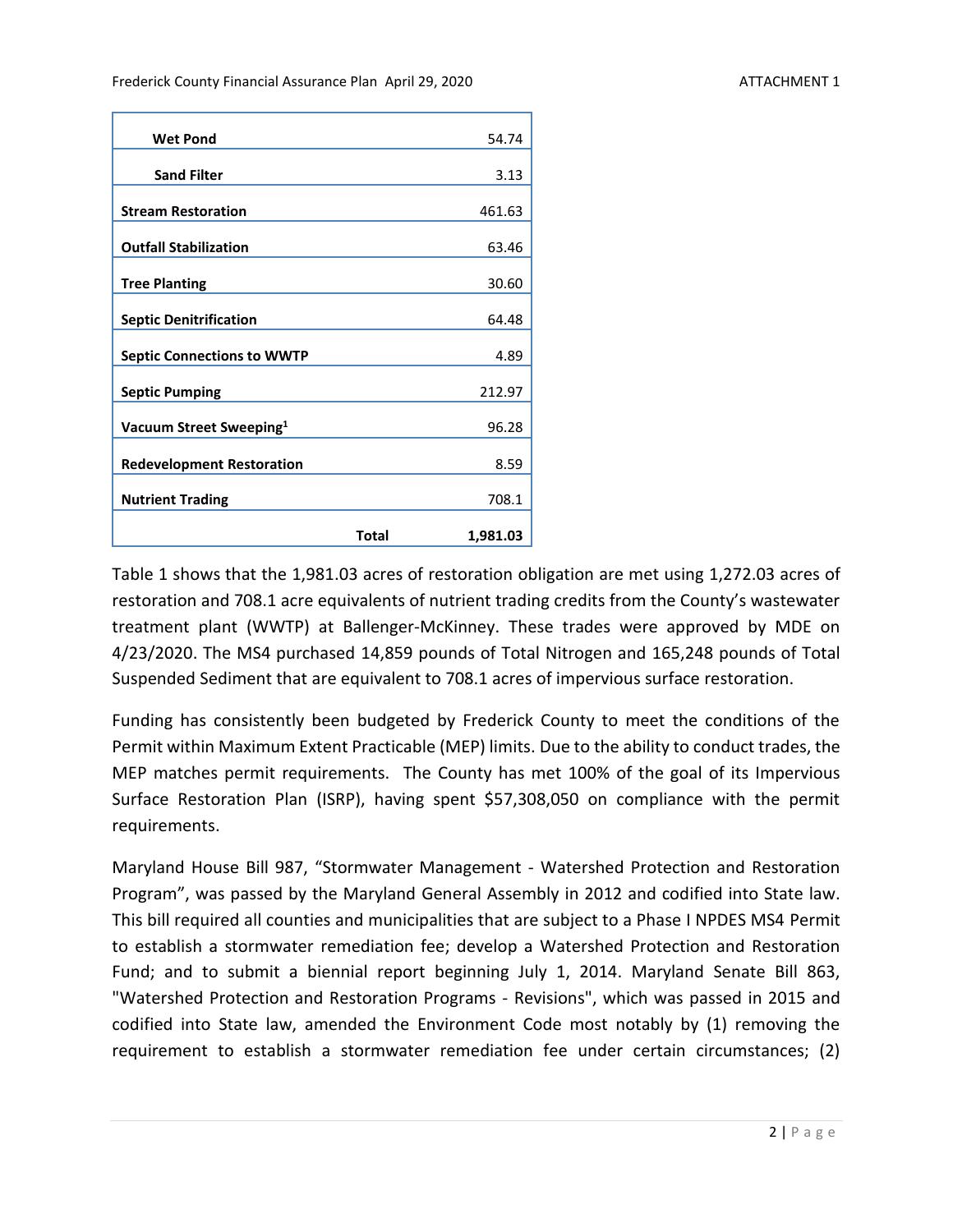modifying the requirement for each jurisdiction to file a Watershed Protection and Restoration Program Report; and (3) adding the requirement to file a Financial Assurance Plan.

As required by the Annotated Code of Maryland ENV §4-202.1, all medium and large NPDES MS4 permit holders are required to prepare a biennial Financial Assurance Plan (FAP) and Watershed Protection and Restoration Program (WPRP) Annual Report to demonstrate the financial wherewithal for meeting MS4 Permit impervious surface area restoration requirements.

The completion and submission of the FAP is required every two years on the anniversary date of the Permit issuance, with the first submittal due on July 1, 2016 and the subsequent submittal due December 29, 2018; all subsequent submissions are due two years from the December date. This submission is beyond the normal timeline due to the correction in the impervious cover accounting required by MDE and described in this document, but satisfies the December 29, 2018 submission requirement. The plans provide approved MS4 program funding and execution for all Fiscal Years up to 2020, with projections for FY'21, FY'22, and FY'23. The second half of FY'15 and the first half of FY'20 are in the current Permit cycle. MDE has allowed jurisdictions to count restoration activities completed after the end of its previous permit towards the current permit.

The FAP will be issued for a 30-day public review. The County Council, as the "local governing body" will hold a public hearing and vote on approval of the FAP.

Frederick County developed a stormwater remediation fee to be fully compliant with HB987. The Board of County Commissioners (BOCC), on May 30, 2013, approved Ordinance 13-06-634 effective July 1, 2013 to create a one cent fee per eligible property to be charged on tax bills issued July 1. The County submitted its first report to MDE by July 1, 2014. Proceeds from the fee were put into a Watershed Protection and Restoration Fund. The BOCC chose at that time to fund the majority of its compliance program for NPDES MS4 Permit No. 11-DP-3321, MD0068357 through the County General Fund. The Frederick County Council (Frederick County changed to Charter Government on December 1, 2014) has continued to authorize the collection of one cent per eligible property, and is funding the majority of the Permit through General Funds, and to a lesser extent, general government bonds and grants.

All proceeds from the stormwater remediation fee go to the Watershed Protection and Restoration Fund. In fiscal year 2019 this amounted to \$523.79. The County collected \$3,060 total in the WPRP by the end of FY'19. The majority of funding comes from the General Funds and from bonds; the level of expenditure is commensurate to other large and medium MS4s in Maryland.

Funding information comes from past and proposed operating and Capital Improvement Program (CIP) budgets from the Watershed Management Program within OSER and from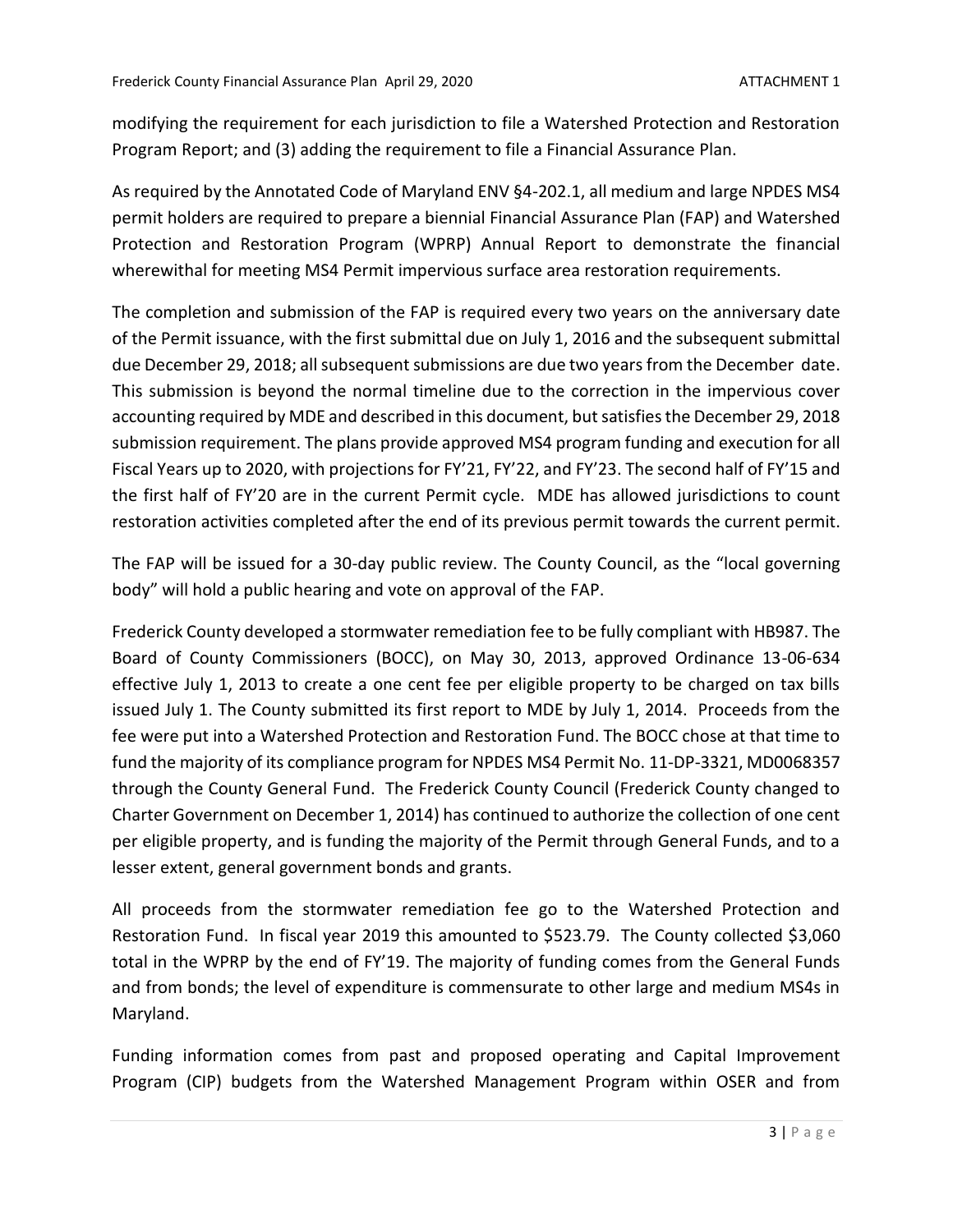numbers provided by County Divisions with stormwater management functions; the "Current" (as identified in the FAP spreadsheets) FY18 budgets from the same sources; projections based on the actual FY19 and FY20 budgets for future operating expenses and the programmed Capital Improvement Project budget from the same sources; and revenue from the stormwater remediation fee tracked by the Finance Division. Where cost numbers for past projects are not available, estimates from Brown and Caldwell are used. Their estimates were submitted as part of the County's MEP analysis and are based on the King and Hagen study commissioned by MDE for publicly procured stormwater retrofit projects and modified slightly for the firm's experience with execution of projects in Maryland.

The Permit requires compliance with such tasks as watershed assessments; long-term watershed monitoring; public outreach on mandated topics; activities required by sediment and erosion control delegation for new development; tracking of pesticide, herbicide, and fertilizer use; regulation of the county's sites that are separately permitted under the NPDES Industrial Discharge program for stormwater; illicit discharge detection and elimination; spill response; implementation plans for regulated pollutant limits (known as Total Maximum Daily loads, or TMDLs) on waterbodies; stormwater as-built plan management; inspection of all public and private stormwater facilities on a triennial basis; maintenance of a complex geodatabase with permit compliance data; and restoration and retrofit implementation. In particular, the restoration and retrofit requirement in the Permit includes the requirement to treat 20% of the County's untreated urban impervious surface within the five year term.

MDE requested that the County create a program for homeowner-scale stormwater retrofits, not realizing that this program was already in place. The Neighborhood Green and Expanded Neighborhood Green programs have helped over 167 landowners to control stormwater runoff and reduce pollutants from entering our local waterways by installing best management practices that include Rain Barrels, Rain Gardens, Conservation Landscaping, Tree Planting, Nutrient Management, and Downspout Disconnection. Though MDE has suggested we track these retrofits for credit, the amount of credit from these practices is negligible. The credits are difficult to inspect and verify over time; thus, we count these projects towards outreach.

MDE noted in its August 23, 2019 memo, which tentatively approved the County's Financial Assurance Plan, that approval of the impervious area analysis was still pending. The County updated the impervious cover restoration plan as well as two technical memos for rooftop and non-rooftop disconnect studies, and submitted them to MDE on September 30, 2019. Frederick County staff met with MDE on October 24th where it was decided by MDE that the impervious cover analysis was pending approval of the non-rooftop disconnect study. A field visit was planned to review the study findings with MDE; however, McCormick Taylor in reviewing for the field meeting discovered a significant error in its work for the rooftop and non-rooftop studies.